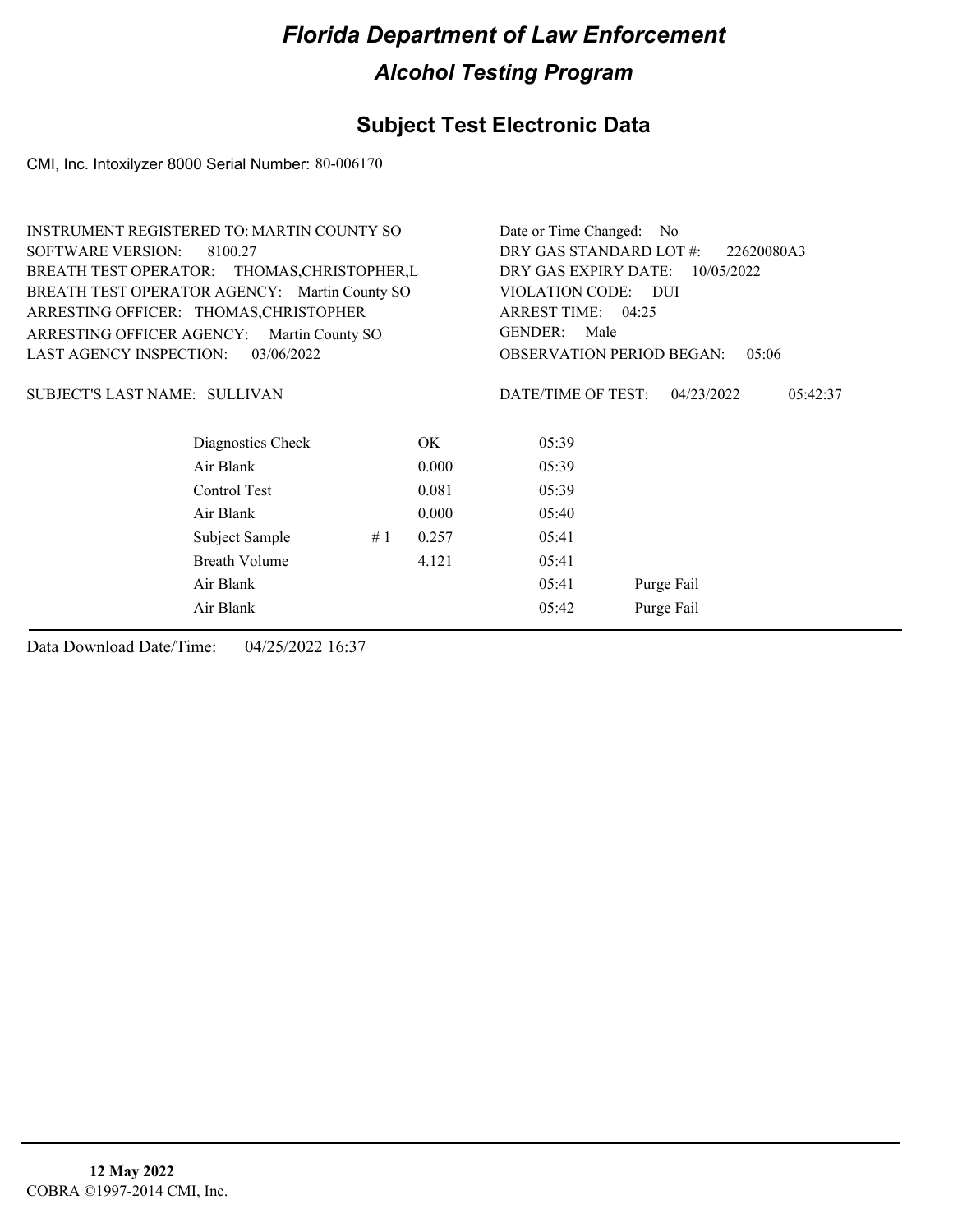### **Subject Test Electronic Data**

CMI, Inc. Intoxilyzer 8000 Serial Number: 80-006233

|                                 | <b>INSTRUMENT REGISTERED TO: BREVARD COUNTY S.O.</b> |                                       | Date or Time Changed:<br>N <sub>o</sub> |                                           |  |  |
|---------------------------------|------------------------------------------------------|---------------------------------------|-----------------------------------------|-------------------------------------------|--|--|
| <b>SOFTWARE VERSION:</b>        | 8100.27                                              | DRY GAS STANDARD LOT #:<br>25721080A2 |                                         |                                           |  |  |
|                                 | BREATH TEST OPERATOR: BIALOBRZESKI,M,                | DRY GAS EXPIRY DATE:<br>11/25/2023    |                                         |                                           |  |  |
|                                 | BREATH TEST OPERATOR AGENCY: Brevard County SO       |                                       | VIOLATION CODE: DUI                     |                                           |  |  |
| ARRESTING OFFICER: IRIZARRY, H  |                                                      | ARREST TIME: 02:39                    |                                         |                                           |  |  |
| ARRESTING OFFICER AGENCY:       | <b>Brevard County SO</b>                             |                                       | <b>GENDER:</b><br>Male                  |                                           |  |  |
| <b>LAST AGENCY INSPECTION:</b>  | 03/28/2022                                           |                                       |                                         | <b>OBSERVATION PERIOD BEGAN:</b><br>02:39 |  |  |
| SUBJECT'S LAST NAME: GUADARRAMA | Diagnostics Check                                    | OK.                                   | DATE/TIME OF TEST:<br>03:02             | 04/01/2022<br>03:05:57                    |  |  |
|                                 | Air Blank                                            | 0.000                                 |                                         |                                           |  |  |
|                                 |                                                      |                                       | 03:02                                   |                                           |  |  |
|                                 | Control Test                                         | 0.078                                 | 03:03                                   |                                           |  |  |
|                                 | Air Blank                                            | 0.000                                 | 03:03                                   |                                           |  |  |
|                                 | Subject Sample                                       | #1                                    | 03:05                                   | Sequence Aborted                          |  |  |
|                                 | Breath Volume                                        | 0.000                                 | 03:05                                   |                                           |  |  |
|                                 | Air Blank                                            | 0.000                                 | 03:05                                   |                                           |  |  |
|                                 |                                                      |                                       |                                         |                                           |  |  |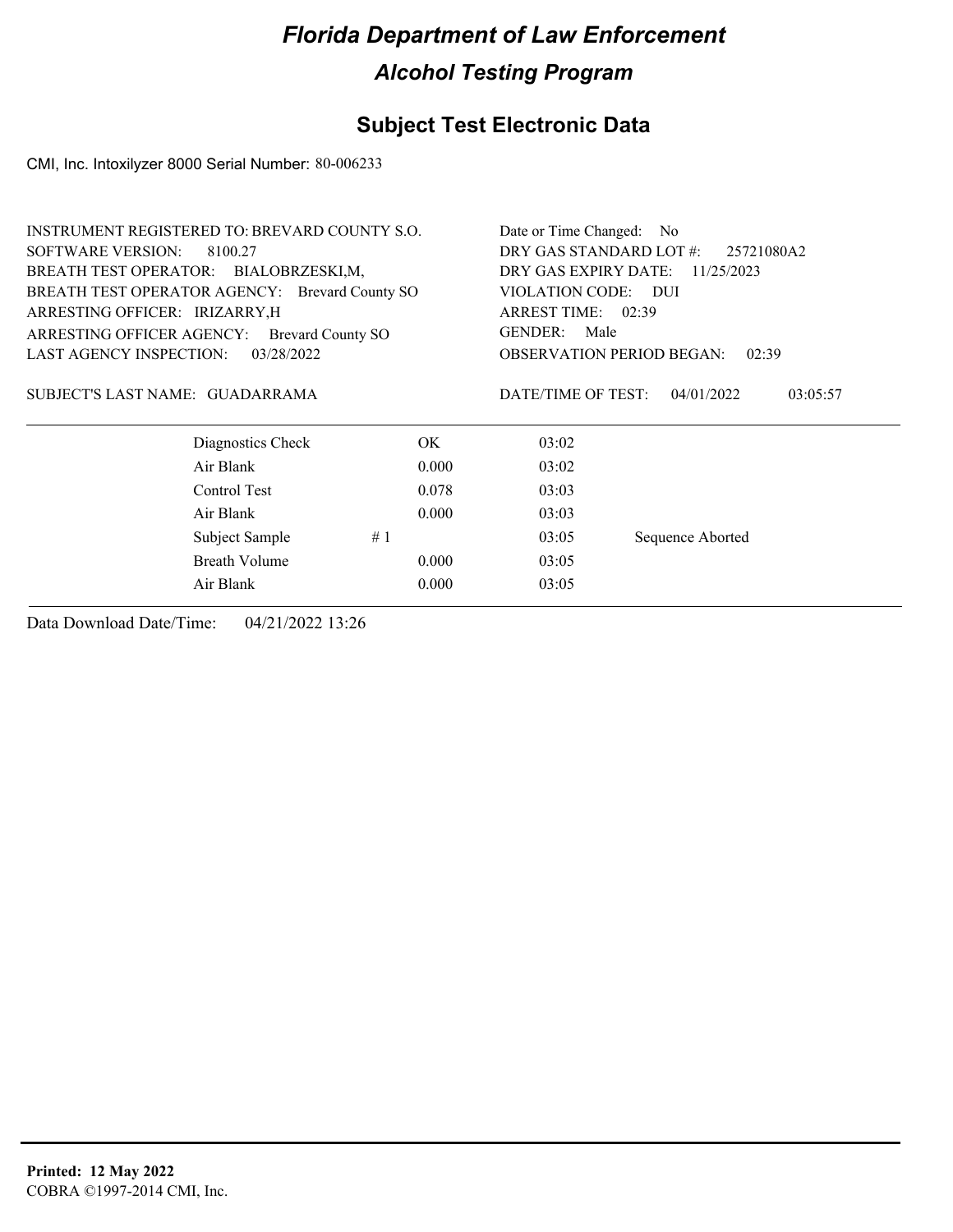### **Subject Test Electronic Data**

CMI, Inc. Intoxilyzer 8000 Serial Number: 80-006233

| INSTRUMENT REGISTERED TO: BREVARD COUNTY S.O.  | Date or Time Changed: No               |
|------------------------------------------------|----------------------------------------|
| SOFTWARE VERSION: 8100.27                      | DRY GAS STANDARD LOT $\#$ : 25721080A2 |
| BREATH TEST OPERATOR: ANTERIO, CHRISTOPHER, J  | DRY GAS EXPIRY DATE: $11/25/2023$      |
| BREATH TEST OPERATOR AGENCY: Brevard County SO | VIOLATION CODE: DUI                    |
| ARRESTING OFFICER: BENNETT, ROBERT             | ARREST TIME: 22:03                     |
| ARRESTING OFFICER AGENCY: Brevard County SO    | GENDER: Male                           |
| LAST AGENCY INSPECTION: 03/28/2022             | <b>OBSERVATION PERIOD BEGAN:</b> 22:24 |

#### SUBJECT'S LAST NAME: SAUNDERS DATE/TIME OF TEST:

DATE/TIME OF TEST: 04/17/2022 22:51:37

| Diagnostics Check    |    | OK    | 22:44 |
|----------------------|----|-------|-------|
| Air Blank            |    | 0.000 | 22:45 |
| Control Test         |    | 0.078 | 22:45 |
| Air Blank            |    | 0.000 | 22:46 |
| Subject Sample       | #1 | 0.253 | 22:46 |
| <b>Breath Volume</b> |    | 3.089 | 22:46 |
| Air Blank            |    | 0.000 | 22:47 |
| Air Blank            |    | 0.000 | 22:49 |
| Subject Sample       | #2 | 0.234 | 22:49 |
| <b>Breath Volume</b> |    | 3.167 | 22:49 |
| Air Blank            |    | 0.000 | 22:50 |
| Control Test         |    | 0.078 | 22:50 |
| Air Blank            |    | 0.000 | 22:51 |
| Diagnostics Check    |    | OK    | 22:51 |
|                      |    |       |       |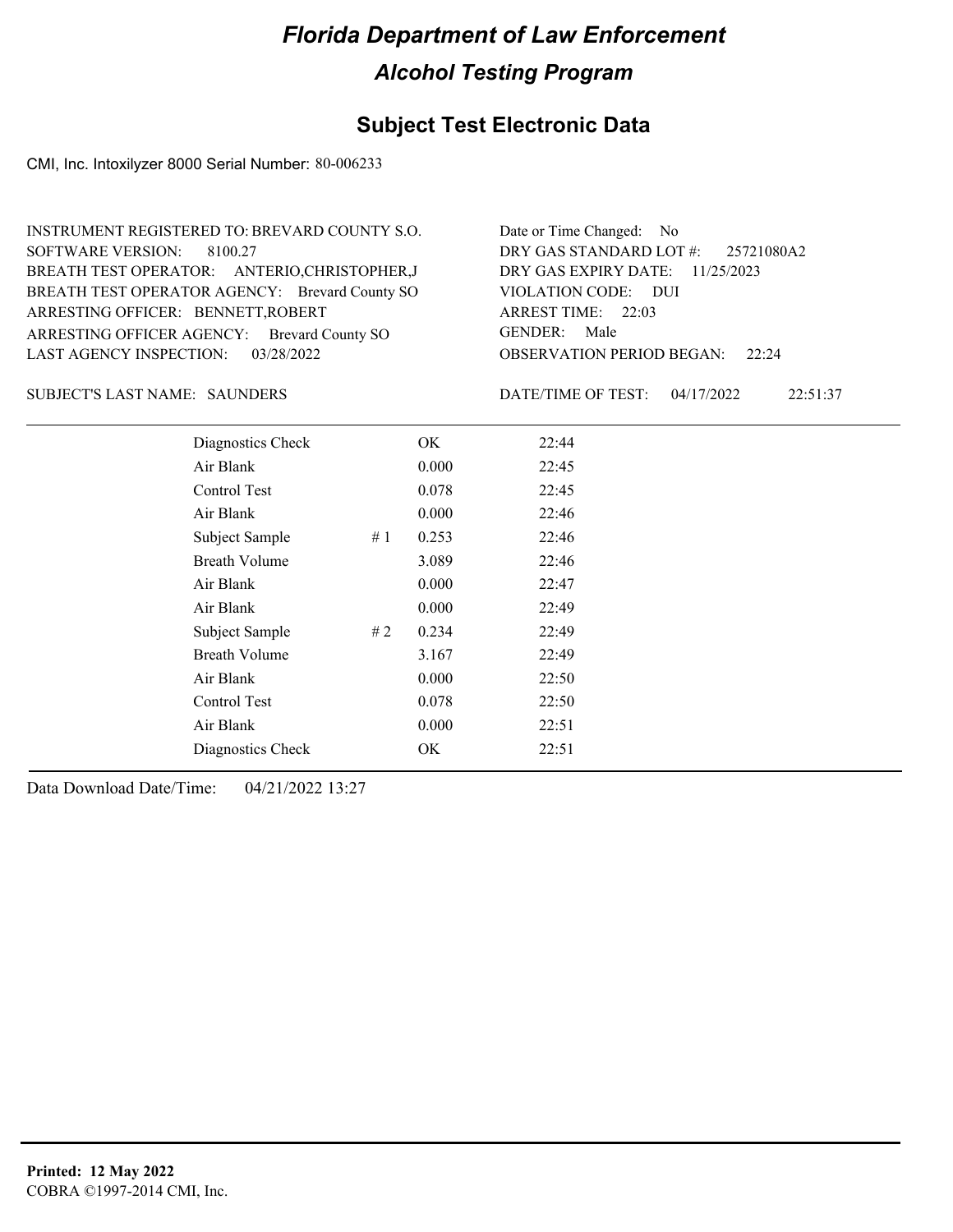### **Subject Test Electronic Data**

CMI, Inc. Intoxilyzer 8000 Serial Number: 80-006236

| INSTRUMENT REGISTERED TO: MANATEE COUNTY SO    |       | Date or Time Changed: No           |                                           |          |  |
|------------------------------------------------|-------|------------------------------------|-------------------------------------------|----------|--|
| <b>SOFTWARE VERSION:</b><br>8100.27            |       | DRY GAS STANDARD LOT #:<br>1408275 |                                           |          |  |
| BREATH TEST OPERATOR: ROWE, BRANDON, D         |       |                                    | DRY GAS EXPIRY DATE:<br>11/19/2023        |          |  |
| BREATH TEST OPERATOR AGENCY: Manatee County SO |       | VIOLATION CODE: DUI                |                                           |          |  |
| ARRESTING OFFICER: MERRILL, JACOB              |       |                                    | ARREST TIME: 23:56                        |          |  |
| ARRESTING OFFICER AGENCY:<br>Manatee County SO |       | <b>GENDER:</b>                     | Male                                      |          |  |
| <b>LAST AGENCY INSPECTION:</b><br>03/23/2022   |       |                                    | <b>OBSERVATION PERIOD BEGAN:</b><br>23:57 |          |  |
| <b>SUBJECT'S LAST NAME: REYES</b>              |       | DATE/TIME OF TEST:                 | 04/05/2022                                | 00:20:11 |  |
| Diagnostics Check                              | OK.   | 00:17                              |                                           |          |  |
| Air Blank                                      | 0.000 | 00:17                              |                                           |          |  |
| Control Test                                   | 0.080 | 00:18                              |                                           |          |  |
| Air Blank                                      | 0.000 | 00:18                              |                                           |          |  |
| Subject Sample                                 | #1    | 00:18                              | <b>RFI</b> Detect                         |          |  |
| <b>Breath Volume</b>                           | 0.000 | 00:18                              |                                           |          |  |
| Air Blank                                      | 0.000 | 00:19                              |                                           |          |  |
| Control Test                                   | 0.081 | 00:19                              | <b>RFI</b> Detect                         |          |  |
| Air Blank                                      | 0.000 | 00:20                              |                                           |          |  |
|                                                |       |                                    |                                           |          |  |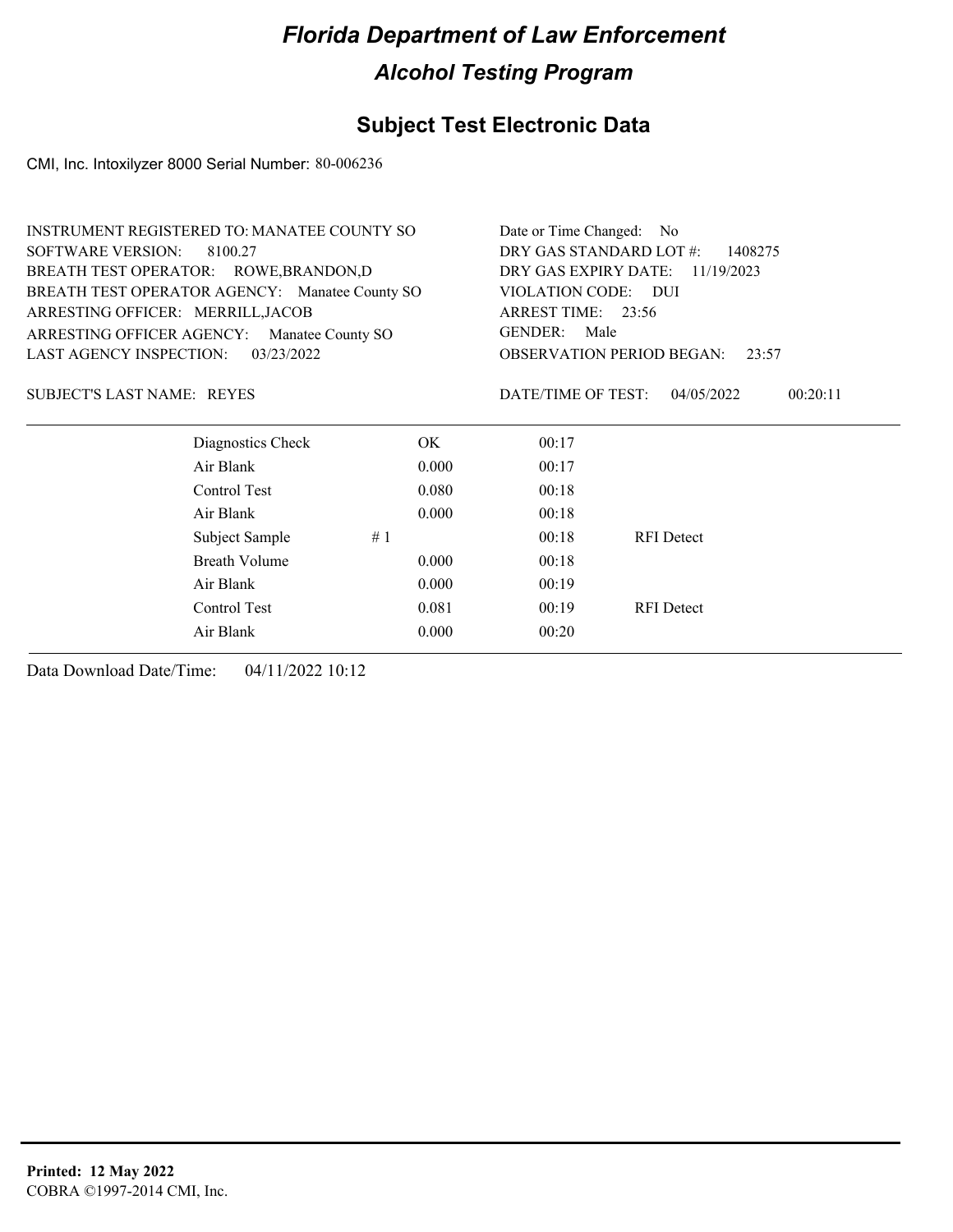### **Subject Test Electronic Data**

CMI, Inc. Intoxilyzer 8000 Serial Number: 80-006236

| <b>INSTRUMENT REGISTERED TO: MANATEE COUNTY SO</b> | Date or Time Changed: No                  |                        |  |  |  |
|----------------------------------------------------|-------------------------------------------|------------------------|--|--|--|
| SOFTWARE VERSION:<br>8100.27                       | DRY GAS STANDARD LOT #:<br>1408275        |                        |  |  |  |
| BREATH TEST OPERATOR: ROWE, BRANDON, D             | DRY GAS EXPIRY DATE: 11/19/2023           |                        |  |  |  |
| BREATH TEST OPERATOR AGENCY: Manatee County SO     | VIOLATION CODE: DUI                       |                        |  |  |  |
| ARRESTING OFFICER: MERRILL, JACOB                  |                                           | ARREST TIME: 23:56     |  |  |  |
| ARRESTING OFFICER AGENCY:<br>Manatee County SO     |                                           | GENDER: Male           |  |  |  |
| LAST AGENCY INSPECTION:<br>03/23/2022              | <b>OBSERVATION PERIOD BEGAN:</b><br>23:57 |                        |  |  |  |
| <b>SUBJECT'S LAST NAME: REYES</b>                  | DATE/TIME OF TEST:                        | 04/05/2022<br>00:22:41 |  |  |  |
| Diagnostics Check                                  | OK.                                       | 00:22                  |  |  |  |
| Air Blank                                          | 00:22                                     | <b>RFI</b> Detect      |  |  |  |
| Air Blank                                          | 0.000                                     | 00:22                  |  |  |  |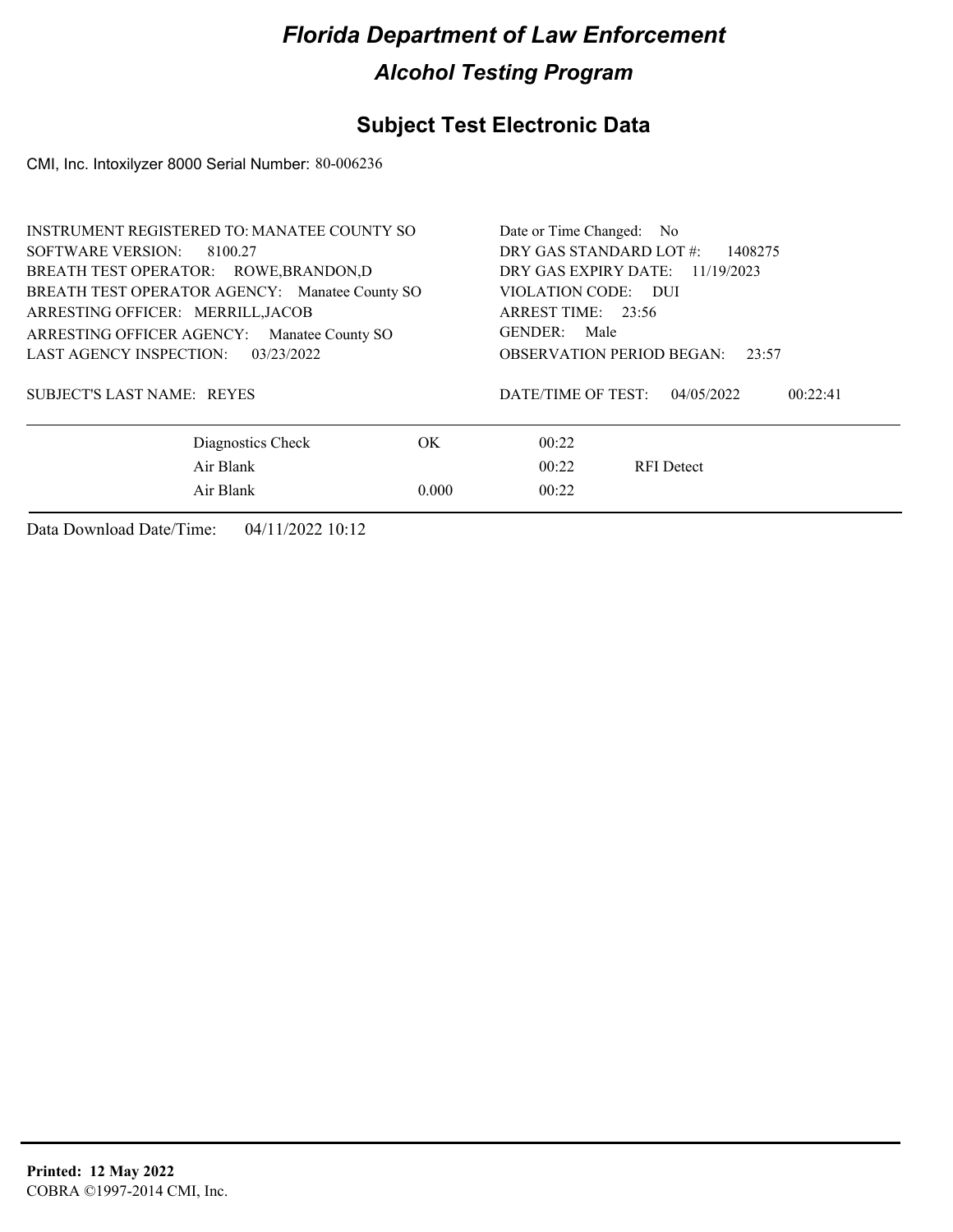### **Subject Test Electronic Data**

CMI, Inc. Intoxilyzer 8000 Serial Number: 80-006236

| INSTRUMENT REGISTERED TO: MANATEE COUNTY SO    | Date or Time Changed: No               |
|------------------------------------------------|----------------------------------------|
| SOFTWARE VERSION: 8100.27                      | DRY GAS STANDARD LOT #: 1408275        |
| BREATH TEST OPERATOR: ROWE, BRANDON, D         | DRY GAS EXPIRY DATE: 11/19/2023        |
| BREATH TEST OPERATOR AGENCY: Manatee County SO | VIOLATION CODE: DUI                    |
| ARRESTING OFFICER: MERRILL, JACOB              | ARREST TIME: 23:56                     |
| ARRESTING OFFICER AGENCY: Manatee County SO    | GENDER: Male                           |
| LAST AGENCY INSPECTION: 03/23/2022             | <b>OBSERVATION PERIOD BEGAN: 23:57</b> |

SUBJECT'S LAST NAME: REYES **EXECUTE:** DATE/TIME OF TEST:

DATE/TIME OF TEST: 04/05/2022 00:30:39

| Diagnostics Check    |    | OK    | 00:24 |
|----------------------|----|-------|-------|
| Air Blank            |    | 0.000 | 00:24 |
| Control Test         |    | 0.075 | 00:24 |
| Air Blank            |    | 0.000 | 00:25 |
| Subject Sample       | #1 | 0.145 | 00:26 |
| <b>Breath Volume</b> |    | 4.683 | 00:26 |
| Air Blank            |    | 0.000 | 00:26 |
| Air Blank            |    | 0.000 | 00:28 |
| Subject Sample       | #2 | 0.136 | 00:28 |
| <b>Breath Volume</b> |    | 4.511 | 00:28 |
| Air Blank            |    | 0.000 | 00:29 |
| <b>Control Test</b>  |    | 0.079 | 00:30 |
| Air Blank            |    | 0.000 | 00:30 |
| Diagnostics Check    |    | OK    | 00:30 |
|                      |    |       |       |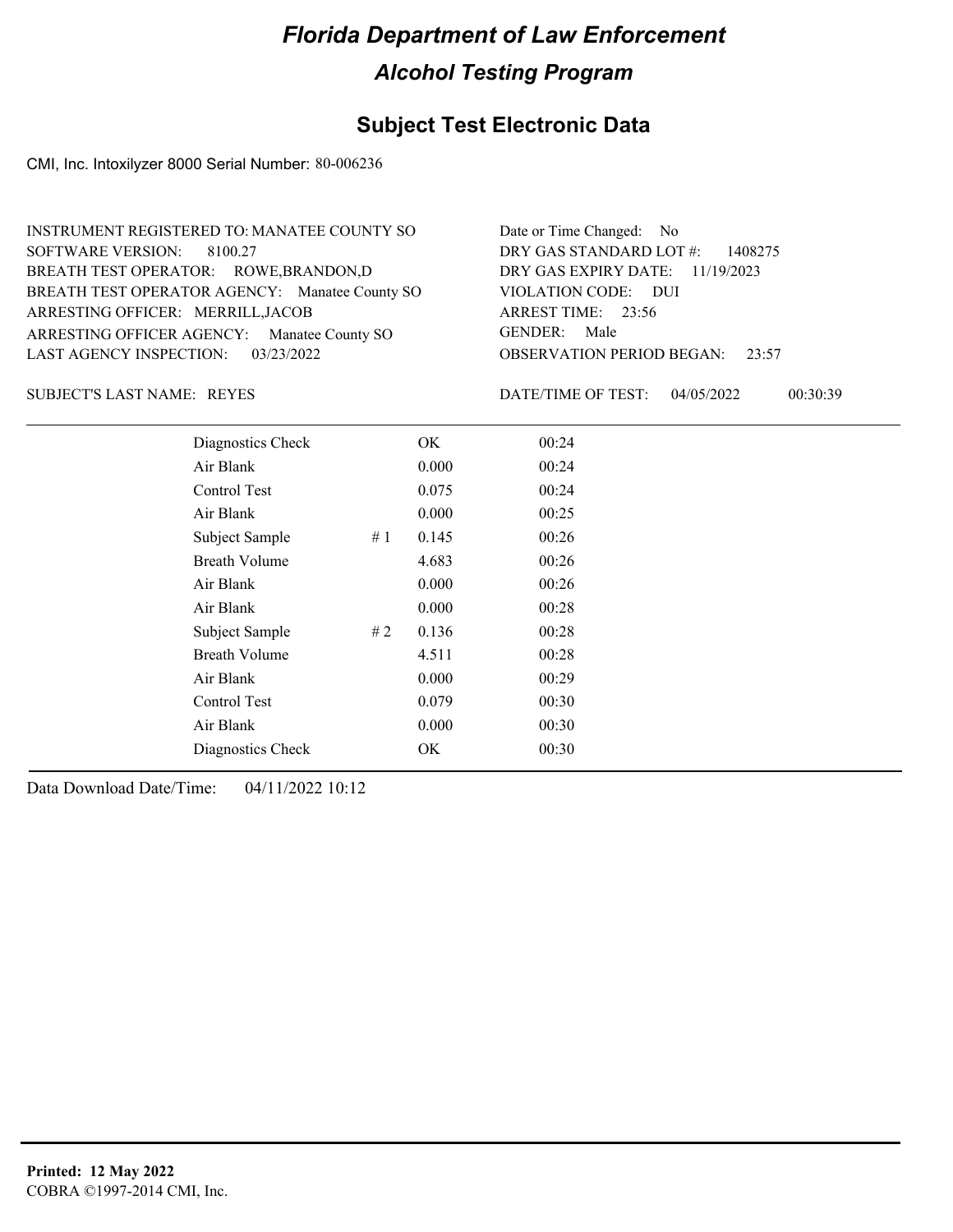### **Subject Test Electronic Data**

CMI, Inc. Intoxilyzer 8000 Serial Number: 80-006236

| INSTRUMENT REGISTERED TO: MANATEE COUNTY SO |                                                |                    |                                           | Date or Time Changed: No           |  |  |
|---------------------------------------------|------------------------------------------------|--------------------|-------------------------------------------|------------------------------------|--|--|
| SOFTWARE VERSION: 8100.27                   |                                                |                    |                                           | DRY GAS STANDARD LOT #:<br>1408275 |  |  |
|                                             | BREATH TEST OPERATOR: ROWE, BRANDON, D         |                    | DRY GAS EXPIRY DATE:                      | 11/19/2023                         |  |  |
|                                             | BREATH TEST OPERATOR AGENCY: Manatee County SO |                    |                                           | VIOLATION CODE: DUI                |  |  |
| ARRESTING OFFICER: OSTERTAG, SHELBY         |                                                |                    |                                           | ARREST TIME: 20:37                 |  |  |
| ARRESTING OFFICER AGENCY:                   | <b>Bradenton PD</b>                            |                    |                                           | GENDER: Female                     |  |  |
| LAST AGENCY INSPECTION: $03/23/2022$        |                                                |                    | <b>OBSERVATION PERIOD BEGAN:</b><br>20:38 |                                    |  |  |
| SUBJECT'S LAST NAME: DEMYANOVICH            |                                                | DATE/TIME OF TEST: | 04/08/2022                                | 21:00:40                           |  |  |
|                                             | Diagnostics Check                              | OK.                | 20:59                                     |                                    |  |  |
|                                             | Air Blank                                      | 0.000              | 20:59                                     |                                    |  |  |
|                                             | Control Test                                   | 0.082              | 21:00                                     | <b>Interferent Detect</b>          |  |  |
|                                             | Air Blank                                      | 0.000              | 21:00                                     |                                    |  |  |
|                                             |                                                |                    |                                           |                                    |  |  |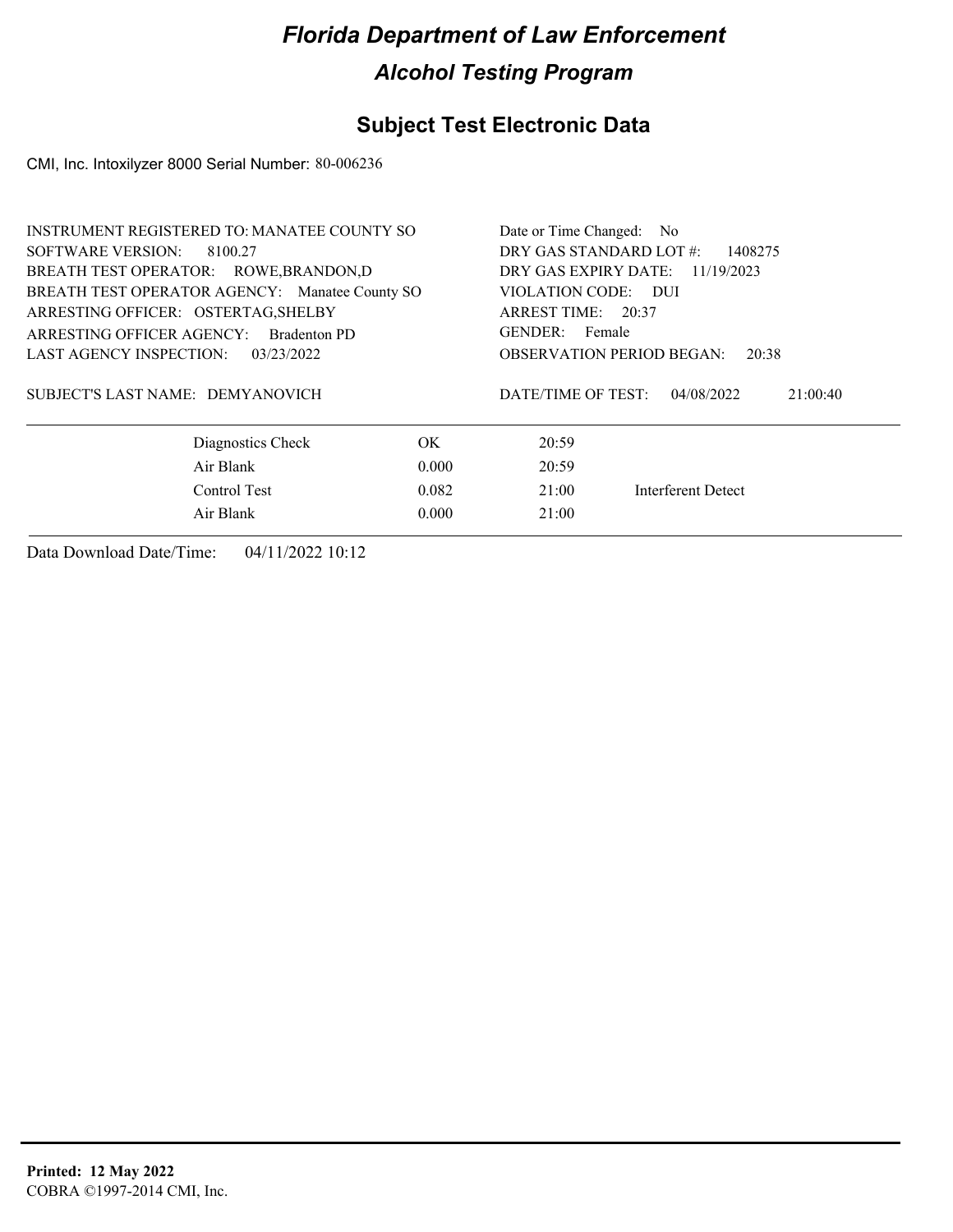### **Subject Test Electronic Data**

CMI, Inc. Intoxilyzer 8000 Serial Number: 80-006236

| INSTRUMENT REGISTERED TO: MANATEE COUNTY SO    | Date or Time Changed: No               |
|------------------------------------------------|----------------------------------------|
| SOFTWARE VERSION: 8100.27                      | DRY GAS STANDARD LOT $\#$ : 1408275    |
| BREATH TEST OPERATOR: ROWE, BRANDON, D         | DRY GAS EXPIRY DATE: $11/19/2023$      |
| BREATH TEST OPERATOR AGENCY: Manatee County SO | VIOLATION CODE: DUI                    |
| ARRESTING OFFICER: OSTERTAG, SHELBY            | ARREST TIME: 20:37                     |
| ARRESTING OFFICER AGENCY: Bradenton PD         | GENDER: Female                         |
| LAST AGENCY INSPECTION: 03/23/2022             | <b>OBSERVATION PERIOD BEGAN:</b> 20:38 |
|                                                |                                        |

#### SUBJECT'S LAST NAME: DEMYANOVICH DATE/TIME OF TEST:

DATE/TIME OF TEST: 04/08/2022 21:09:02

| Diagnostics Check    |    | OK    | 21:02 |
|----------------------|----|-------|-------|
| Air Blank            |    | 0.000 | 21:02 |
| Control Test         |    | 0.080 | 21:03 |
| Air Blank            |    | 0.000 | 21:03 |
| Subject Sample       | #1 | 0.000 | 21:04 |
| <b>Breath Volume</b> |    | 1.851 | 21:04 |
| Air Blank            |    | 0.000 | 21:05 |
| Air Blank            |    | 0.000 | 21:07 |
| Subject Sample       | #2 | 0.000 | 21:07 |
| <b>Breath Volume</b> |    | 1.691 | 21:07 |
| Air Blank            |    | 0.000 | 21:08 |
| Control Test         |    | 0.082 | 21:08 |
| Air Blank            |    | 0.000 | 21:08 |
| Diagnostics Check    |    | OK    | 21:09 |
|                      |    |       |       |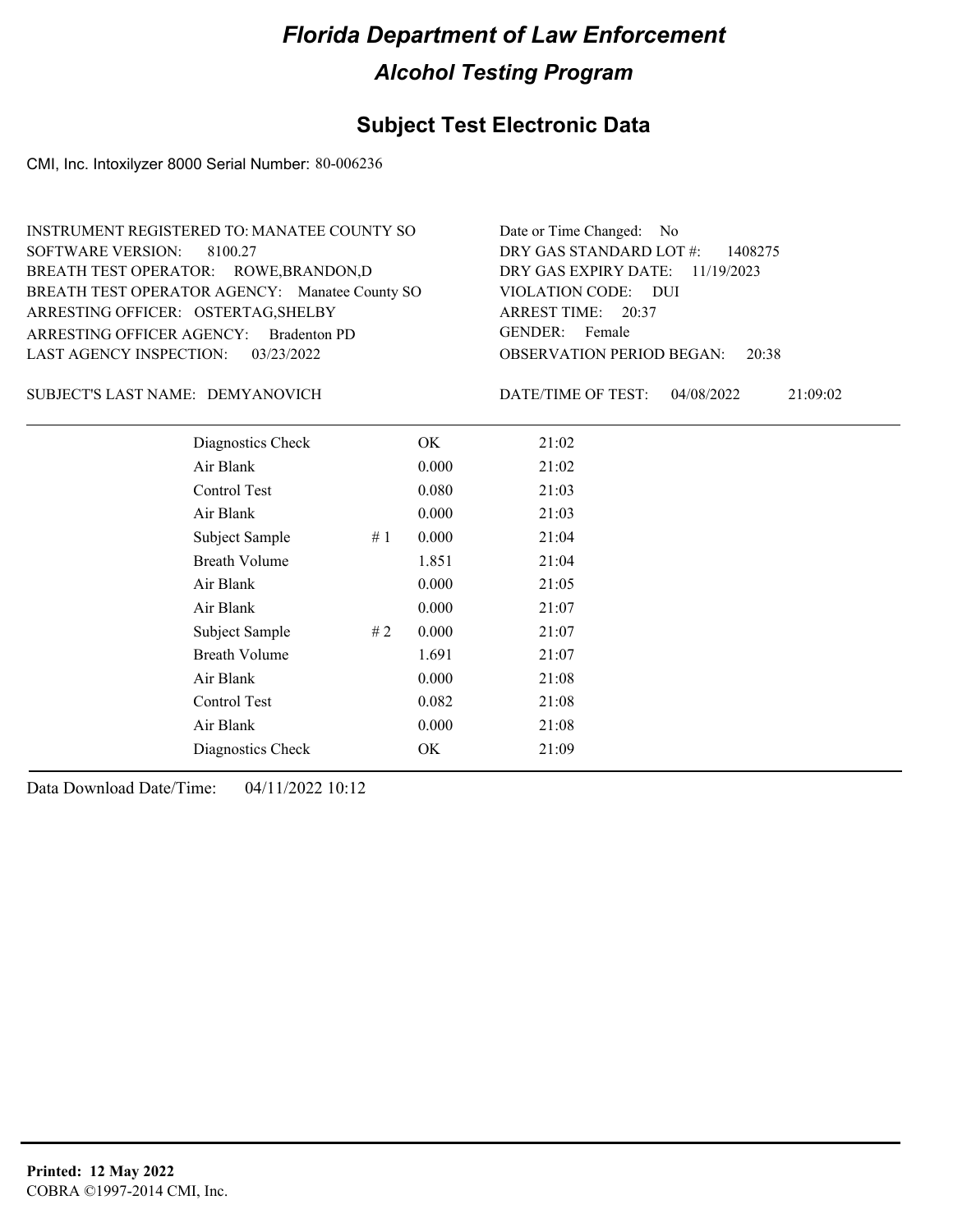#### **Subject Test Electronic Data**

CMI, Inc. Intoxilyzer 8000 Serial Number: 80-006236

| INSTRUMENT REGISTERED TO: MANATEE COUNTY SO    | Date or Time Changed: No               |
|------------------------------------------------|----------------------------------------|
| SOFTWARE VERSION: 8100.27                      | DRY GAS STANDARD LOT $\#$ : 1408275    |
| BREATH TEST OPERATOR: ROWE, BRANDON, D         | DRY GAS EXPIRY DATE: 11/19/2023        |
| BREATH TEST OPERATOR AGENCY: Manatee County SO | VIOLATION CODE: DUI                    |
| ARRESTING OFFICER: MERILL, JACOB               | ARREST TIME: 02:23                     |
| ARRESTING OFFICER AGENCY: Manatee County SO    | GENDER: Male                           |
| LAST AGENCY INSPECTION: 03/23/2022             | <b>OBSERVATION PERIOD BEGAN: 02:24</b> |

#### AVILLANEDA SUBJECT'S LAST NAME: DATE/TIME OF TEST:

DATE/TIME OF TEST: 04/09/2022 02:55:12

| Diagnostics Check    |    | OK.   | 02:48 |                           |
|----------------------|----|-------|-------|---------------------------|
| Air Blank            |    | 0.000 | 02:48 |                           |
| Control Test         |    | 0.081 | 02:48 |                           |
| Air Blank            |    | 0.000 | 02:49 |                           |
| Subject Sample       | #1 | 0.142 | 02:50 |                           |
| <b>Breath Volume</b> |    | 1.972 | 02:50 |                           |
| Air Blank            |    | 0.000 | 02:50 |                           |
| Air Blank            |    | 0.000 | 02:52 |                           |
| Subject Sample       | #2 | 0.141 | 02:53 |                           |
| <b>Breath Volume</b> |    | 1.875 | 02:53 |                           |
| Air Blank            |    | 0.000 | 02:54 |                           |
| Control Test         |    | 0.084 | 02:54 | <b>Interferent Detect</b> |
| Air Blank            |    | 0.000 | 02:55 |                           |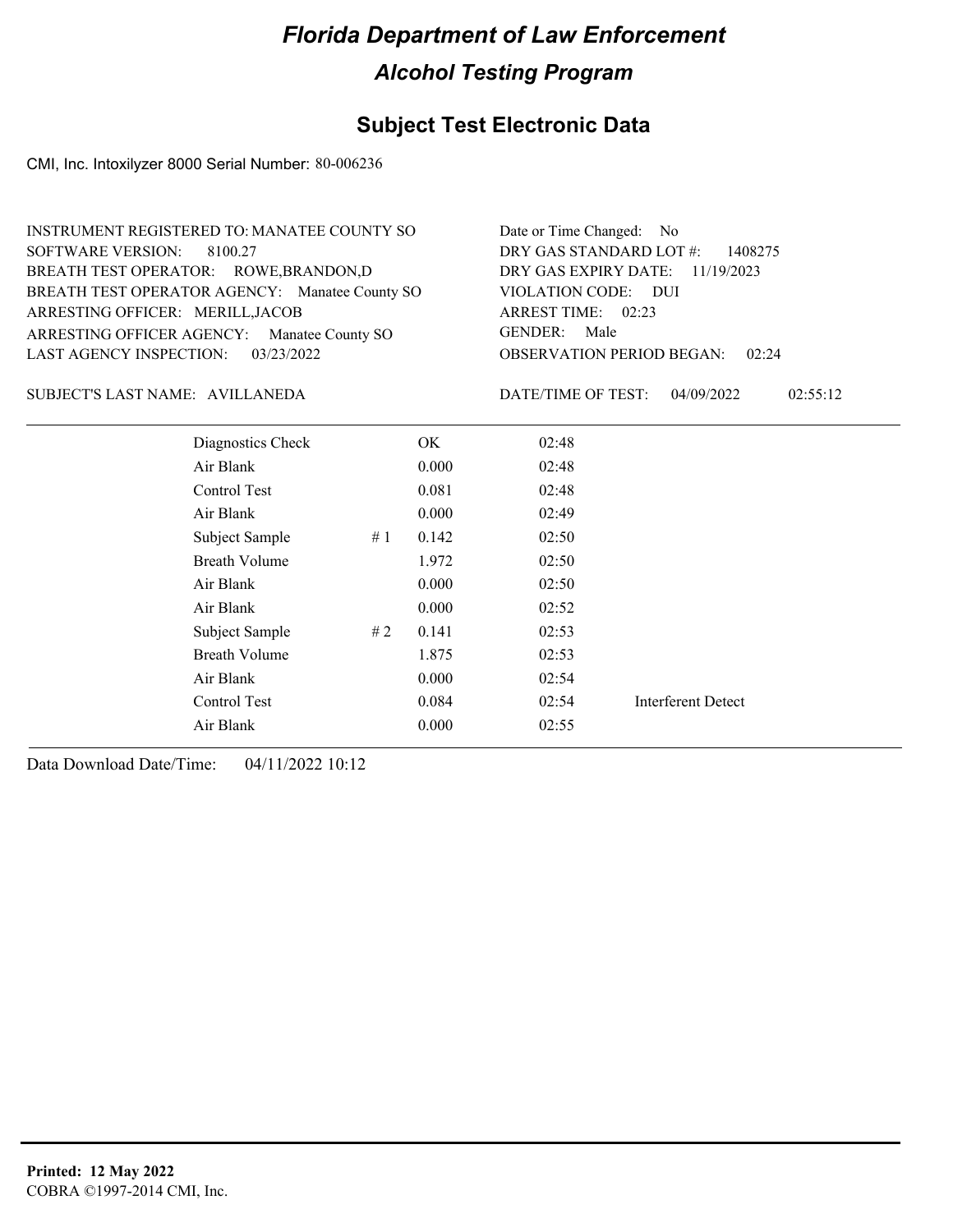### **Subject Test Electronic Data**

CMI, Inc. Intoxilyzer 8000 Serial Number: 80-006236

| INSTRUMENT REGISTERED TO: MANATEE COUNTY SO    | Date or Time Changed: No               |
|------------------------------------------------|----------------------------------------|
| SOFTWARE VERSION: 8100.27                      | DRY GAS STANDARD LOT $\#$ : 1408275    |
| BREATH TEST OPERATOR: ROWE, BRANDON, D         | DRY GAS EXPIRY DATE: 11/19/2023        |
| BREATH TEST OPERATOR AGENCY: Manatee County SO | VIOLATION CODE: DUI                    |
| ARRESTING OFFICER: MERILL, JACOB               | ARREST TIME: 02:23                     |
| ARRESTING OFFICER AGENCY: Manatee County SO    | GENDER: Male                           |
| LAST AGENCY INSPECTION: 03/23/2022             | <b>OBSERVATION PERIOD BEGAN: 02:24</b> |

AVILLANEDA SUBJECT'S LAST NAME: DATE/TIME OF TEST:

DATE/TIME OF TEST: 04/09/2022 03:04:23

| Diagnostics Check    |    | OK    | 02:58 |  |
|----------------------|----|-------|-------|--|
| Air Blank            |    | 0.000 | 02:58 |  |
| Control Test         |    | 0.080 | 02:58 |  |
| Air Blank            |    | 0.000 | 02:59 |  |
| Subject Sample       | #1 | 0.146 | 02:59 |  |
| <b>Breath Volume</b> |    | 2.140 | 02:59 |  |
| Air Blank            |    | 0.000 | 03:00 |  |
| Air Blank            |    | 0.000 | 03:02 |  |
| Subject Sample       | #2 | 0.147 | 03:02 |  |
| <b>Breath Volume</b> |    | 2.539 | 03:02 |  |
| Air Blank            |    | 0.000 | 03:03 |  |
| Control Test         |    | 0.081 | 03:03 |  |
| Air Blank            |    | 0.000 | 03:04 |  |
| Diagnostics Check    |    | OK    | 03:04 |  |
|                      |    |       |       |  |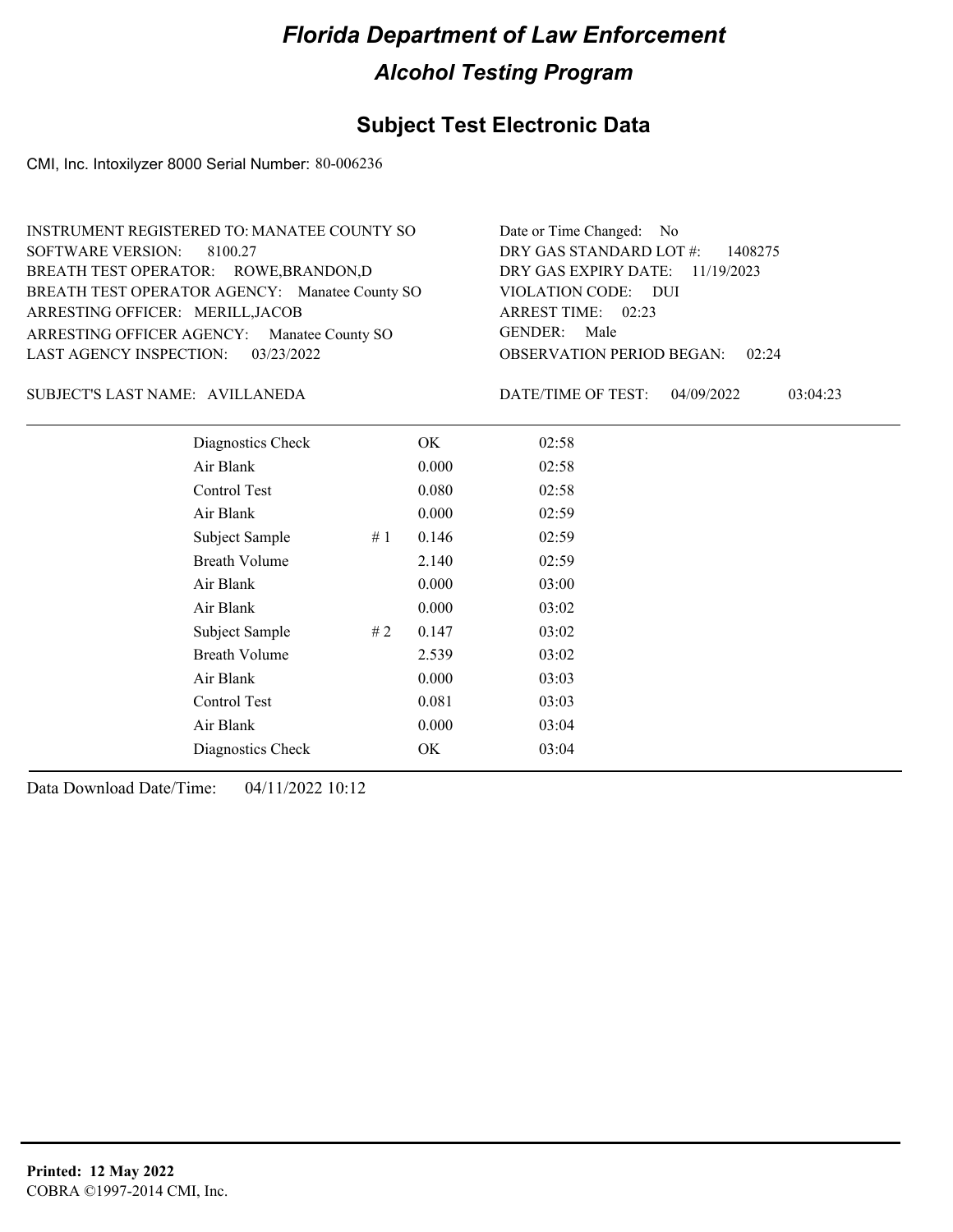#### **Subject Test Electronic Data**

CMI, Inc. Intoxilyzer 8000 Serial Number: 80-006236

| INSTRUMENT REGISTERED TO: MANATEE COUNTY SO    | Date or Time Changed: No                  |
|------------------------------------------------|-------------------------------------------|
| SOFTWARE VERSION: 8100.27                      | DRY GAS STANDARD LOT #: 1408275           |
| BREATH TEST OPERATOR: ROWE, BRANDON, D         | DRY GAS EXPIRY DATE: 11/19/2023           |
| BREATH TEST OPERATOR AGENCY: Manatee County SO | VIOLATION CODE: DUI                       |
| ARRESTING OFFICER: MERRILL, JACOB              | ARREST TIME: 00:12                        |
| ARRESTING OFFICER AGENCY: Manatee County SO    | GENDER: Male                              |
| LAST AGENCY INSPECTION: 03/23/2022             | <b>OBSERVATION PERIOD BEGAN:</b><br>00:13 |

SUBJECT'S LAST NAME: BOURIS **Example 20** DATE/TIME OF TEST:

DATE/TIME OF TEST: 04/10/2022 00:46:08

| Diagnostics Check    | OK    | 00:38 |                                  |
|----------------------|-------|-------|----------------------------------|
| Air Blank            | 0.000 | 00:38 |                                  |
| Control Test         | 0.081 | 00:39 |                                  |
| Air Blank            | 0.000 | 00:39 |                                  |
| Subject Sample<br>#1 | 0.131 | 00:40 |                                  |
| <b>Breath Volume</b> | 2.500 | 00:40 |                                  |
| Air Blank            | 0.000 | 00:41 |                                  |
| Air Blank            | 0.000 | 00:43 |                                  |
| Subject Sample<br>#2 | 0.127 | 00:43 |                                  |
| <b>Breath Volume</b> | 1.480 | 00:43 |                                  |
| Air Blank            | 0.000 | 00:44 |                                  |
| Control Test         | 0.081 | 00:44 |                                  |
| Air Blank            | 0.000 | 00:45 |                                  |
| Diagnostics Check    | Fail  | 00:45 | <b>Analytical Stability Test</b> |
| Air Blank            | 0.000 | 00:46 |                                  |
|                      |       |       |                                  |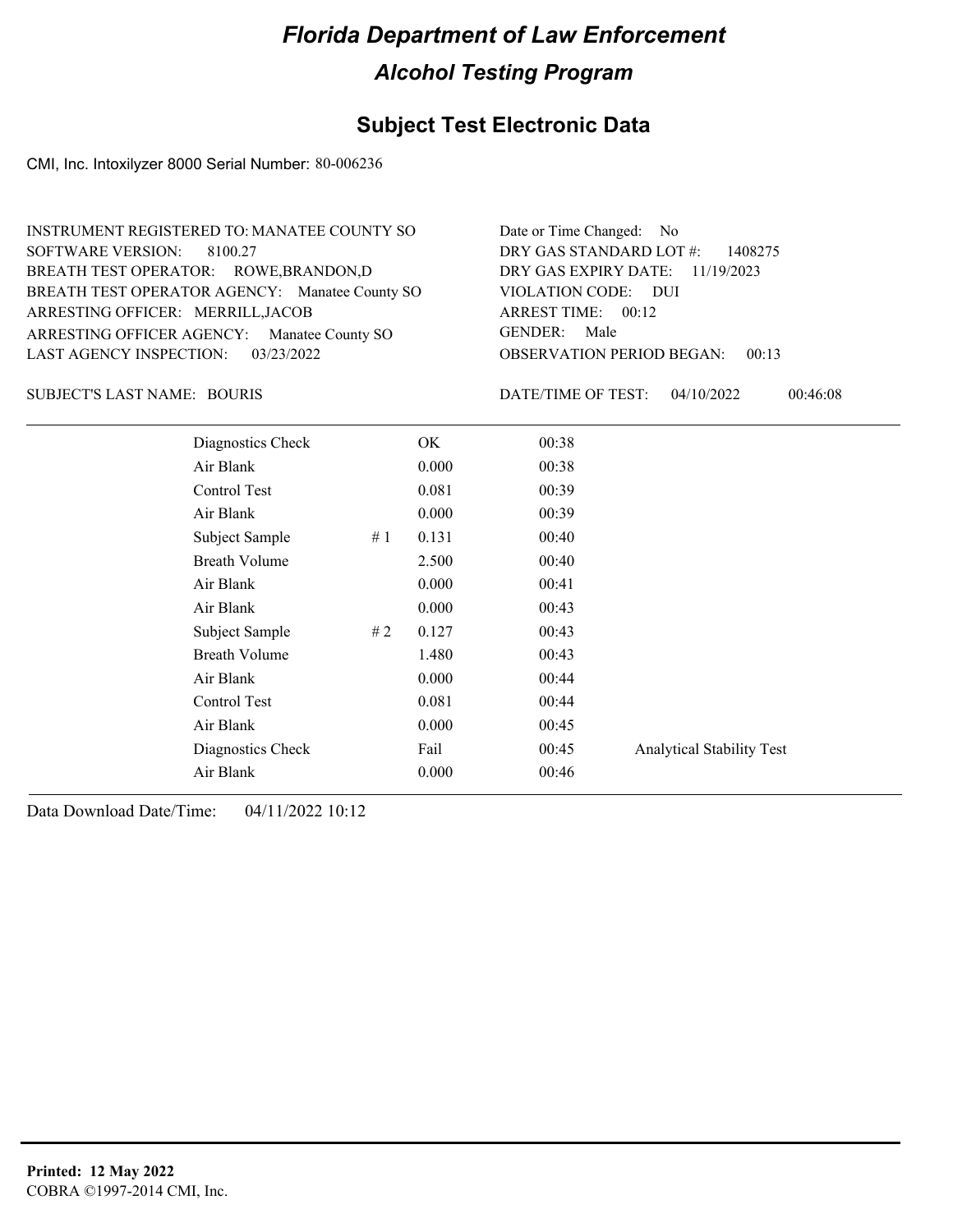#### **Subject Test Electronic Data**

CMI, Inc. Intoxilyzer 8000 Serial Number: 80-006236

| INSTRUMENT REGISTERED TO: MANATEE COUNTY SO    | Date or Time Changed: No               |
|------------------------------------------------|----------------------------------------|
| SOFTWARE VERSION: 8100.27                      | DRY GAS STANDARD LOT #: 1408275        |
| BREATH TEST OPERATOR: ROWE, BRANDON, D         | DRY GAS EXPIRY DATE: 11/19/2023        |
| BREATH TEST OPERATOR AGENCY: Manatee County SO | VIOLATION CODE: DUI                    |
| ARRESTING OFFICER: MERRILL, JACOB              | ARREST TIME: $00:12$                   |
| ARRESTING OFFICER AGENCY: Manatee County SO    | GENDER: Male                           |
| LAST AGENCY INSPECTION: 03/23/2022             | <b>OBSERVATION PERIOD BEGAN: 00:13</b> |

#### SUBJECT'S LAST NAME: BOURIS **Example 20** DATE/TIME OF TEST:

DATE/TIME OF TEST: 04/10/2022 00:56:19

| Diagnostics Check    | OK    | 00:48 |                                  |
|----------------------|-------|-------|----------------------------------|
| Air Blank            | 0.000 | 00:48 |                                  |
| Control Test         | 0.082 | 00:48 |                                  |
| Air Blank            | 0.000 | 00:49 |                                  |
| Subject Sample<br>#1 | 0.132 | 00:50 |                                  |
| <b>Breath Volume</b> | 1.828 | 00:50 |                                  |
| Air Blank            | 0.000 | 00:51 |                                  |
| Air Blank            | 0.000 | 00:52 |                                  |
| Subject Sample<br>#2 | 0.126 | 00:54 |                                  |
| <b>Breath Volume</b> | 1.894 | 00:54 |                                  |
| Air Blank            | 0.000 | 00:54 |                                  |
| Control Test         | 0.082 | 00:55 |                                  |
| Air Blank            | 0.000 | 00:55 |                                  |
| Diagnostics Check    | Fail  | 00:55 | <b>Analytical Stability Test</b> |
| Air Blank            | 0.000 | 00:56 |                                  |
|                      |       |       |                                  |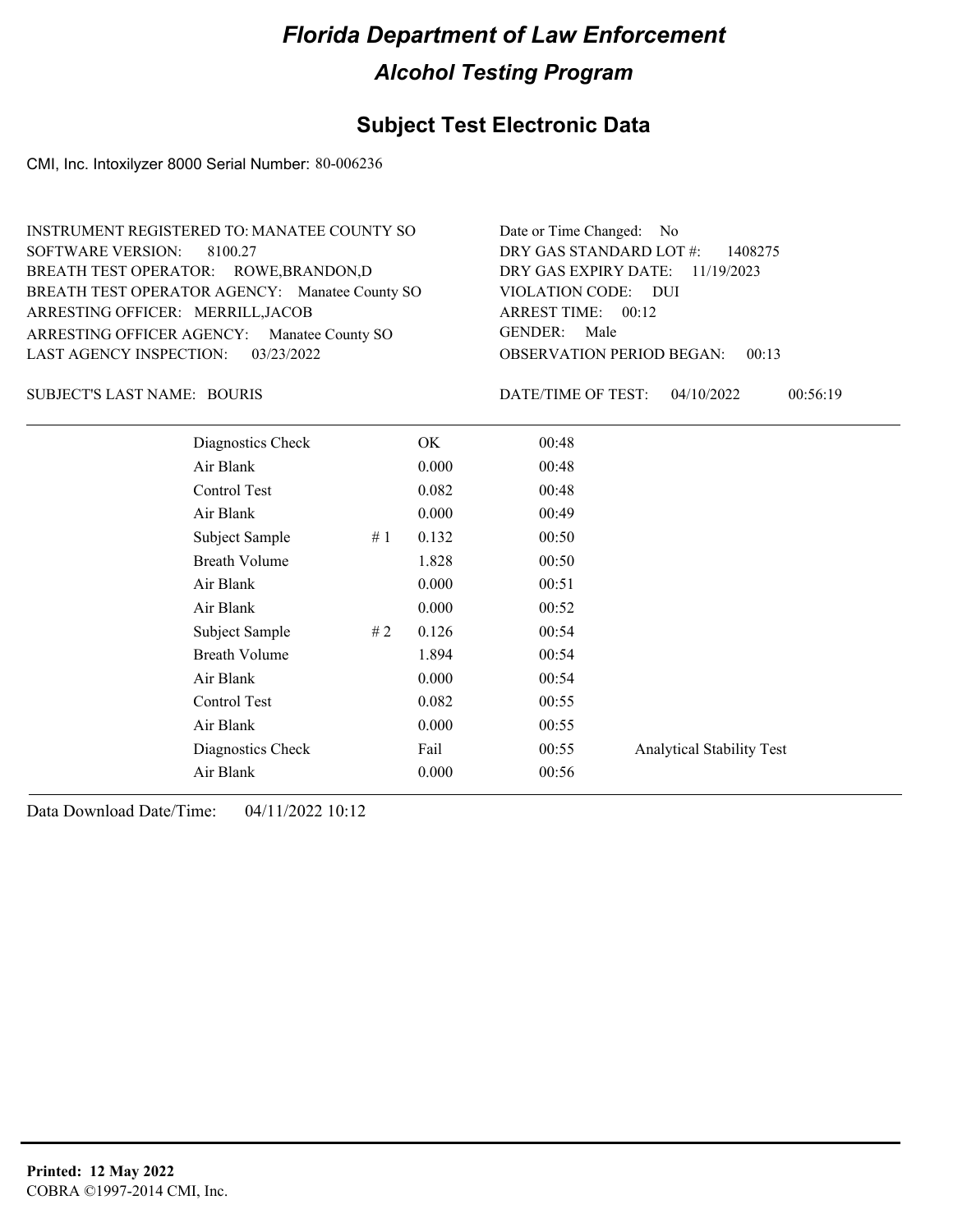### **Subject Test Electronic Data**

CMI, Inc. Intoxilyzer 8000 Serial Number: 80-006236

| INSTRUMENT REGISTERED TO: MANATEE COUNTY SO    | Date or Time Changed: No               |
|------------------------------------------------|----------------------------------------|
| SOFTWARE VERSION: 8100.27                      | DRY GAS STANDARD LOT $\#$ : 1408275    |
| BREATH TEST OPERATOR: NOVAK, CHRISTOPHER, A    | DRY GAS EXPIRY DATE: 11/19/2023        |
| BREATH TEST OPERATOR AGENCY: Manatee County SO | VIOLATION CODE: DUI                    |
| ARRESTING OFFICER: NOVAK, CHRISTOPHER          | ARREST TIME: 16:10                     |
| ARRESTING OFFICER AGENCY: Manatee County SO    | GENDER: Female                         |
| LAST AGENCY INSPECTION: $04/11/2022$           | <b>OBSERVATION PERIOD BEGAN: 16:24</b> |

#### BRUENNING SUBJECT'S LAST NAME: DATE/TIME OF TEST:

DATE/TIME OF TEST: 04/14/2022 16:50:32

| Diagnostics Check    | OK    | 16:44 |
|----------------------|-------|-------|
| Air Blank            | 0.000 | 16:44 |
| Control Test         | 0.080 | 16:45 |
| Air Blank            | 0.000 | 16:45 |
| Subject Sample<br>#1 | 0.000 | 16:46 |
| <b>Breath Volume</b> | 3.628 | 16:46 |
| Air Blank            | 0.000 | 16:46 |
| Air Blank            | 0.000 | 16:48 |
| Subject Sample<br>#2 | 0.000 | 16:49 |
| <b>Breath Volume</b> | 3.769 | 16:49 |
| Air Blank            | 0.000 | 16:49 |
| Control Test         | 0.080 | 16:49 |
| Air Blank            | 0.000 | 16:50 |
| Diagnostics Check    | OK    | 16:50 |
|                      |       |       |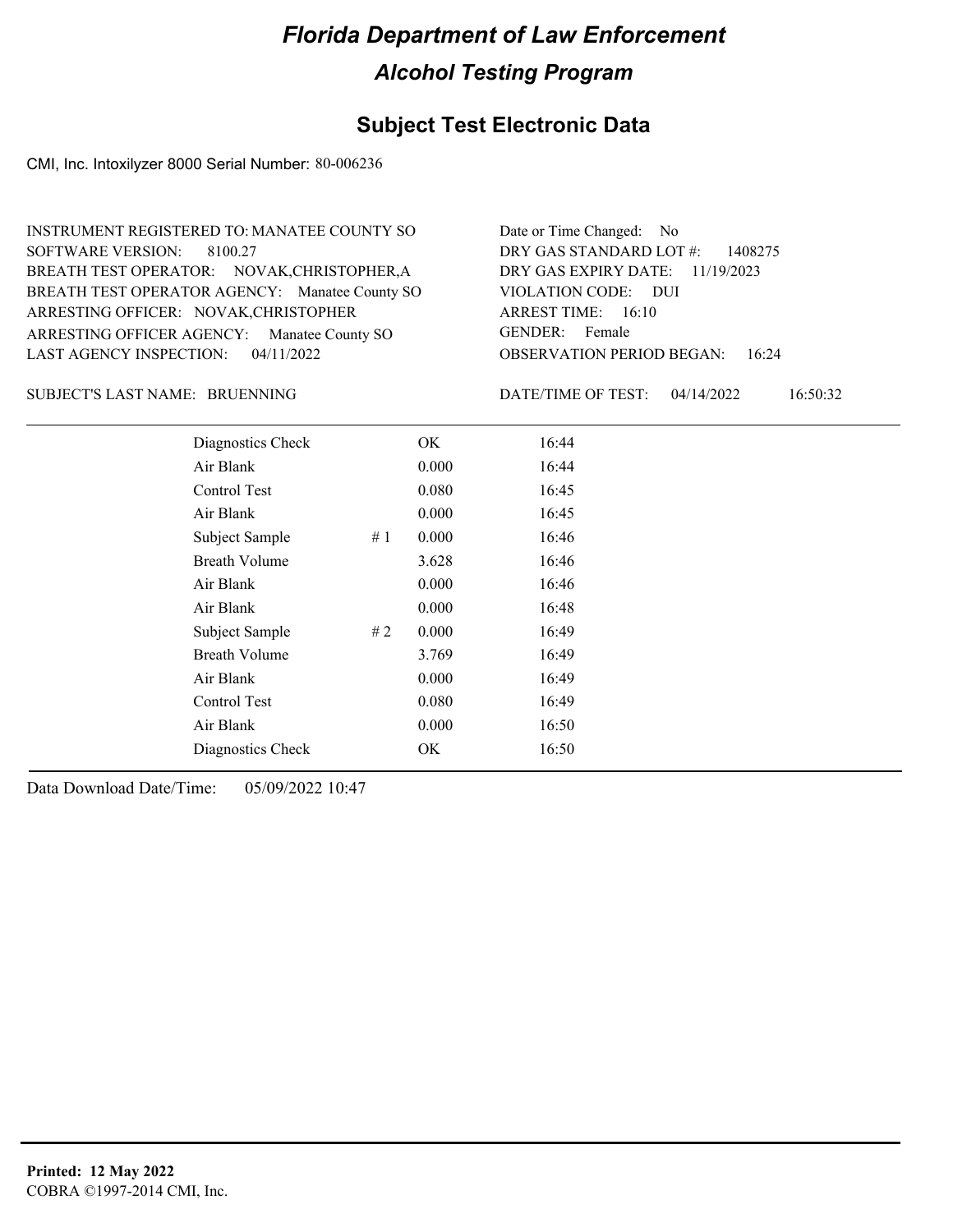#### **Subject Test Electronic Data**

CMI, Inc. Intoxilyzer 8000 Serial Number: 80-006236

| INSTRUMENT REGISTERED TO: MANATEE COUNTY SO    | Date or Time Changed: No               |
|------------------------------------------------|----------------------------------------|
| SOFTWARE VERSION: 8100.27                      | DRY GAS STANDARD LOT $\#$ : 1408275    |
| BREATH TEST OPERATOR: TERREO, FRAICOR,         | DRY GAS EXPIRY DATE: 11/19/2023        |
| BREATH TEST OPERATOR AGENCY: Manatee County SO | VIOLATION CODE: DUI                    |
| ARRESTING OFFICER: TERRERO, FRAICOR            | ARREST TIME: $00:16$                   |
| ARRESTING OFFICER AGENCY: Manatee County SO    | GENDER: Male                           |
| LAST AGENCY INSPECTION: $04/11/2022$           | <b>OBSERVATION PERIOD BEGAN: 00:33</b> |
|                                                |                                        |

SUBJECT'S LAST NAME: CRILLEY DATE/TIME OF TEST:

DATE/TIME OF TEST: 04/17/2022 01:05:15

| Diagnostics Check    |    | OK.   | 00:55 |                             |
|----------------------|----|-------|-------|-----------------------------|
| Air Blank            |    | 0.000 | 00:56 |                             |
| Control Test         |    | 0.080 | 00:56 |                             |
| Air Blank            |    | 0.000 | 00:56 |                             |
| Subject Sample       | #1 | 0.173 | 01:00 | Volume Not Met              |
| <b>Breath Volume</b> |    | 0.757 | 01:00 |                             |
| Air Blank            |    | 0.000 | 01:01 |                             |
| Air Blank            |    | 0.000 | 01:02 |                             |
| Subject Sample       | #2 |       | 01:03 | <b>Subject Test Refused</b> |
| <b>Breath Volume</b> |    | 0.058 | 01:03 |                             |
| Air Blank            |    | 0.000 | 01:04 |                             |
| Control Test         |    | 0.074 | 01:04 | Control Outside Tolerance   |
| Air Blank            |    | 0.000 | 01:05 |                             |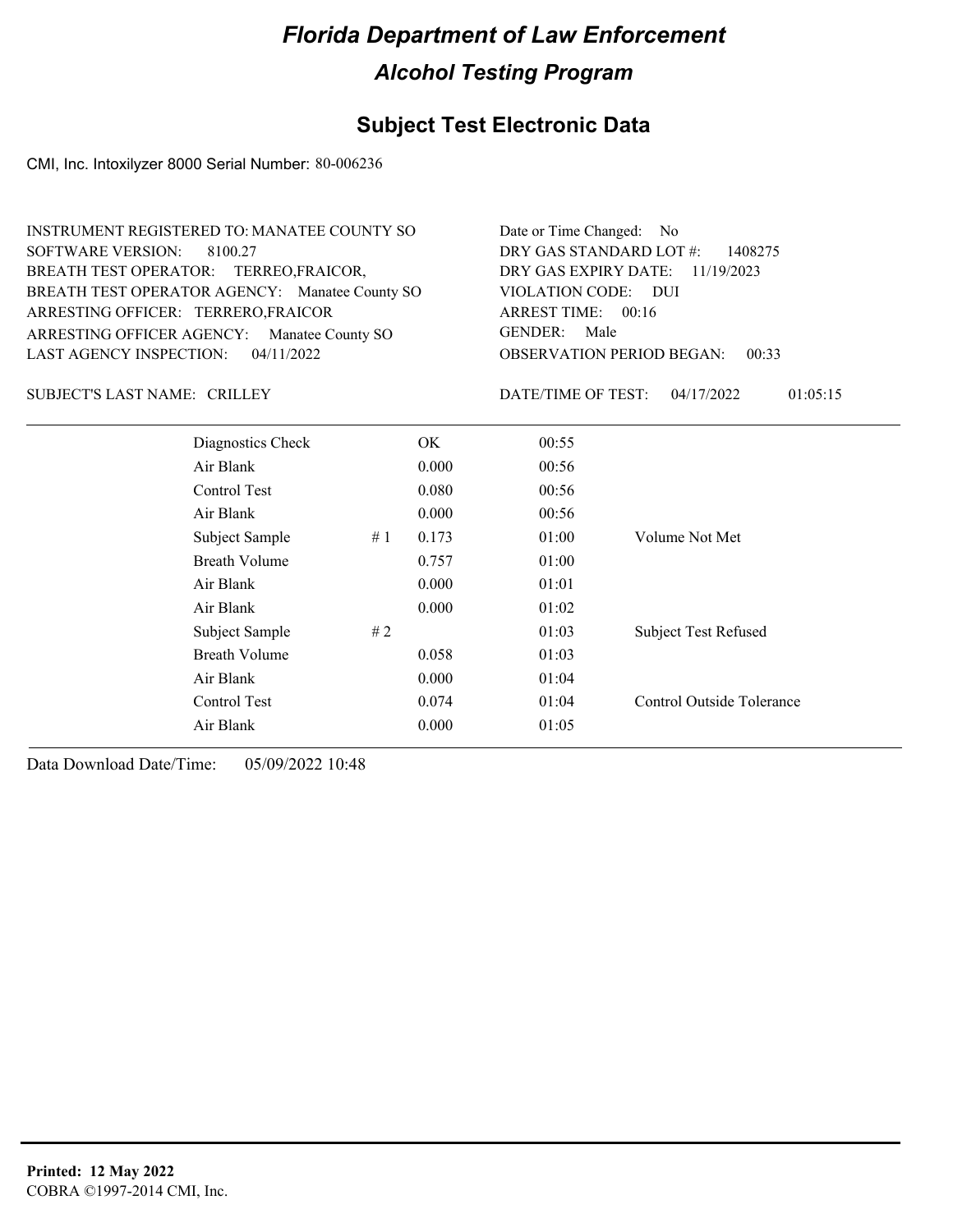### **Subject Test Electronic Data**

CMI, Inc. Intoxilyzer 8000 Serial Number: 80-006236

| INSTRUMENT REGISTERED TO: MANATEE COUNTY SO    | Date or Time Changed: No               |
|------------------------------------------------|----------------------------------------|
| SOFTWARE VERSION: 8100.27                      | DRY GAS STANDARD LOT $\#$ : 1408275    |
| BREATH TEST OPERATOR: ROWE, BRANDON, D         | DRY GAS EXPIRY DATE: 11/19/2023        |
| BREATH TEST OPERATOR AGENCY: Manatee County SO | VIOLATION CODE: DUI                    |
| ARRESTING OFFICER: NOVAK, CHRISTOPHER          | ARREST TIME: 00:44                     |
| ARRESTING OFFICER AGENCY: Manatee County SO    | GENDER: Female                         |
| LAST AGENCY INSPECTION: $04/11/2022$           | <b>OBSERVATION PERIOD BEGAN: 01:33</b> |
|                                                |                                        |

#### LAUGHLIN SUBJECT'S LAST NAME: DATE/TIME OF TEST:

DATE/TIME OF TEST: 04/20/2022 02:02:13

| Diagnostics Check    |    | OK    | 01:56 |
|----------------------|----|-------|-------|
| Air Blank            |    | 0.000 | 01:56 |
| Control Test         |    | 0.080 | 01:56 |
| Air Blank            |    | 0.000 | 01:57 |
| Subject Sample       | #1 | 0.000 | 01:57 |
| <b>Breath Volume</b> |    | 1.460 | 01:57 |
| Air Blank            |    | 0.000 | 01:58 |
| Air Blank            |    | 0.000 | 02:00 |
| Subject Sample       | #2 | 0.000 | 02:00 |
| <b>Breath Volume</b> |    | 1.273 | 02:00 |
| Air Blank            |    | 0.000 | 02:01 |
| Control Test         |    | 0.076 | 02:01 |
| Air Blank            |    | 0.000 | 02:02 |
| Diagnostics Check    |    | OK    | 02:02 |
|                      |    |       |       |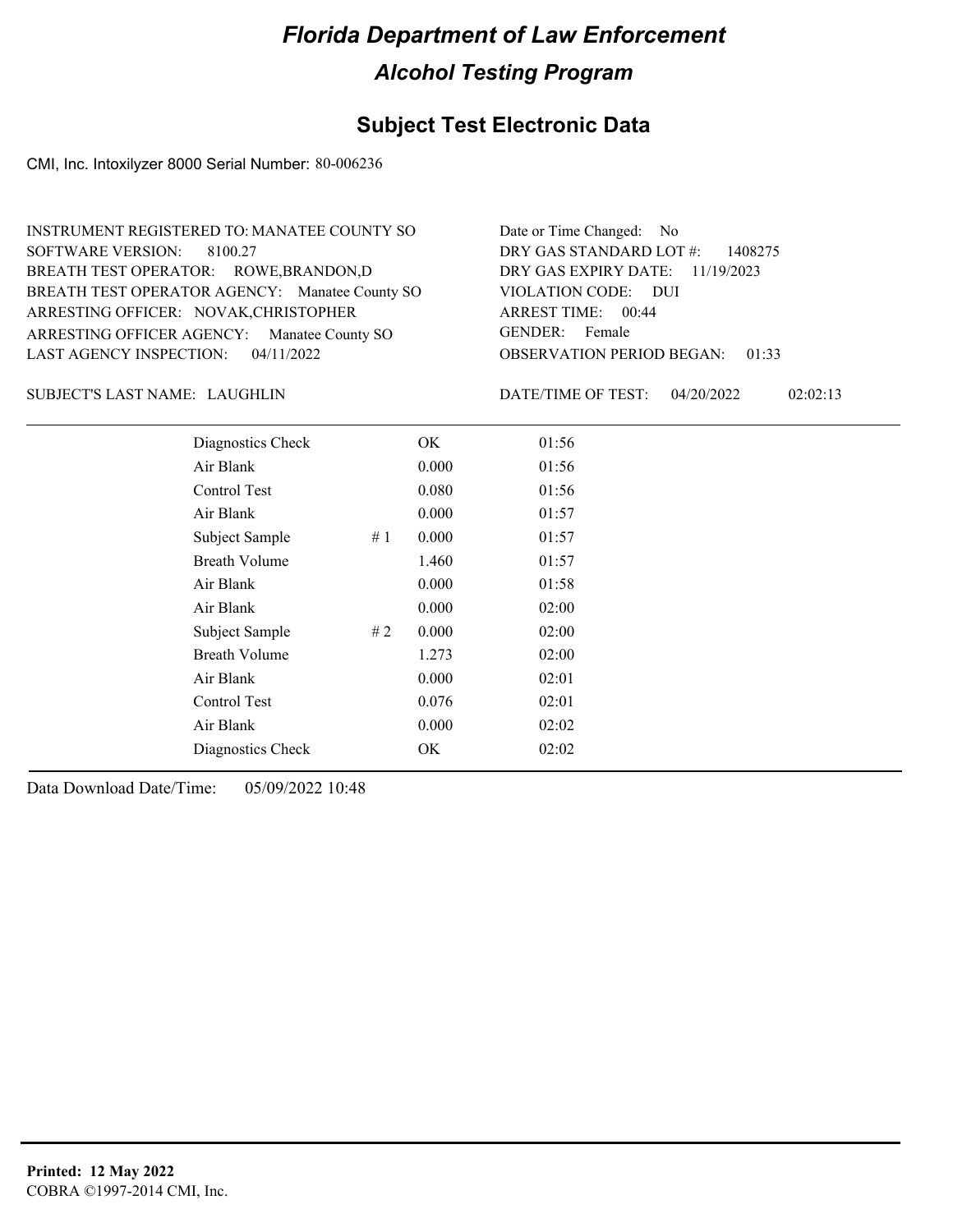### **Subject Test Electronic Data**

CMI, Inc. Intoxilyzer 8000 Serial Number: 80-006236

| Date or Time Changed: No               |
|----------------------------------------|
| DRY GAS STANDARD LOT #: 1408275        |
| DRY GAS EXPIRY DATE: 11/19/2023        |
| VIOLATION CODE: DUI                    |
| ARREST TIME: 23:40                     |
| GENDER: Male                           |
| <b>OBSERVATION PERIOD BEGAN: 23:44</b> |
|                                        |

VILLAVICENCIO MESA SUBJECT'S LAST NAME: DATE/TIME OF TEST:

DATE/TIME OF TEST: 04/23/2022 00:11:17

| Diagnostics Check    |    | OK    | 00:04 |
|----------------------|----|-------|-------|
| Air Blank            |    | 0.000 | 00:05 |
| Control Test         |    | 0.080 | 00:05 |
| Air Blank            |    | 0.000 | 00:06 |
| Subject Sample       | #1 | 0.068 | 00:06 |
| <b>Breath Volume</b> |    | 2.246 | 00:06 |
| Air Blank            |    | 0.000 | 00:07 |
| Air Blank            |    | 0.000 | 00:09 |
| Subject Sample       | #2 | 0.069 | 00:09 |
| <b>Breath Volume</b> |    | 2.312 | 00:09 |
| Air Blank            |    | 0.000 | 00:10 |
| Control Test         |    | 0.080 | 00:10 |
| Air Blank            |    | 0.000 | 00:11 |
| Diagnostics Check    |    | OK    | 00:11 |
|                      |    |       |       |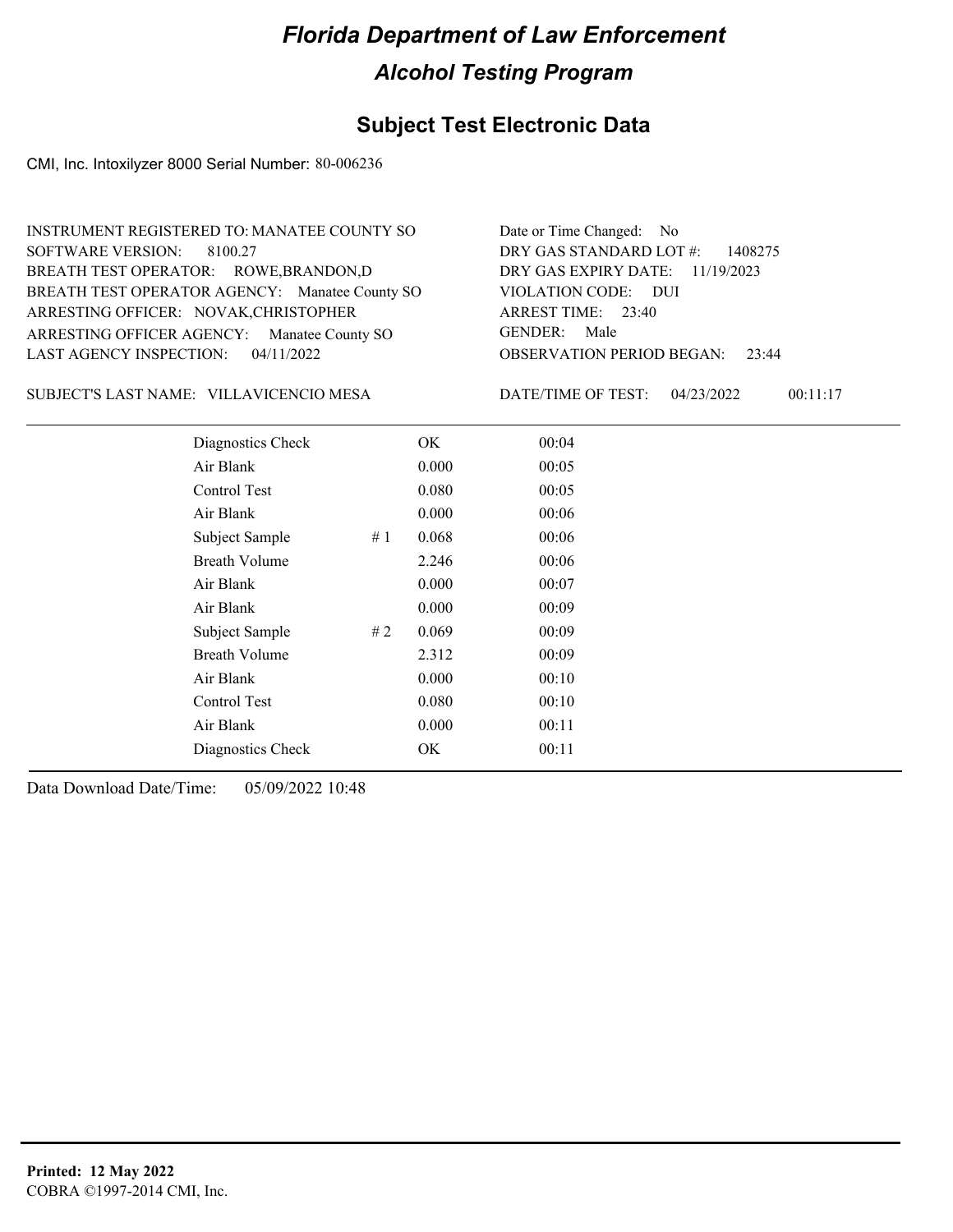### **Subject Test Electronic Data**

CMI, Inc. Intoxilyzer 8000 Serial Number: 80-006236

| INSTRUMENT REGISTERED TO: MANATEE COUNTY SO    | Date or Time Changed: No               |
|------------------------------------------------|----------------------------------------|
| SOFTWARE VERSION: 8100.27                      | DRY GAS STANDARD LOT $\#$ : 1408275    |
| BREATH TEST OPERATOR: SNYDER, RICHARD, F       | DRY GAS EXPIRY DATE: 11/19/2023        |
| BREATH TEST OPERATOR AGENCY: Manatee County SO | VIOLATION CODE: DUI                    |
| ARRESTING OFFICER: SNYDER, RICHARD             | ARREST TIME: 19:07                     |
| ARRESTING OFFICER AGENCY: Manatee County SO    | GENDER: Male                           |
| LAST AGENCY INSPECTION: $04/11/2022$           | <b>OBSERVATION PERIOD BEGAN: 19:29</b> |

SUBJECT'S LAST NAME: RENCE DATE/TIME OF TEST:

DATE/TIME OF TEST: 04/29/2022 19:56:15

| Diagnostics Check    |     | OK    | 19:49 |
|----------------------|-----|-------|-------|
| Air Blank            |     | 0.000 | 19:49 |
| Control Test         |     | 0.079 | 19:49 |
| Air Blank            |     | 0.000 | 19:50 |
| Subject Sample       | #1  | 0.125 | 19:51 |
| <b>Breath Volume</b> |     | 1.113 | 19:51 |
| Air Blank            |     | 0.000 | 19:51 |
| Air Blank            |     | 0.000 | 19:53 |
| Subject Sample       | # 2 | 0.125 | 19:54 |
| <b>Breath Volume</b> |     | 1.714 | 19:54 |
| Air Blank            |     | 0.000 | 19:55 |
| Control Test         |     | 0.079 | 19:55 |
| Air Blank            |     | 0.000 | 19:56 |
| Diagnostics Check    |     | OK    | 19:56 |
|                      |     |       |       |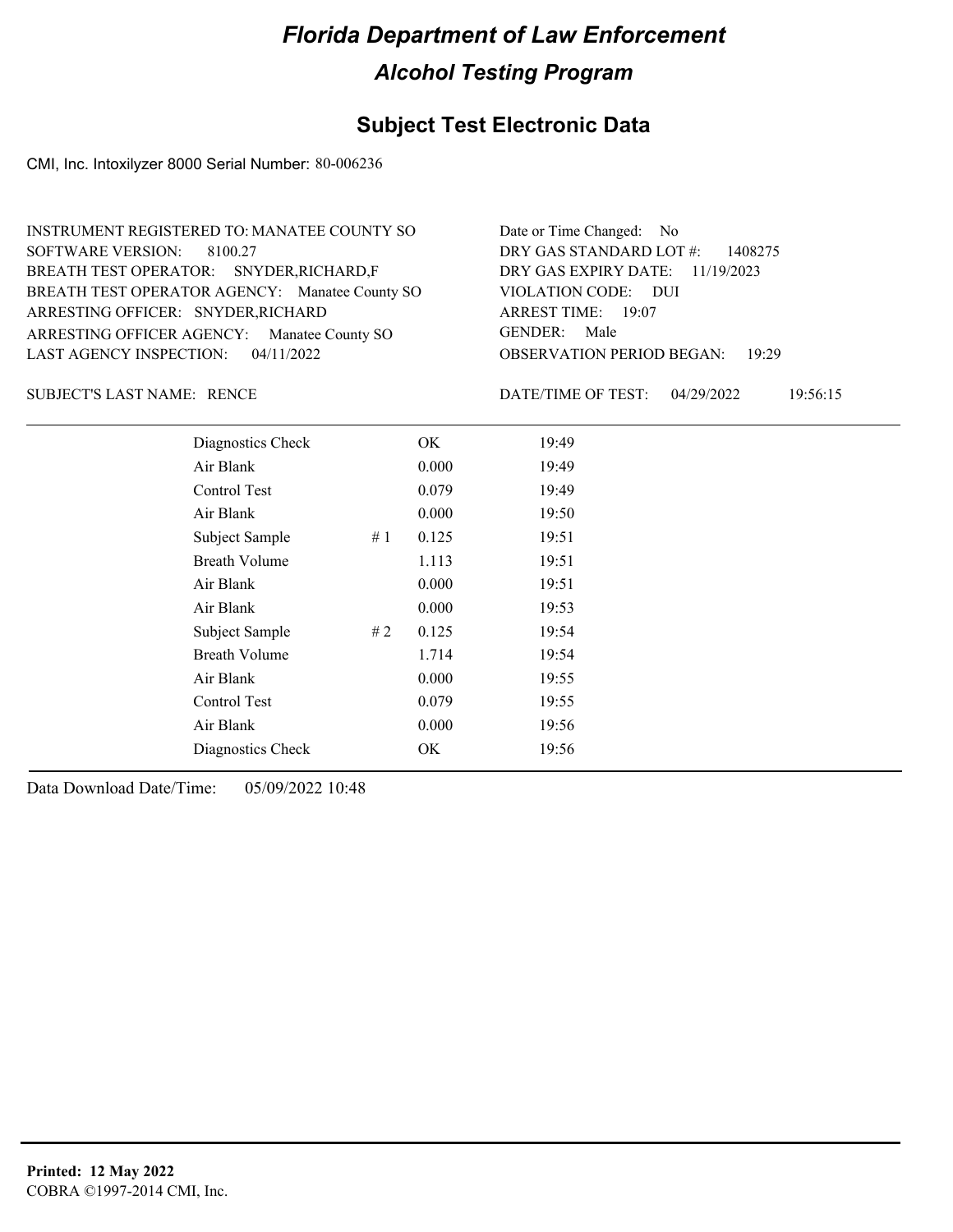### **Subject Test Electronic Data**

CMI, Inc. Intoxilyzer 8000 Serial Number: 80-006237

| INSTRUMENT REGISTERED TO: CLAY COUNTY SO    | Date or Time Changed: No               |
|---------------------------------------------|----------------------------------------|
| SOFTWARE VERSION: 8100.27                   | DRY GAS STANDARD LOT $\#$ : 22620080A2 |
| BREATH TEST OPERATOR: SIDDERS, R, M         | DRY GAS EXPIRY DATE: $10/05/2022$      |
| BREATH TEST OPERATOR AGENCY: Clay County SO | VIOLATION CODE: DUI                    |
| ARRESTING OFFICER: WILLIAMS,J               | ARREST TIME: 15:24                     |
| ARRESTING OFFICER AGENCY: Orange Park PD    | GENDER: Female                         |
| LAST AGENCY INSPECTION: $04/24/2022$        | <b>OBSERVATION PERIOD BEGAN: 16:08</b> |

SUBJECT'S LAST NAME: BROWN DATE/TIME OF TEST:

DATE/TIME OF TEST: 04/24/2022 17:00:50

| Diagnostics Check    | OK    | 16:49 |                |
|----------------------|-------|-------|----------------|
| Air Blank            | 0.000 | 16:49 |                |
| Control Test         | 0.079 | 16:49 |                |
| Air Blank            | 0.000 | 16:50 |                |
| Subject Sample<br>#1 | 0.211 | 16:53 | Volume Not Met |
| <b>Breath Volume</b> | 0.082 | 16:53 |                |
| Air Blank            | 0.000 | 16:54 |                |
| Air Blank            | 0.000 | 16:55 |                |
| Subject Sample<br>#2 | 0.237 | 16:59 | Volume Not Met |
| <b>Breath Volume</b> | 0.246 | 16:59 |                |
| Air Blank            | 0.000 | 16:59 |                |
| Control Test         | 0.077 | 17:00 |                |
| Air Blank            | 0.000 | 17:00 |                |
| Diagnostics Check    | OK    | 17:00 |                |
|                      |       |       |                |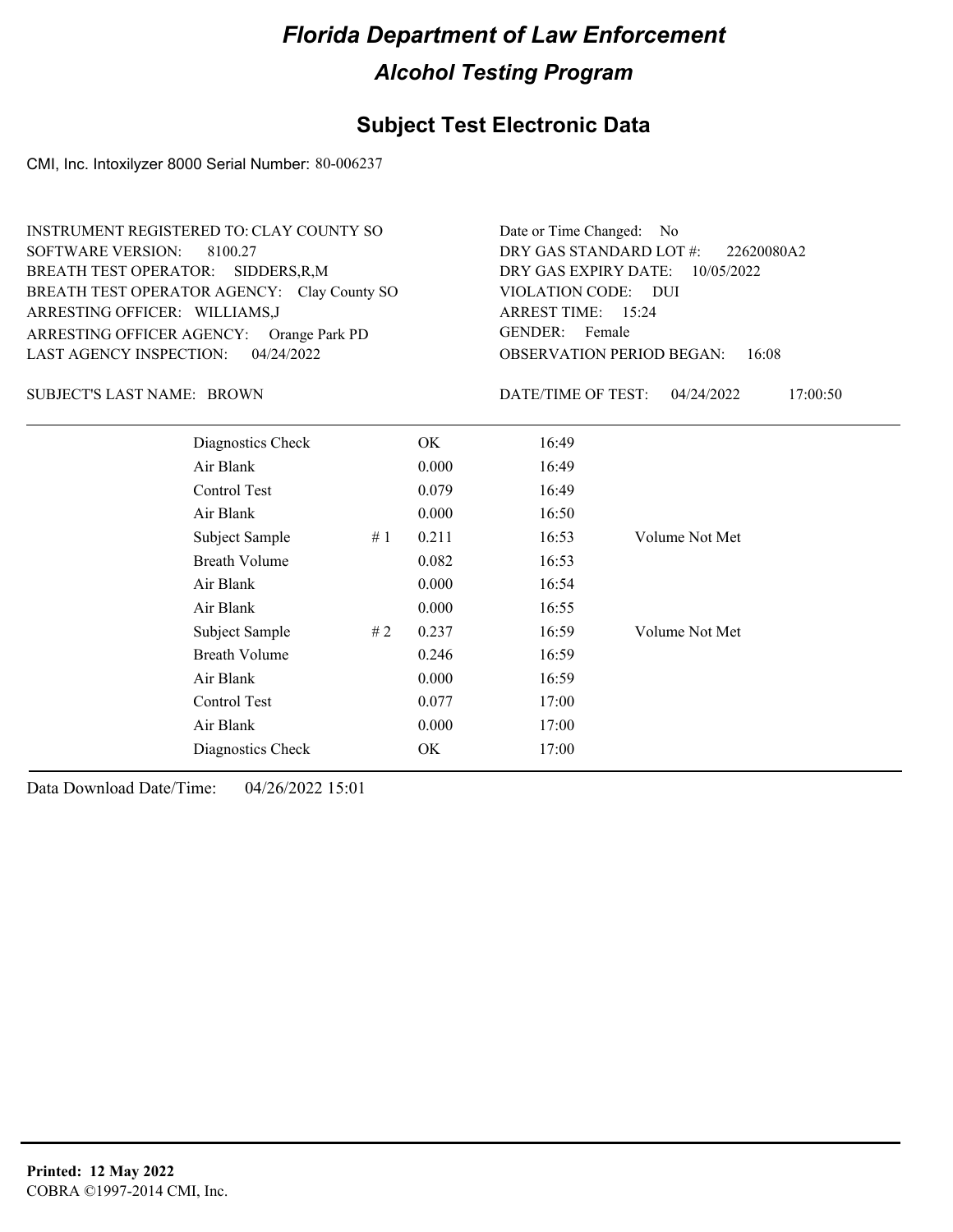#### **Subject Test Electronic Data**

CMI, Inc. Intoxilyzer 8000 Serial Number: 80-006237

ARRESTING OFFICER AGENCY: GENDER: Orange Park PD BREATH TEST OPERATOR AGENCY: Clay County SO VIOLATION CODE: SOFTWARE VERSION: 8100.27 ARRESTING OFFICER: WILLIAMS,J SIDDERS,R,M BREATH TEST OPERATOR: LAST AGENCY INSPECTION: 04/24/2022 INSTRUMENT REGISTERED TO: CLAY COUNTY SO

OBSERVATION PERIOD BEGAN: 16:08 VIOLATION CODE: DUI 15:24 ARREST TIME: DRY GAS EXPIRY DATE: 10/05/2022 22620080A2 DRY GAS STANDARD LOT #: Date or Time Changed: No GENDER: Female

SUBJECT'S LAST NAME: BROWN DATE/TIME OF TEST:

DATE/TIME OF TEST: 04/24/2022 17:12:21

| Diagnostics Check    |    | OK    | 17:05 |
|----------------------|----|-------|-------|
| Air Blank            |    | 0.000 | 17:05 |
| Control Test         |    | 0.077 | 17:05 |
| Air Blank            |    | 0.000 | 17:06 |
| Subject Sample       | #1 | 0.255 | 17:07 |
| <b>Breath Volume</b> |    | 1.234 | 17:07 |
| Air Blank            |    | 0.000 | 17:08 |
| Air Blank            |    | 0.000 | 17:09 |
| Subject Sample       | #2 | 0.255 | 17:10 |
| <b>Breath Volume</b> |    | 1.492 | 17:10 |
| Air Blank            |    | 0.000 | 17:11 |
| Control Test         |    | 0.078 | 17:11 |
| Air Blank            |    | 0.000 | 17:12 |
| Diagnostics Check    |    | OK    | 17:12 |
|                      |    |       |       |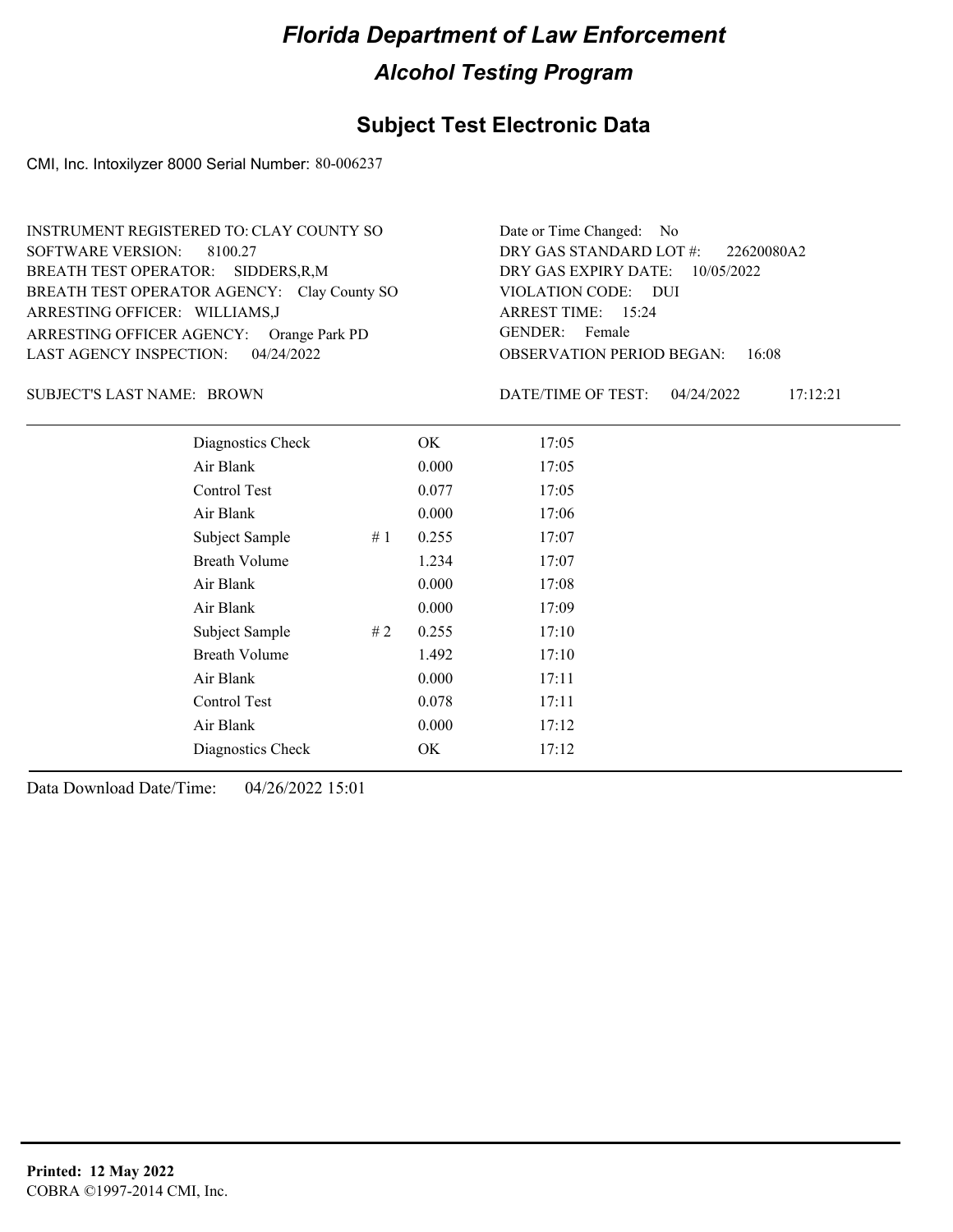### **Subject Test Electronic Data**

CMI, Inc. Intoxilyzer 8000 Serial Number: 80-006240

| INSTRUMENT REGISTERED TO: PALM BEACH CO SO        | Date or Time Changed: No               |
|---------------------------------------------------|----------------------------------------|
| SOFTWARE VERSION: 8100.27                         | DRY GAS STANDARD LOT #: 29821080A4     |
| BREATH TEST OPERATOR: O'NEAL, SHARI, L            | DRY GAS EXPIRY DATE: 12/05/2023        |
| BREATH TEST OPERATOR AGENCY: Palm Beach County SO | VIOLATION CODE: DUI                    |
| ARRESTING OFFICER: TRUDEAU,RYAN                   | ARREST TIME: 21:30                     |
| ARRESTING OFFICER AGENCY: Palm Beach Gardens      | GENDER: Female                         |
| LAST AGENCY INSPECTION: 03/18/2022                | <b>OBSERVATION PERIOD BEGAN: 21:56</b> |
|                                                   |                                        |

#### BUCHANAN SUBJECT'S LAST NAME: DATE/TIME OF TEST:

DATE/TIME OF TEST: 04/01/2022 22:36:53

| Diagnostics Check    |       | OK    | 22:24 |                 |
|----------------------|-------|-------|-------|-----------------|
| Air Blank            |       | 0.000 | 22:24 |                 |
| Control Test         |       | 0.080 | 22:25 |                 |
| Air Blank            |       | 0.000 | 22:25 |                 |
| Subject Sample       | #1    | 0.174 | 22:28 | Slope Not Level |
| <b>Breath Volume</b> |       | 1.472 | 22:28 |                 |
| Air Blank            |       | 0.000 | 22:29 |                 |
| Air Blank            |       | 0.000 | 22:31 |                 |
| Subject Sample       | # 2   | 0.183 | 22:32 |                 |
| <b>Breath Volume</b> |       | 1.515 | 22:32 |                 |
| Air Blank            |       | 0.000 | 22:32 |                 |
| Air Blank            |       | 0.000 | 22:34 |                 |
| Subject Sample       | # $3$ | 0.183 | 22:35 |                 |
| <b>Breath Volume</b> |       | 1.300 | 22:35 |                 |
| Air Blank            |       | 0.000 | 22:35 |                 |
| Control Test         |       | 0.078 | 22:36 |                 |
| Air Blank            |       | 0.000 | 22:36 |                 |
| Diagnostics Check    |       | OK    | 22:36 |                 |
|                      |       |       |       |                 |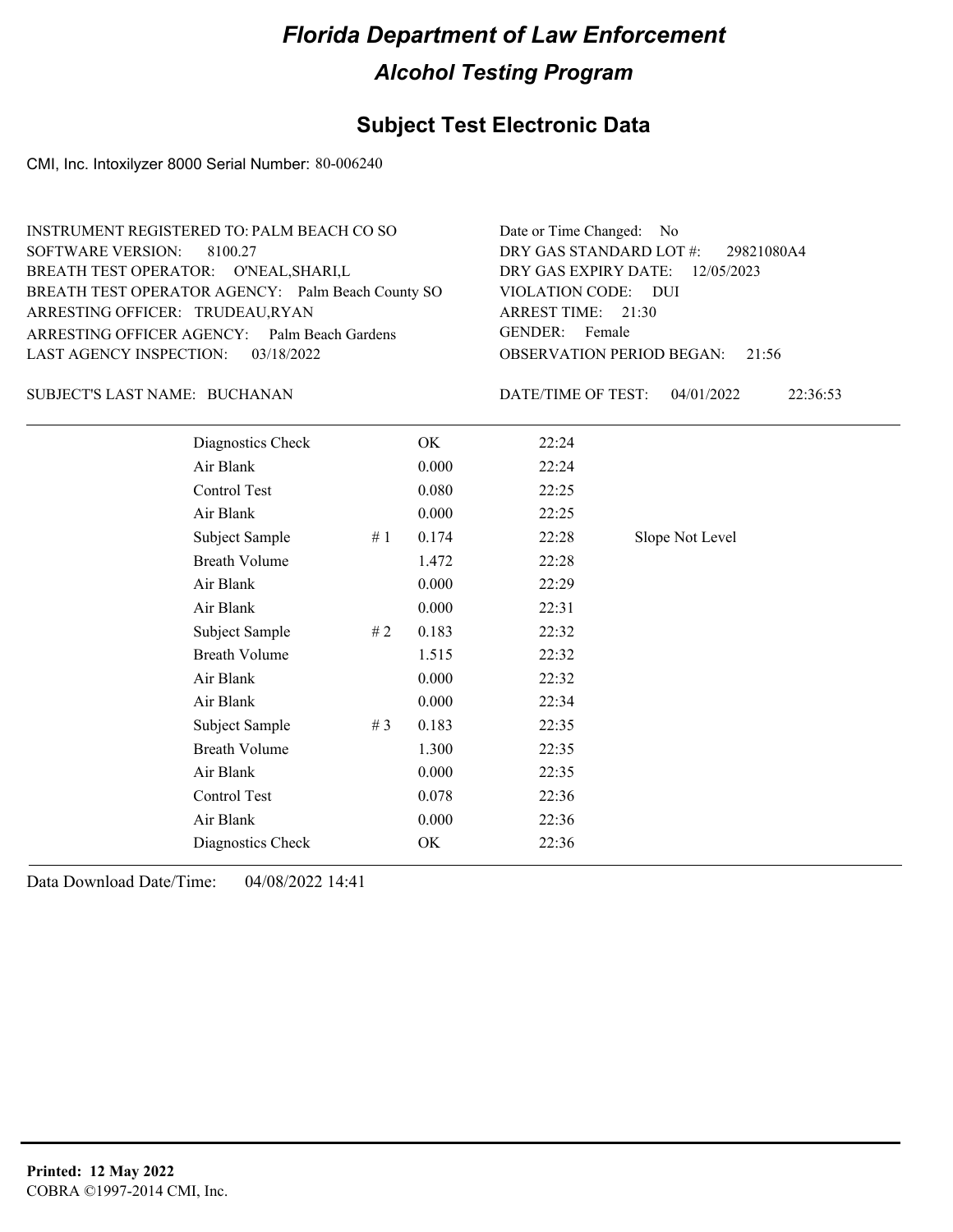### **Subject Test Electronic Data**

CMI, Inc. Intoxilyzer 8000 Serial Number: 80-006240

| <b>INSTRUMENT REGISTERED TO: PALM BEACH CO SO</b> |       | Date or Time Changed: No                                                                                              |                        |  |  |
|---------------------------------------------------|-------|-----------------------------------------------------------------------------------------------------------------------|------------------------|--|--|
| <b>SOFTWARE VERSION:</b><br>8100.27               |       | DRY GAS STANDARD LOT #:<br>29821080A4                                                                                 |                        |  |  |
| BREATH TEST OPERATOR: O'NEAL, SHARI, L            |       | DRY GAS EXPIRY DATE:<br>12/05/2023                                                                                    |                        |  |  |
| BREATH TEST OPERATOR AGENCY: Palm Beach County SO |       | VIOLATION CODE:<br>– DUI<br>ARREST TIME: 21:40<br><b>GENDER:</b><br>Male<br><b>OBSERVATION PERIOD BEGAN:</b><br>22:26 |                        |  |  |
| ARRESTING OFFICER: TEJEDA, ANTHONY                |       |                                                                                                                       |                        |  |  |
| ARRESTING OFFICER AGENCY: Palm Beach County SO    |       |                                                                                                                       |                        |  |  |
| <b>LAST AGENCY INSPECTION:</b><br>03/18/2022      |       |                                                                                                                       |                        |  |  |
| SUBJECT'S LAST NAME: DOMINGO ORTIZ                |       | DATE/TIME OF TEST:                                                                                                    | 04/01/2022<br>23:12:22 |  |  |
| Diagnostics Check                                 | OK.   | 23:06                                                                                                                 |                        |  |  |
| Air Blank                                         | 0.000 | 23:07                                                                                                                 |                        |  |  |
| Control Test                                      | 0.079 | 23:07                                                                                                                 |                        |  |  |
| Air Blank                                         | 0.000 | 23:08                                                                                                                 |                        |  |  |
| Subject Sample                                    | #1    | 23:10                                                                                                                 | Subject Test Refused   |  |  |
| <b>Breath Volume</b>                              | 0.000 | 23:10                                                                                                                 |                        |  |  |
| Air Blank                                         | 0.000 | 23:11                                                                                                                 |                        |  |  |
| Control Test                                      | 0.079 | 23:11                                                                                                                 |                        |  |  |
| Air Blank                                         | 0.000 | 23:12                                                                                                                 |                        |  |  |
| Diagnostics Check                                 | OK.   | 23:12                                                                                                                 |                        |  |  |
|                                                   |       |                                                                                                                       |                        |  |  |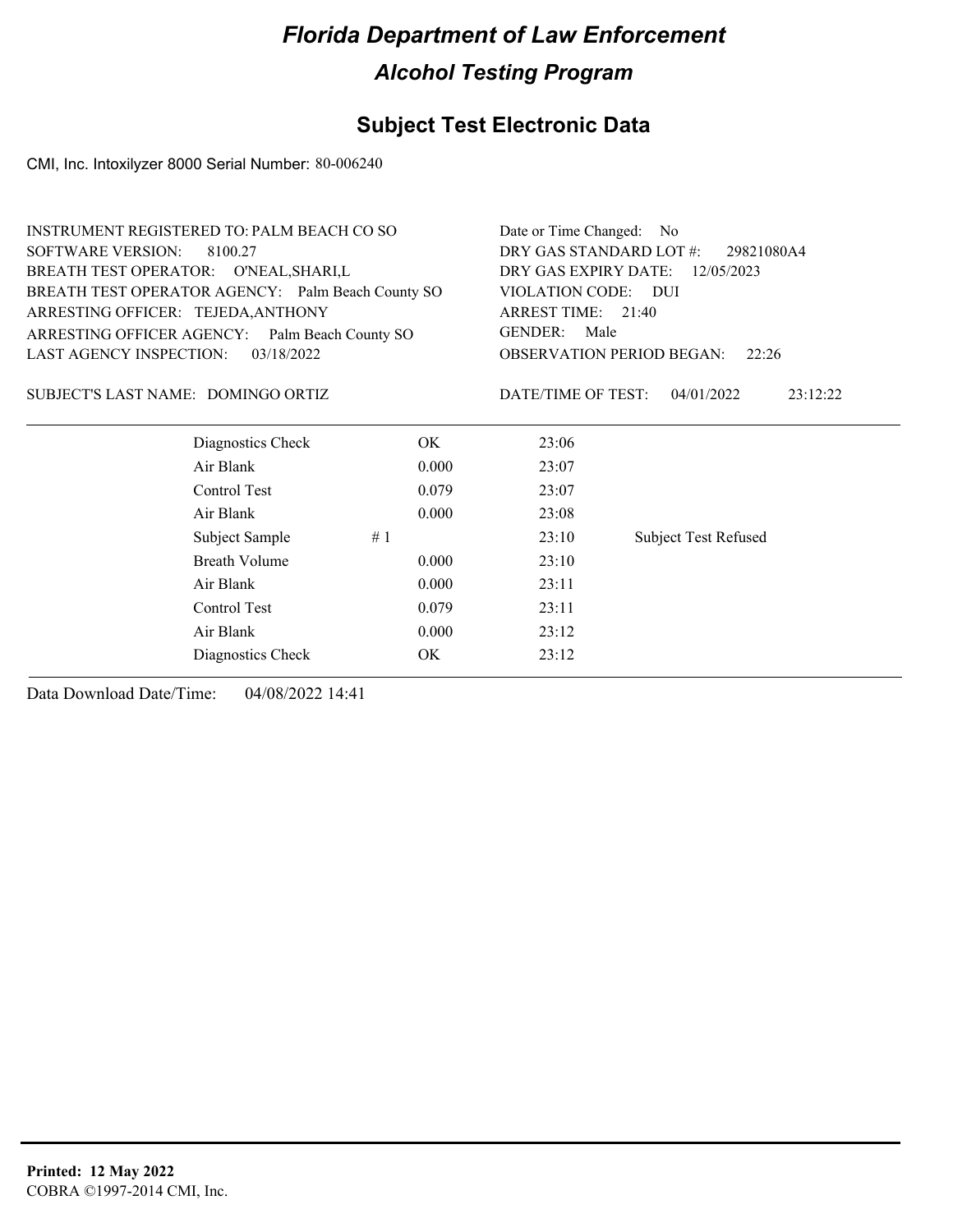#### **Subject Test Electronic Data**

CMI, Inc. Intoxilyzer 8000 Serial Number: 80-006240

| INSTRUMENT REGISTERED TO: PALM BEACH CO SO        | Date or Time Changed: No               |
|---------------------------------------------------|----------------------------------------|
| SOFTWARE VERSION: 8100.27                         | DRY GAS STANDARD LOT #: 29821080A4     |
| BREATH TEST OPERATOR: O'NEAL, SHARI, L            | DRY GAS EXPIRY DATE: $12/05/2023$      |
| BREATH TEST OPERATOR AGENCY: Palm Beach County SO | VIOLATION CODE: DUI                    |
| ARRESTING OFFICER: CISSON, JACKIE                 | ARREST TIME: 23:49                     |
| ARRESTING OFFICER AGENCY: Palm Beach County SO    | GENDER: Male                           |
| LAST AGENCY INSPECTION: 03/18/2022                | <b>OBSERVATION PERIOD BEGAN: 00:15</b> |
|                                                   |                                        |

PEEZ VELASQUEZ SUBJECT'S LAST NAME: DATE/TIME OF TEST:

DATE/TIME OF TEST: 04/02/2022 00:49:17

| Diagnostics Check    |    | OK    | 00:42 |
|----------------------|----|-------|-------|
| Air Blank            |    | 0.000 | 00:42 |
| Control Test         |    | 0.079 | 00:43 |
| Air Blank            |    | 0.000 | 00:43 |
| Subject Sample       | #1 | 0.250 | 00:44 |
| <b>Breath Volume</b> |    | 1.589 | 00:44 |
| Air Blank            |    | 0.000 | 00:45 |
| Air Blank            |    | 0.000 | 00:47 |
| Subject Sample       | #2 | 0.248 | 00:47 |
| <b>Breath Volume</b> |    | 1.343 | 00:47 |
| Air Blank            |    | 0.000 | 00:48 |
| Control Test         |    | 0.077 | 00:48 |
| Air Blank            |    | 0.000 | 00:49 |
| Diagnostics Check    |    | OK    | 00:49 |
|                      |    |       |       |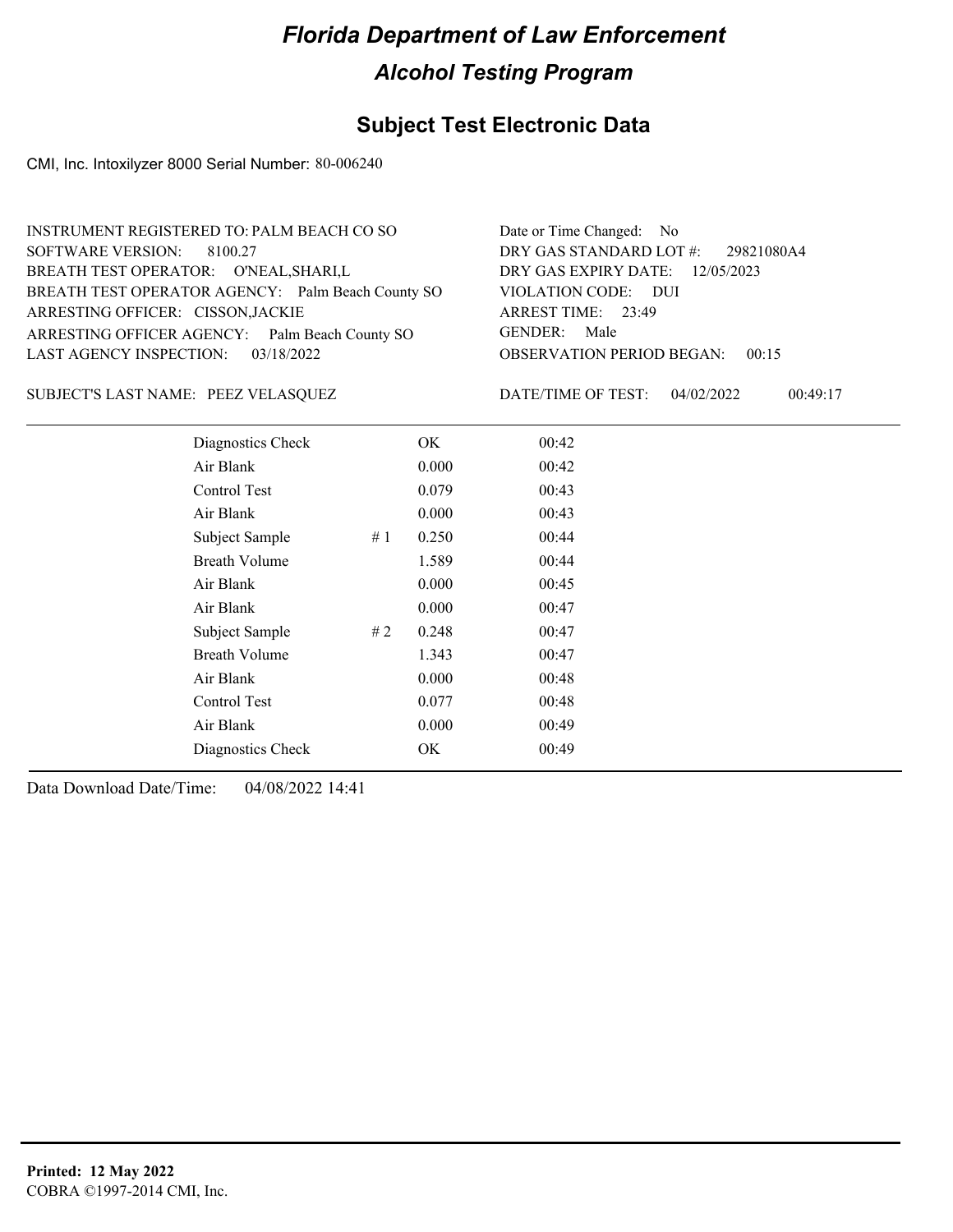#### **Subject Test Electronic Data**

CMI, Inc. Intoxilyzer 8000 Serial Number: 80-006240

| INSTRUMENT REGISTERED TO: PALM BEACH CO SO        | Date or Time Changed: No               |
|---------------------------------------------------|----------------------------------------|
| SOFTWARE VERSION: 8100.27                         | DRY GAS STANDARD LOT #: 29821080A4     |
| BREATH TEST OPERATOR: O'NEAL, SHARI, L            | DRY GAS EXPIRY DATE: 12/05/2023        |
| BREATH TEST OPERATOR AGENCY: Palm Beach County SO | VIOLATION CODE: DUI                    |
| ARRESTING OFFICER: PADGETT, COVELLE               | ARREST TIME: 20:01                     |
| ARRESTING OFFICER AGENCY: West Palm Beach PD      | GENDER: Female                         |
| LAST AGENCY INSPECTION: 03/18/2022                | <b>OBSERVATION PERIOD BEGAN: 23:44</b> |
|                                                   |                                        |

#### SUBJECT'S LAST NAME: WINGFIELD DATE/TIME OF TEST:

DATE/TIME OF TEST: 04/05/2022 00:16:02

| Diagnostics Check    |    | OK    | 00:10 |
|----------------------|----|-------|-------|
| Air Blank            |    | 0.000 | 00:10 |
| Control Test         |    | 0.080 | 00:10 |
| Air Blank            |    | 0.000 | 00:11 |
| Subject Sample       | #1 | 0.000 | 00:11 |
| <b>Breath Volume</b> |    | 1.753 | 00:11 |
| Air Blank            |    | 0.000 | 00:12 |
| Air Blank            |    | 0.000 | 00:14 |
| Subject Sample       | #2 | 0.000 | 00:14 |
| <b>Breath Volume</b> |    | 1.761 | 00:14 |
| Air Blank            |    | 0.000 | 00:15 |
| <b>Control Test</b>  |    | 0.080 | 00:15 |
| Air Blank            |    | 0.000 | 00:15 |
| Diagnostics Check    |    | OK    | 00:16 |
|                      |    |       |       |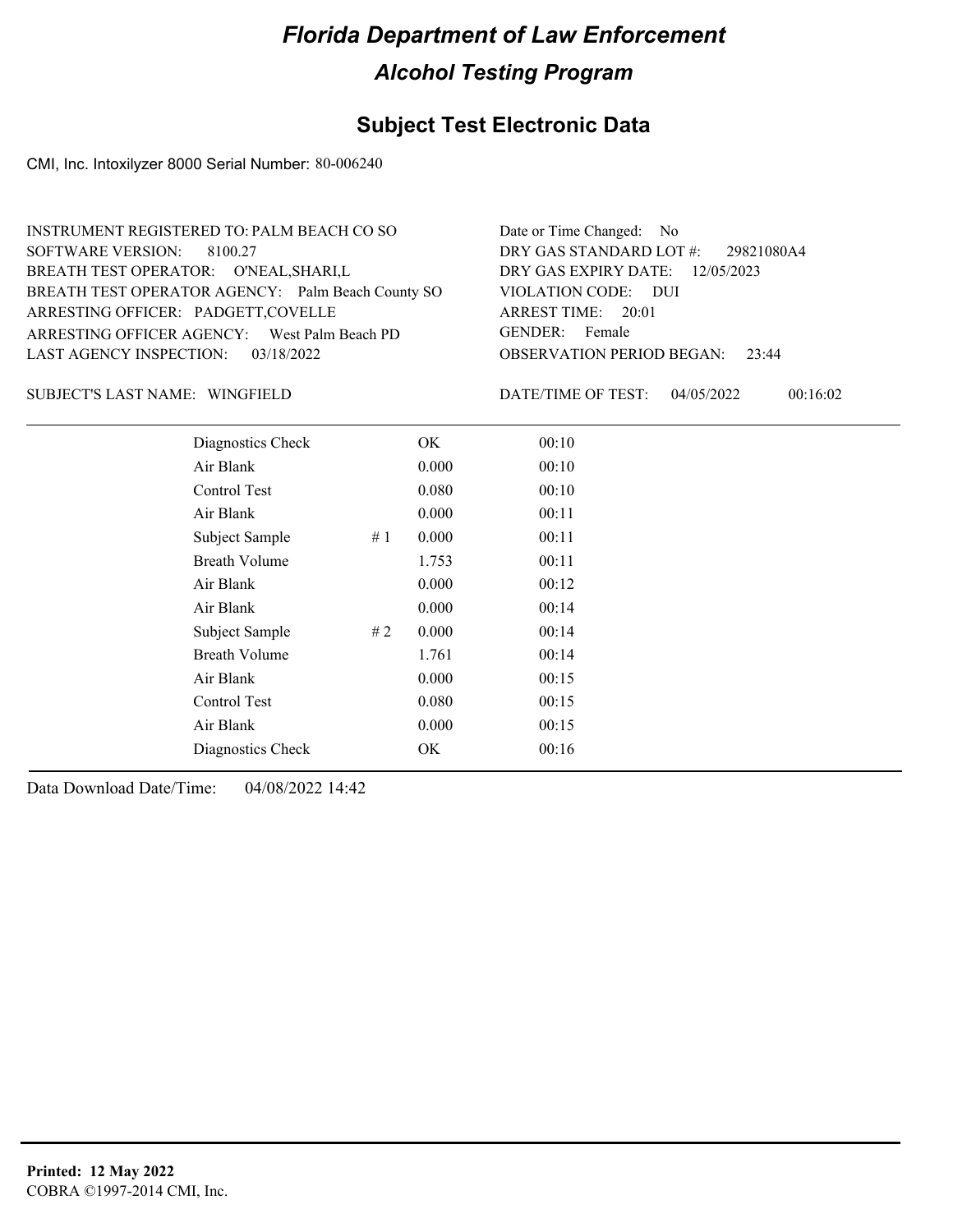### **Subject Test Electronic Data**

CMI, Inc. Intoxilyzer 8000 Serial Number: 80-006240

| INSTRUMENT REGISTERED TO: PALM BEACH CO SO        | Date or Time Changed: No               |
|---------------------------------------------------|----------------------------------------|
| SOFTWARE VERSION: 8100.27                         | DRY GAS STANDARD LOT #: 29821080A4     |
| BREATH TEST OPERATOR: POUND, PARIS, D             | DRY GAS EXPIRY DATE: 12/05/2023        |
| BREATH TEST OPERATOR AGENCY: Palm Beach County SO | VIOLATION CODE: DUI                    |
| ARRESTING OFFICER: FANDREY, CHRISTOPHER           | ARREST TIME: 18:28                     |
| ARRESTING OFFICER AGENCY: Jupiter PD              | GENDER: Female                         |
| LAST AGENCY INSPECTION: 03/18/2022                | <b>OBSERVATION PERIOD BEGAN: 20:04</b> |
|                                                   |                                        |

#### CARVALHO SUBJECT'S LAST NAME: DATE/TIME OF TEST:

DATE/TIME OF TEST: 04/05/2022 20:55:07

| Diagnostics Check    |    | OK    | 20:39 |                |
|----------------------|----|-------|-------|----------------|
| Air Blank            |    | 0.000 | 20:39 |                |
| Control Test         |    | 0.080 | 20:40 |                |
| Air Blank            |    | 0.000 | 20:40 |                |
| Subject Sample       | #1 | 0.154 | 20:43 | Volume Not Met |
| <b>Breath Volume</b> |    | 0.523 | 20:43 |                |
| Air Blank            |    | 0.000 | 20:44 |                |
| Air Blank            |    | 0.000 | 20:46 |                |
| Subject Sample       | #2 | 0.168 | 20:48 |                |
| <b>Breath Volume</b> |    | 2.171 | 20:48 |                |
| Air Blank            |    | 0.000 | 20:49 |                |
| Air Blank            |    | 0.000 | 20:51 |                |
| Subject Sample       | #3 | 0.153 | 20:53 |                |
| <b>Breath Volume</b> |    | 1.207 | 20:53 |                |
| Air Blank            |    | 0.000 | 20:54 |                |
| Control Test         |    | 0.078 | 20:54 |                |
| Air Blank            |    | 0.000 | 20:55 |                |
| Diagnostics Check    |    | OK    | 20:55 |                |
|                      |    |       |       |                |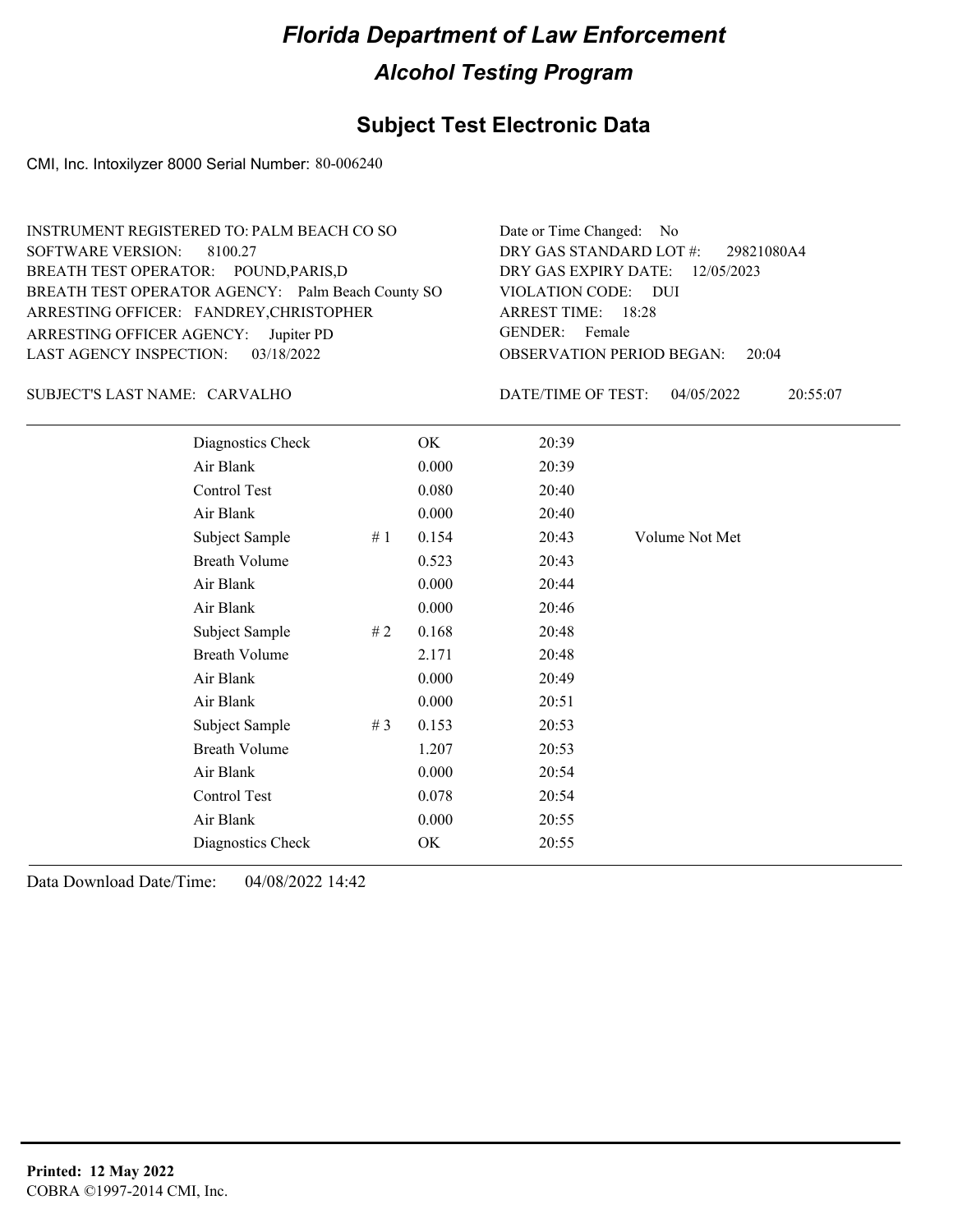#### **Subject Test Electronic Data**

CMI, Inc. Intoxilyzer 8000 Serial Number: 80-006240

| INSTRUMENT REGISTERED TO: PALM BEACH CO SO        | Date or Time Changed: No               |
|---------------------------------------------------|----------------------------------------|
| SOFTWARE VERSION: 8100.27                         | DRY GAS STANDARD LOT #: 29821080A4     |
| BREATH TEST OPERATOR: BELL, JOSHUA, J             | DRY GAS EXPIRY DATE: 12/05/2023        |
| BREATH TEST OPERATOR AGENCY: Palm Beach County SO | VIOLATION CODE: DUI                    |
| ARRESTING OFFICER: TOPPING, CHRISTOPHER           | ARREST TIME: 03:10                     |
| ARRESTING OFFICER AGENCY: Riviera Beach PD        | GENDER: Male                           |
| LAST AGENCY INSPECTION: 03/18/2022                | <b>OBSERVATION PERIOD BEGAN: 03:45</b> |
|                                                   |                                        |

SUBJECT'S LAST NAME: GRANT **Example 20** OATE/TIME OF TEST:

DATE/TIME OF TEST: 04/06/2022 04:26:08

| Diagnostics Check    |    | OK    | 04:19 |
|----------------------|----|-------|-------|
| Air Blank            |    | 0.000 | 04:19 |
| Control Test         |    | 0.079 | 04:20 |
| Air Blank            |    | 0.000 | 04:20 |
| Subject Sample       | #1 | 0.152 | 04:21 |
| <b>Breath Volume</b> |    | 1.296 | 04:21 |
| Air Blank            |    | 0.000 | 04:22 |
| Air Blank            |    | 0.000 | 04:23 |
| Subject Sample       | #2 | 0.151 | 04:24 |
| <b>Breath Volume</b> |    | 2.812 | 04:24 |
| Air Blank            |    | 0.000 | 04:25 |
| Control Test         |    | 0.079 | 04:25 |
| Air Blank            |    | 0.000 | 04:26 |
| Diagnostics Check    |    | OK    | 04:26 |
|                      |    |       |       |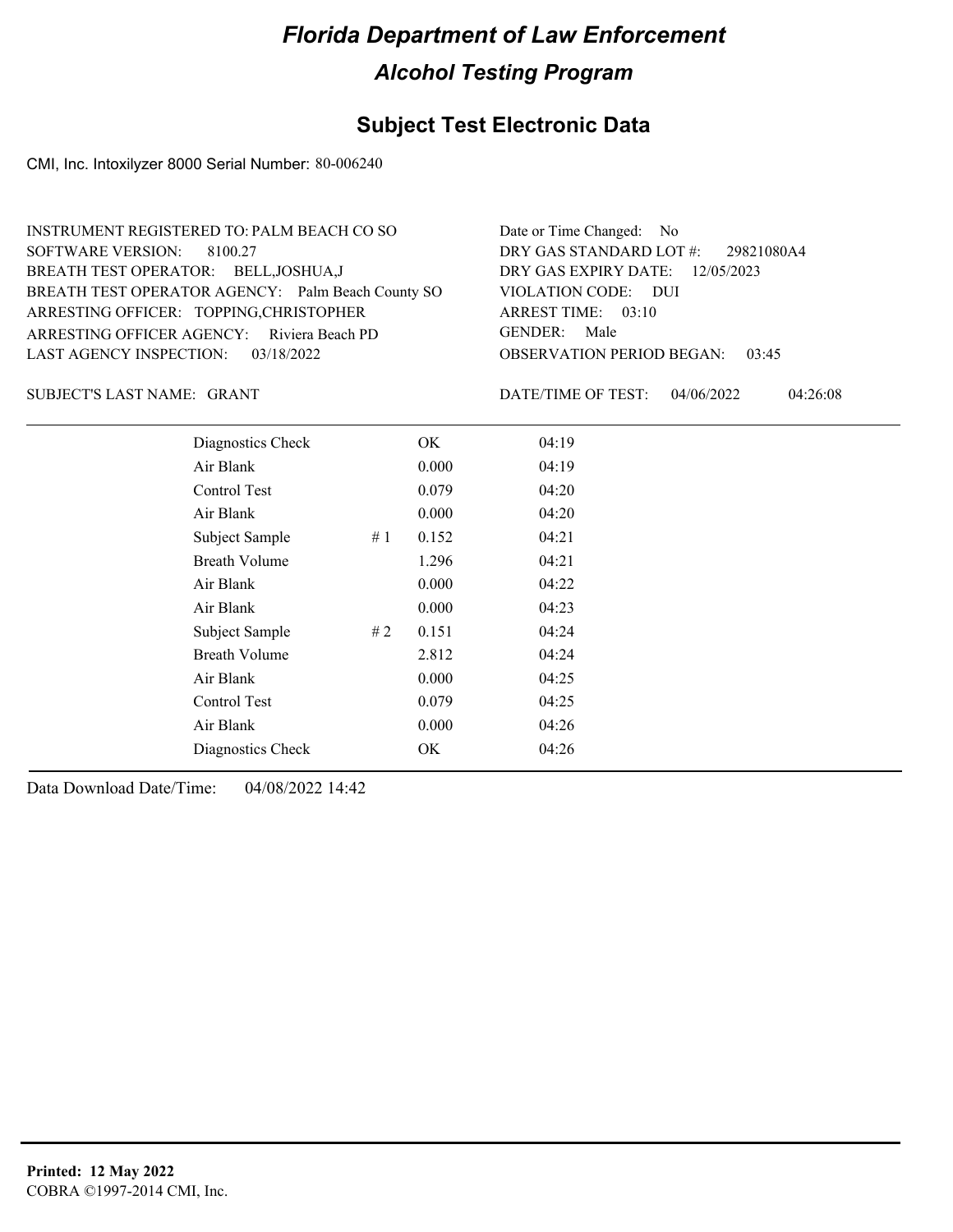#### **Subject Test Electronic Data**

CMI, Inc. Intoxilyzer 8000 Serial Number: 80-006240

| INSTRUMENT REGISTERED TO: PALM BEACH CO SO        | Date or Time Changed: No               |
|---------------------------------------------------|----------------------------------------|
| SOFTWARE VERSION: 8100.27                         | DRY GAS STANDARD LOT #: 29821080A4     |
| BREATH TEST OPERATOR: POUND, PARIS, D             | DRY GAS EXPIRY DATE: $12/05/2023$      |
| BREATH TEST OPERATOR AGENCY: Palm Beach County SO | VIOLATION CODE: DUI                    |
| ARRESTING OFFICER: POINTU, PATRICK                | ARREST TIME: 19:06                     |
| ARRESTING OFFICER AGENCY: Palm Beach County SO    | GENDER: Male                           |
| LAST AGENCY INSPECTION: 03/18/2022                | <b>OBSERVATION PERIOD BEGAN: 19:20</b> |
|                                                   |                                        |

SUBJECT'S LAST NAME: NIEVES **Example 20** DATE/TIME OF TEST:

DATE/TIME OF TEST: 04/06/2022 19:53:49

| Diagnostics Check    |    | OK    | 19:46 |
|----------------------|----|-------|-------|
| Air Blank            |    | 0.000 | 19:46 |
| Control Test         |    | 0.080 | 19:47 |
| Air Blank            |    | 0.000 | 19:47 |
| Subject Sample       | #1 | 0.160 | 19:48 |
| <b>Breath Volume</b> |    | 1.800 | 19:48 |
| Air Blank            |    | 0.000 | 19:49 |
| Air Blank            |    | 0.000 | 19:51 |
| Subject Sample       | #2 | 0.152 | 19:52 |
| <b>Breath Volume</b> |    | 1.945 | 19:52 |
| Air Blank            |    | 0.000 | 19:52 |
| Control Test         |    | 0.080 | 19:53 |
| Air Blank            |    | 0.000 | 19:53 |
| Diagnostics Check    |    | OK    | 19:53 |
|                      |    |       |       |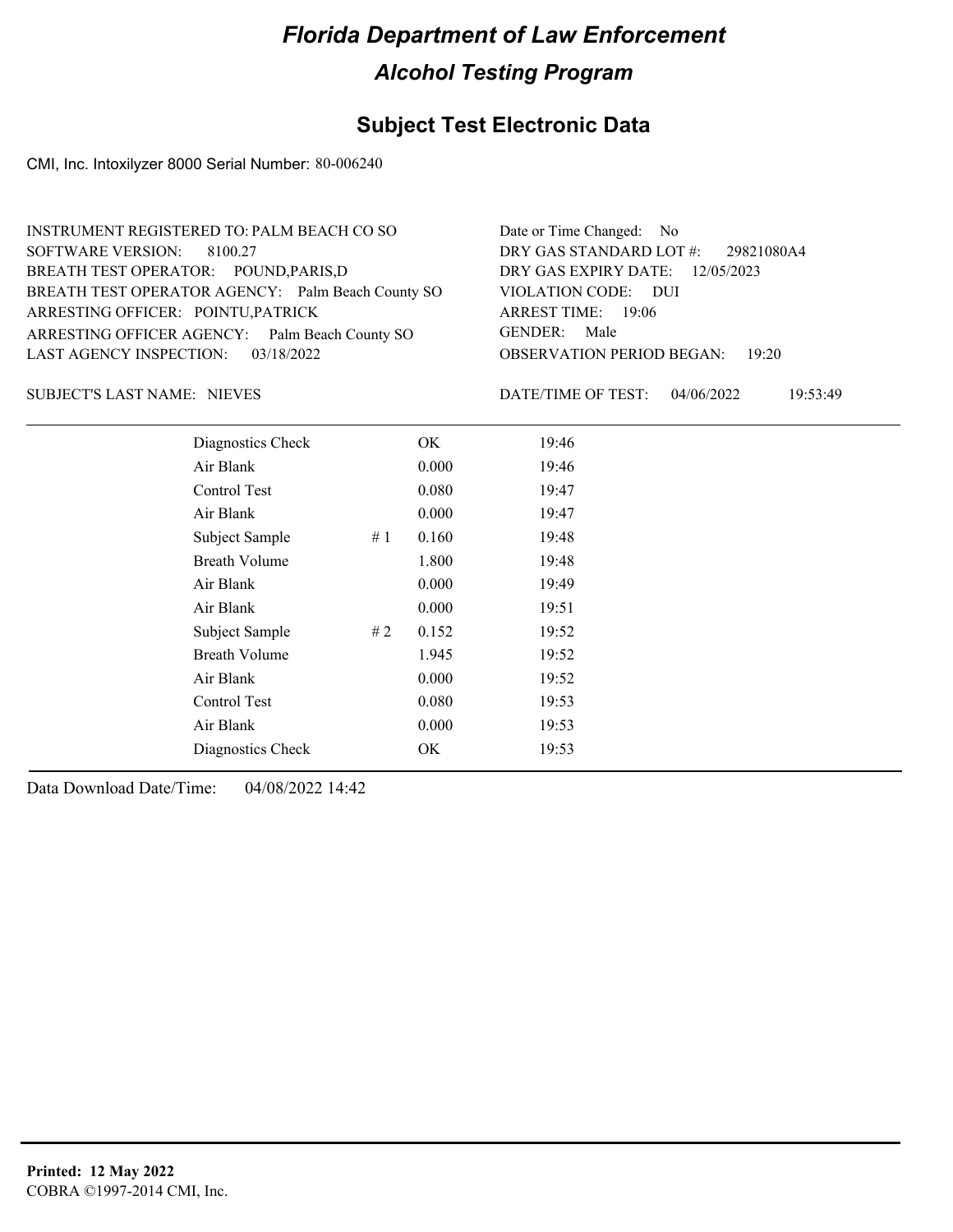#### **Subject Test Electronic Data**

CMI, Inc. Intoxilyzer 8000 Serial Number: 80-006240

| INSTRUMENT REGISTERED TO: PALM BEACH CO SO        | Date or Time Changed: No               |
|---------------------------------------------------|----------------------------------------|
| SOFTWARE VERSION: 8100.27                         | DRY GAS STANDARD LOT #: 29821080A4     |
| BREATH TEST OPERATOR: O'NEAL, SHARI, L            | DRY GAS EXPIRY DATE: 12/05/2023        |
| BREATH TEST OPERATOR AGENCY: Palm Beach County SO | VIOLATION CODE: DUI                    |
| ARRESTING OFFICER: FLINK, ANDREW                  | ARREST TIME: 00:38                     |
| ARRESTING OFFICER AGENCY: Palm Beach Gardens      | GENDER: Female                         |
| LAST AGENCY INSPECTION: 03/18/2022                | <b>OBSERVATION PERIOD BEGAN: 01:00</b> |
|                                                   |                                        |

#### SUBJECT'S LAST NAME: MILLAN DATE/TIME OF TEST:

DATE/TIME OF TEST: 04/08/2022 01:32:04

| Diagnostics Check    |    | OK    | 01:25 |  |  |
|----------------------|----|-------|-------|--|--|
| Air Blank            |    | 0.000 | 01:26 |  |  |
| Control Test         |    | 0.080 | 01:26 |  |  |
| Air Blank            |    | 0.000 | 01:26 |  |  |
| Subject Sample       | #1 | 0.122 | 01:27 |  |  |
| <b>Breath Volume</b> |    | 1.382 | 01:27 |  |  |
| Air Blank            |    | 0.000 | 01:27 |  |  |
| Air Blank            |    | 0.000 | 01:29 |  |  |
| Subject Sample       | #2 | 0.126 | 01:30 |  |  |
| <b>Breath Volume</b> |    | 2.421 | 01:30 |  |  |
| Air Blank            |    | 0.000 | 01:31 |  |  |
| Control Test         |    | 0.080 | 01:31 |  |  |
| Air Blank            |    | 0.000 | 01:31 |  |  |
| Diagnostics Check    |    | OK    | 01:32 |  |  |
|                      |    |       |       |  |  |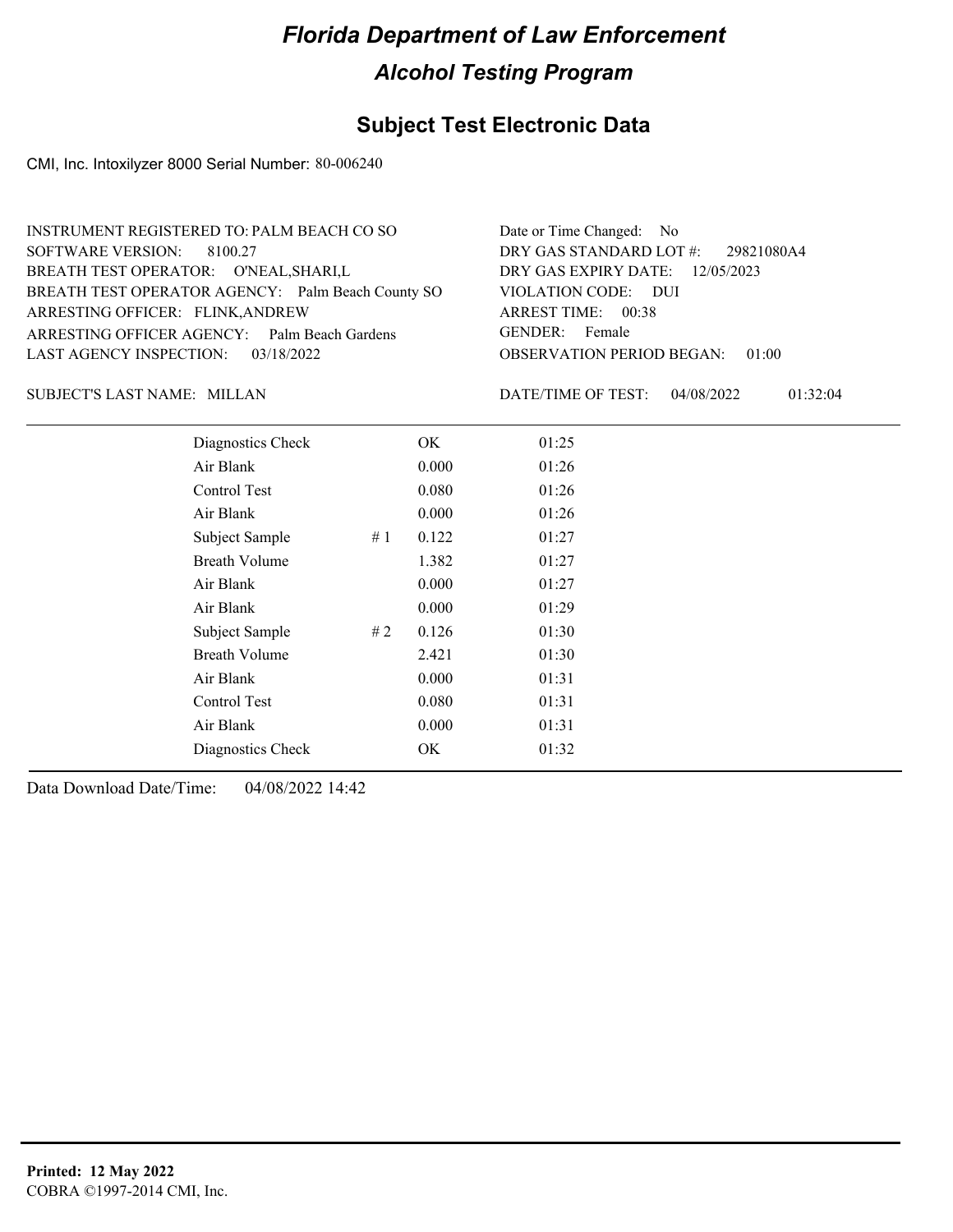### **Subject Test Electronic Data**

CMI, Inc. Intoxilyzer 8000 Serial Number: 80-006261

| INSTRUMENT REGISTERED TO: FL HIGHWAY PATROL | Date or Time Changed: No               |
|---------------------------------------------|----------------------------------------|
| SOFTWARE VERSION: 8100.27                   | DRY GAS STANDARD LOT #: 202303         |
| BREATH TEST OPERATOR: MILLS, SCOTT, T       | DRY GAS EXPIRY DATE: 03/05/2023        |
| BREATH TEST OPERATOR AGENCY: FHP Troop G    | VIOLATION CODE: DUI                    |
| ARRESTING OFFICER: MILLS, SCOTT             | ARREST TIME: 02:20                     |
| ARRESTING OFFICER AGENCY: FHP Troop G       | GENDER: Male                           |
| LAST AGENCY INSPECTION: $03/14/2022$        | <b>OBSERVATION PERIOD BEGAN: 01:59</b> |

SUBJECT'S LAST NAME: OSMAN DATE/TIME OF TEST:

DATE/TIME OF TEST: 04/01/2022 02:32:11

| Diagnostics Check    |    | OK    | 02:25 |  |
|----------------------|----|-------|-------|--|
| Air Blank            |    | 0.000 | 02:25 |  |
| Control Test         |    | 0.079 | 02:26 |  |
| Air Blank            |    | 0.000 | 02:26 |  |
| Subject Sample       | #1 | 0.097 | 02:27 |  |
| <b>Breath Volume</b> |    | 2.628 | 02:27 |  |
| Air Blank            |    | 0.000 | 02:28 |  |
| Air Blank            |    | 0.000 | 02:29 |  |
| Subject Sample       | #2 | 0.095 | 02:30 |  |
| <b>Breath Volume</b> |    | 3.214 | 02:30 |  |
| Air Blank            |    | 0.000 | 02:31 |  |
| Control Test         |    | 0.078 | 02:31 |  |
| Air Blank            |    | 0.000 | 02:32 |  |
| Diagnostics Check    |    | OK    | 02:32 |  |
|                      |    |       |       |  |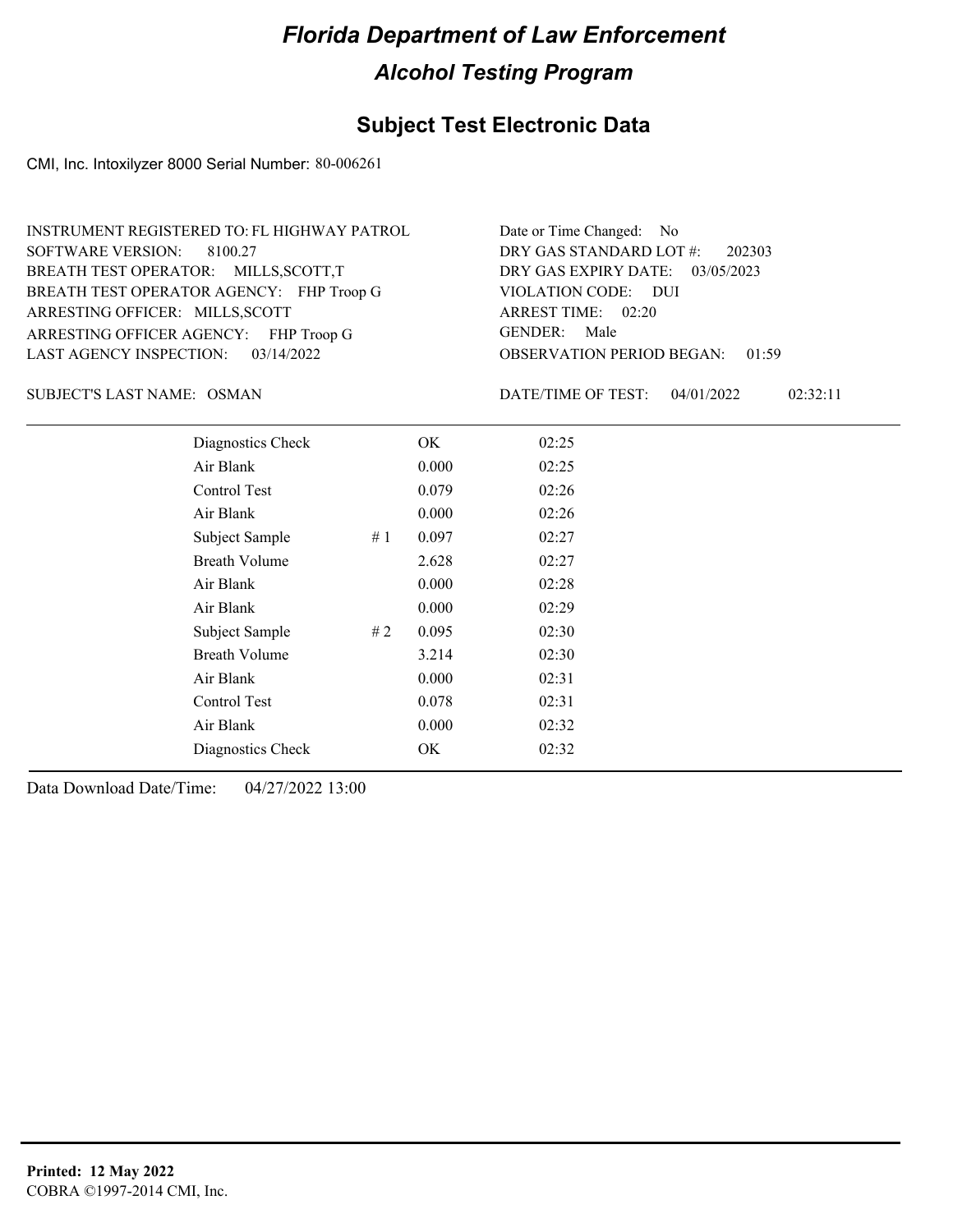### **Subject Test Electronic Data**

CMI, Inc. Intoxilyzer 8000 Serial Number: 80-006261

| INSTRUMENT REGISTERED TO: FL HIGHWAY PATROL | Date or Time Changed: No               |
|---------------------------------------------|----------------------------------------|
| SOFTWARE VERSION: 8100.27                   | DRY GAS STANDARD LOT #: 202303         |
| BREATH TEST OPERATOR: MILLS, SCOTT, T       | DRY GAS EXPIRY DATE: 03/05/2023        |
| BREATH TEST OPERATOR AGENCY: FHP Troop G    | VIOLATION CODE: DUI                    |
| ARRESTING OFFICER: MILLS, SCOTT             | ARREST TIME: 21:43                     |
| ARRESTING OFFICER AGENCY: FHP Troop G       | GENDER: Male                           |
| LAST AGENCY INSPECTION: $03/14/2022$        | <b>OBSERVATION PERIOD BEGAN: 21:38</b> |

SUBJECT'S LAST NAME: WIND DATE/TIME OF TEST:

DATE/TIME OF TEST: 04/01/2022 22:05:12

| Diagnostics Check    | OK    | 21:59 |
|----------------------|-------|-------|
| Air Blank            | 0.000 | 21:59 |
| Control Test         | 0.080 | 21:59 |
| Air Blank            | 0.000 | 22:00 |
| Subject Sample<br>#1 | 0.000 | 22:00 |
| <b>Breath Volume</b> | 2.785 | 22:00 |
| Air Blank            | 0.000 | 22:01 |
| Air Blank            | 0.000 | 22:03 |
| Subject Sample<br>#2 | 0.000 | 22:03 |
| <b>Breath Volume</b> | 2.906 | 22:03 |
| Air Blank            | 0.000 | 22:04 |
| Control Test         | 0.079 | 22:04 |
| Air Blank            | 0.000 | 22:05 |
| Diagnostics Check    | OK    | 22:05 |
|                      |       |       |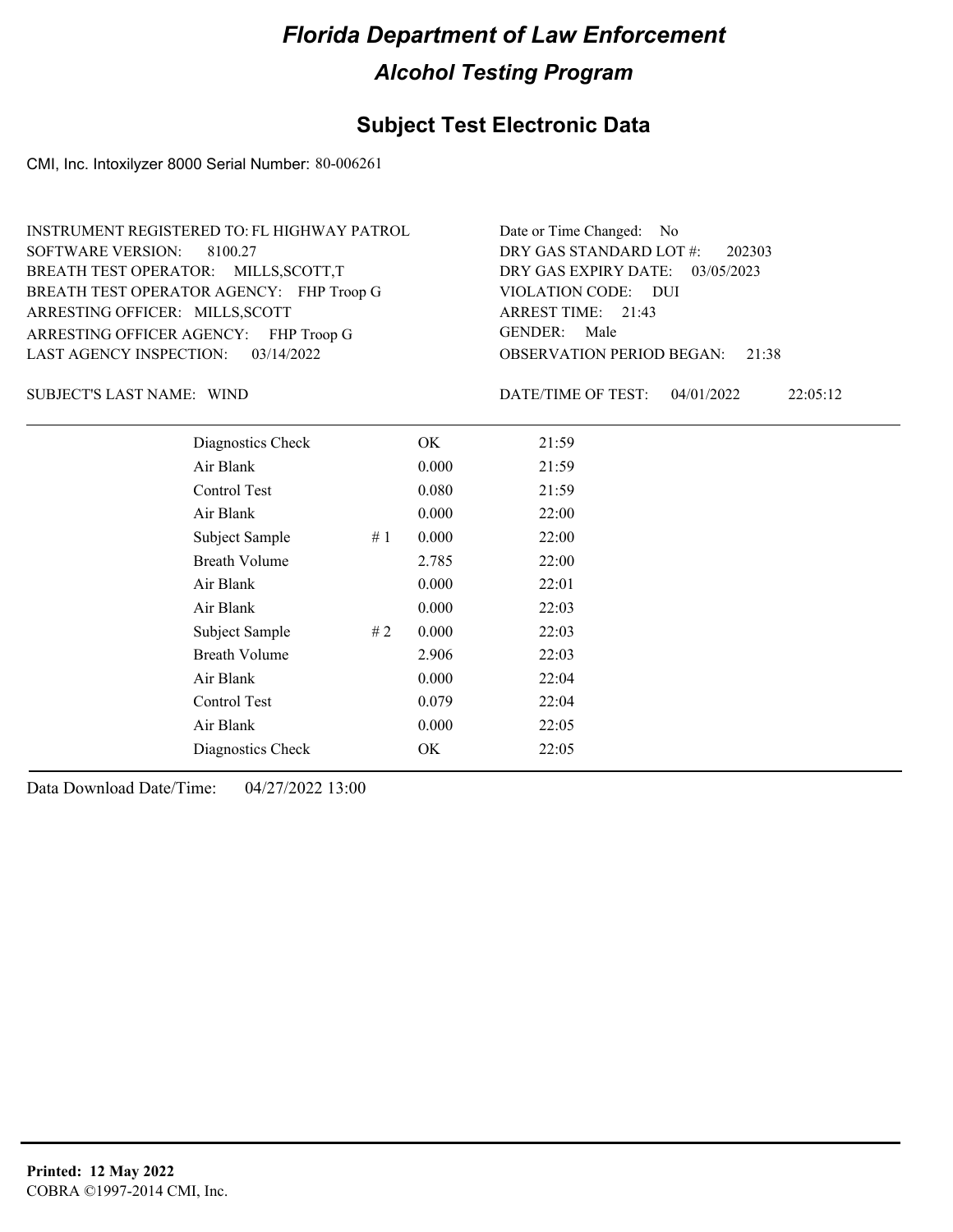#### **Subject Test Electronic Data**

CMI, Inc. Intoxilyzer 8000 Serial Number: 80-006261

| INSTRUMENT REGISTERED TO: FL HIGHWAY PATROL | Date or Time Changed: No               |
|---------------------------------------------|----------------------------------------|
| SOFTWARE VERSION: 8100.27                   | DRY GAS STANDARD LOT #: 202303         |
| BREATH TEST OPERATOR: MILLS, SCOTT, T       | DRY GAS EXPIRY DATE: 03/05/2023        |
| BREATH TEST OPERATOR AGENCY: FHP Troop G    | VIOLATION CODE: DUI                    |
| ARRESTING OFFICER: MILLS, SCOTT             | ARREST TIME: 23:25                     |
| ARRESTING OFFICER AGENCY: FHP Troop G       | GENDER: Female                         |
| LAST AGENCY INSPECTION: 03/14/2022          | <b>OBSERVATION PERIOD BEGAN: 23:05</b> |

SUBJECT'S LAST NAME: MORSE **Example 20** DATE/TIME OF TEST:

DATE/TIME OF TEST: 04/04/2022 23:43:03

| Diagnostics Check    |    | OK    | 23:36 |
|----------------------|----|-------|-------|
| Air Blank            |    | 0.000 | 23:36 |
| Control Test         |    | 0.079 | 23:37 |
| Air Blank            |    | 0.000 | 23:37 |
| Subject Sample       | #1 | 0.193 | 23:38 |
| <b>Breath Volume</b> |    | 2.695 | 23:38 |
| Air Blank            |    | 0.000 | 23:39 |
| Air Blank            |    | 0.000 | 23:40 |
| Subject Sample       | #2 | 0.187 | 23:41 |
| <b>Breath Volume</b> |    | 2.277 | 23:41 |
| Air Blank            |    | 0.000 | 23:42 |
| Control Test         |    | 0.079 | 23:42 |
| Air Blank            |    | 0.000 | 23:42 |
| Diagnostics Check    |    | OK    | 23:43 |
|                      |    |       |       |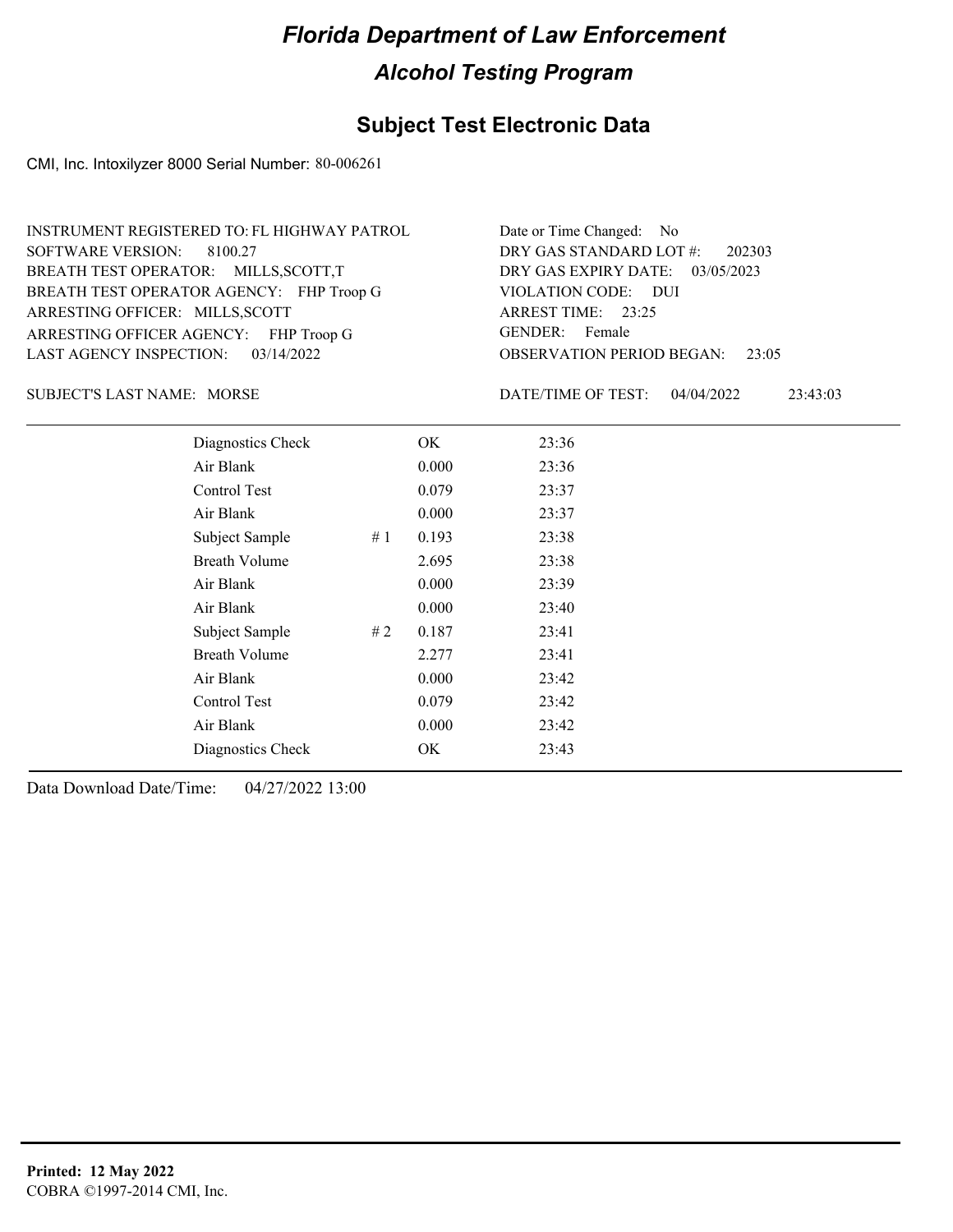### **Subject Test Electronic Data**

CMI, Inc. Intoxilyzer 8000 Serial Number: 80-006261

| INSTRUMENT REGISTERED TO: FL HIGHWAY PATROL    | Date or Time Changed: No               |
|------------------------------------------------|----------------------------------------|
| SOFTWARE VERSION: 8100.27                      | DRY GAS STANDARD LOT $\#$ : 202303     |
| BREATH TEST OPERATOR: LIMA, MICHAEL, A         | DRY GAS EXPIRY DATE: 03/05/2023        |
| BREATH TEST OPERATOR AGENCY: FHP Troop G       | VIOLATION CODE: DUI                    |
| ARRESTING OFFICER: DELAY, DEVIN                | ARREST TIME: 00:18                     |
| ARRESTING OFFICER AGENCY: St. John's County SO | GENDER: Male                           |
| LAST AGENCY INSPECTION: $03/14/2022$           | <b>OBSERVATION PERIOD BEGAN: 00:00</b> |

#### BARTHOLEMEW SUBJECT'S LAST NAME: DATE/TIME OF TEST:

DATE/TIME OF TEST: 04/06/2022 00:34:44

| Diagnostics Check    |     | OK    | 00:28 |
|----------------------|-----|-------|-------|
| Air Blank            |     | 0.000 | 00:28 |
| Control Test         |     | 0.078 | 00:28 |
| Air Blank            |     | 0.000 | 00:29 |
| Subject Sample       | #1  | 0.161 | 00:30 |
| <b>Breath Volume</b> |     | 3.515 | 00:30 |
| Air Blank            |     | 0.000 | 00:30 |
| Air Blank            |     | 0.000 | 00:32 |
| Subject Sample       | # 2 | 0.145 | 00:33 |
| <b>Breath Volume</b> |     | 1.519 | 00:33 |
| Air Blank            |     | 0.000 | 00:33 |
| Control Test         |     | 0.078 | 00:34 |
| Air Blank            |     | 0.000 | 00:34 |
| Diagnostics Check    |     | OK    | 00:34 |
|                      |     |       |       |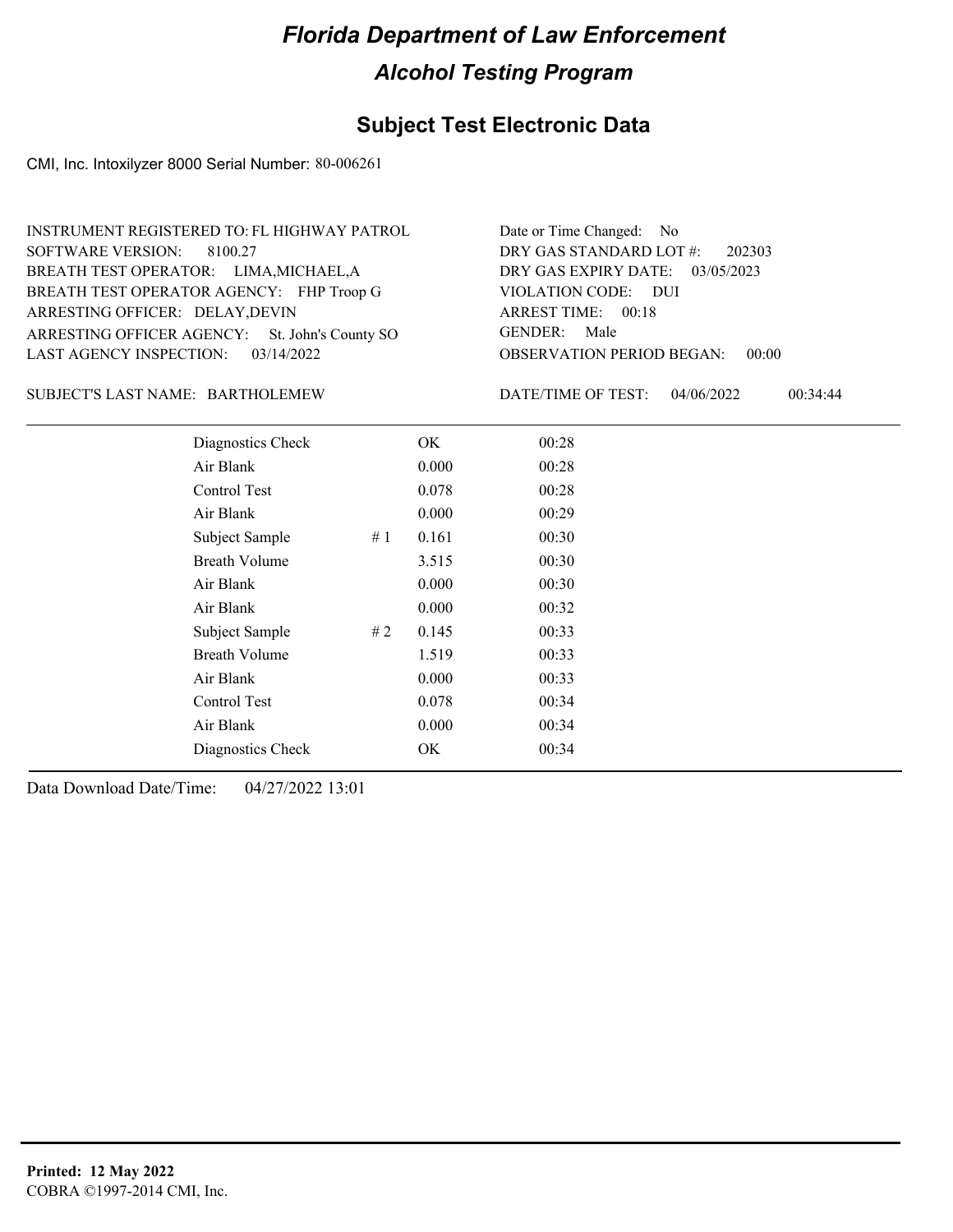#### **Subject Test Electronic Data**

CMI, Inc. Intoxilyzer 8000 Serial Number: 80-006261

| INSTRUMENT REGISTERED TO: FL HIGHWAY PATROL       | Date or Time Changed: No               |
|---------------------------------------------------|----------------------------------------|
| SOFTWARE VERSION: 8100.27                         | DRY GAS STANDARD LOT $\#$ : 202303     |
| BREATH TEST OPERATOR: ELLIS, ALEX,                | DRY GAS EXPIRY DATE: 03/05/2023        |
| BREATH TEST OPERATOR AGENCY: St. John's County SO | VIOLATION CODE: DUI                    |
| ARRESTING OFFICER: ELLIS, ALEX                    | ARREST TIME: 00:10                     |
| ARRESTING OFFICER AGENCY: St. John's County SO    | GENDER: Male                           |
| LAST AGENCY INSPECTION: $03/14/2022$              | <b>OBSERVATION PERIOD BEGAN: 23:51</b> |

SUBJECT'S LAST NAME: SMITH **Example 2018** DATE/TIME OF TEST:

DATE/TIME OF TEST: 04/09/2022 00:32:44

| Diagnostics Check    |    | OK    | 00:25 |  |
|----------------------|----|-------|-------|--|
| Air Blank            |    | 0.000 | 00:26 |  |
| Control Test         |    | 0.081 | 00:26 |  |
| Air Blank            |    | 0.000 | 00:26 |  |
| Subject Sample       | #1 | 0.161 | 00:28 |  |
| <b>Breath Volume</b> |    | 3.472 | 00:28 |  |
| Air Blank            |    | 0.000 | 00:28 |  |
| Air Blank            |    | 0.000 | 00:30 |  |
| Subject Sample       | #2 | 0.158 | 00:31 |  |
| <b>Breath Volume</b> |    | 2.878 | 00:31 |  |
| Air Blank            |    | 0.000 | 00:31 |  |
| <b>Control Test</b>  |    | 0.080 | 00:32 |  |
| Air Blank            |    | 0.000 | 00:32 |  |
| Diagnostics Check    |    | OK    | 00:32 |  |
|                      |    |       |       |  |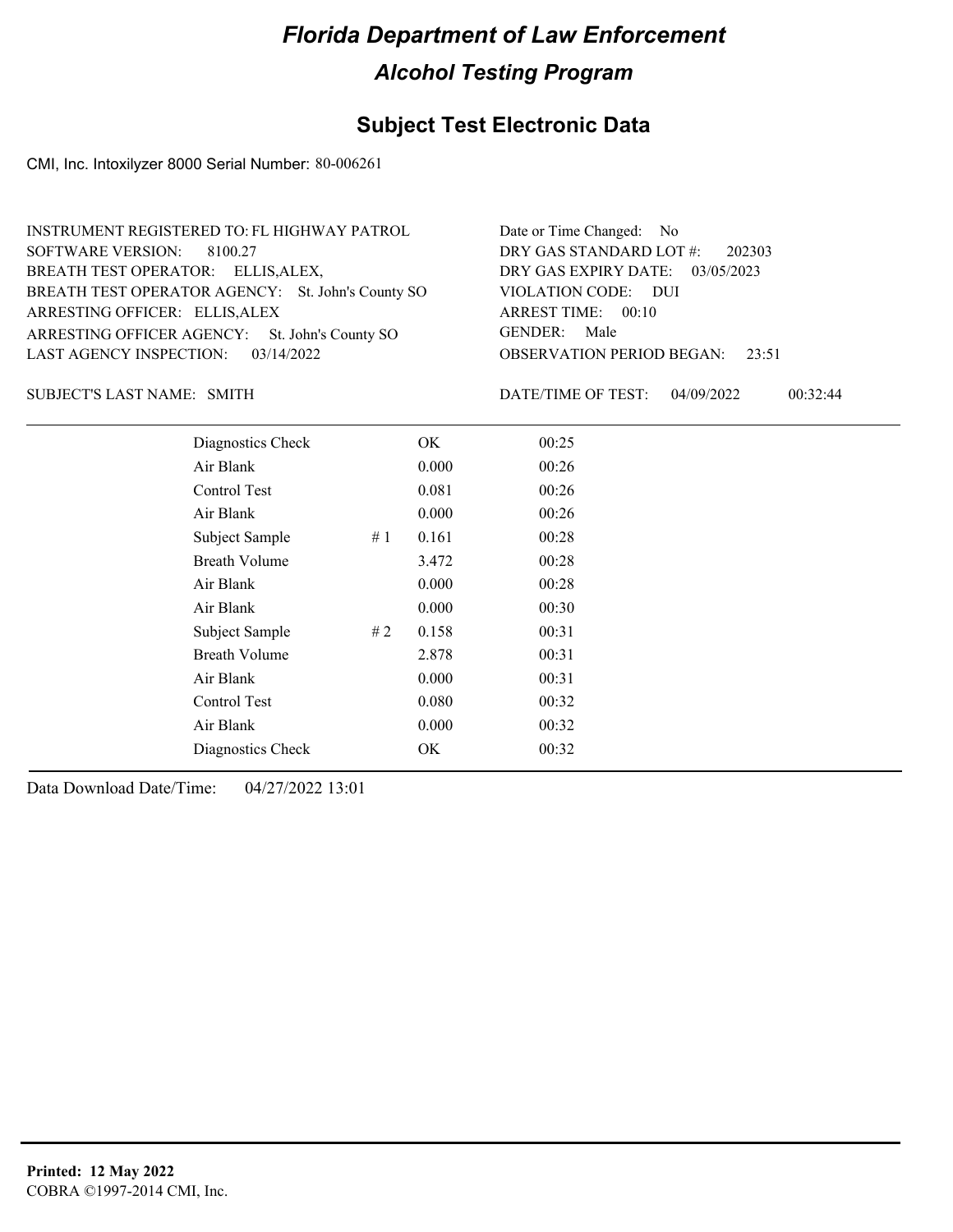### **Subject Test Electronic Data**

CMI, Inc. Intoxilyzer 8000 Serial Number: 80-006261

| INSTRUMENT REGISTERED TO: FL HIGHWAY PATROL | Date or Time Changed: No               |
|---------------------------------------------|----------------------------------------|
| SOFTWARE VERSION: 8100.27                   | DRY GAS STANDARD LOT $\#$ : 202303     |
| BREATH TEST OPERATOR: MILLS, SCOTT, T       | DRY GAS EXPIRY DATE: 03/05/2023        |
| BREATH TEST OPERATOR AGENCY: FHP Troop G    | VIOLATION CODE: DUI                    |
| ARRESTING OFFICER: MILLS, SCOTT             | ARREST TIME: 00:17                     |
| ARRESTING OFFICER AGENCY: FHP Troop G       | GENDER: Male                           |
| LAST AGENCY INSPECTION: $03/14/2022$        | <b>OBSERVATION PERIOD BEGAN: 00:01</b> |

SUBJECT'S LAST NAME: HATTON DATE/TIME OF TEST:

DATE/TIME OF TEST: 04/10/2022 00:33:54

| Diagnostics Check    |    | OK    | 00:26 |
|----------------------|----|-------|-------|
| Air Blank            |    | 0.000 | 00:27 |
| Control Test         |    | 0.082 | 00:27 |
| Air Blank            |    | 0.000 | 00:28 |
| Subject Sample       | #1 | 0.028 | 00:29 |
| <b>Breath Volume</b> |    | 1.574 | 00:29 |
| Air Blank            |    | 0.000 | 00:29 |
| Air Blank            |    | 0.000 | 00:31 |
| Subject Sample       | #2 | 0.024 | 00:32 |
| <b>Breath Volume</b> |    | 1.570 | 00:32 |
| Air Blank            |    | 0.000 | 00:32 |
| Control Test         |    | 0.081 | 00:33 |
| Air Blank            |    | 0.000 | 00:33 |
| Diagnostics Check    |    | OK    | 00:33 |
|                      |    |       |       |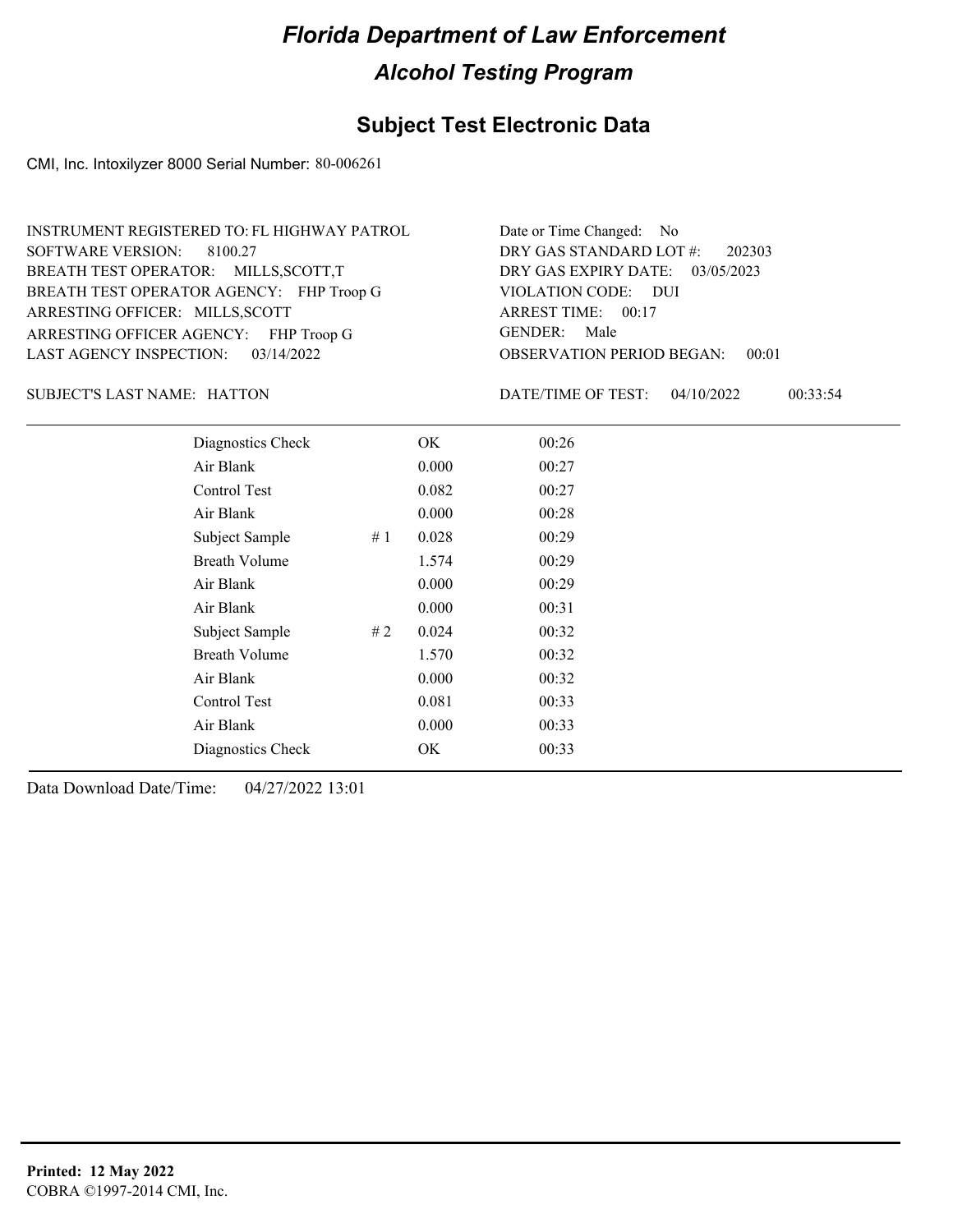#### **Subject Test Electronic Data**

CMI, Inc. Intoxilyzer 8000 Serial Number: 80-006261

| INSTRUMENT REGISTERED TO: FL HIGHWAY PATROL | Date or Time Changed: No               |
|---------------------------------------------|----------------------------------------|
| SOFTWARE VERSION: 8100.27                   | DRY GAS STANDARD LOT #: 202303         |
| BREATH TEST OPERATOR: MILLS, SCOTT, T       | DRY GAS EXPIRY DATE: 03/05/2023        |
| BREATH TEST OPERATOR AGENCY: FHP Troop G    | VIOLATION CODE: DUI                    |
| ARRESTING OFFICER: MILLS, SCOTT             | ARREST TIME: 02:34                     |
| ARRESTING OFFICER AGENCY: FHP Troop G       | GENDER: Male                           |
| LAST AGENCY INSPECTION: $03/14/2022$        | <b>OBSERVATION PERIOD BEGAN: 02:19</b> |

#### STROTHER SUBJECT'S LAST NAME: DATE/TIME OF TEST:

DATE/TIME OF TEST: 04/10/2022 02:47:56

| Diagnostics Check    |    | OK    | 02:41 |
|----------------------|----|-------|-------|
| Air Blank            |    | 0.000 | 02:41 |
| Control Test         |    | 0.082 | 02:42 |
| Air Blank            |    | 0.000 | 02:42 |
| Subject Sample       | #1 | 0.068 | 02:43 |
| <b>Breath Volume</b> |    | 1.855 | 02:43 |
| Air Blank            |    | 0.000 | 02:43 |
| Air Blank            |    | 0.000 | 02:45 |
| Subject Sample       | #2 | 0.068 | 02:46 |
| <b>Breath Volume</b> |    | 1.250 | 02:46 |
| Air Blank            |    | 0.000 | 02:47 |
| Control Test         |    | 0.082 | 02:47 |
| Air Blank            |    | 0.000 | 02:47 |
| Diagnostics Check    |    | OK    | 02:47 |
|                      |    |       |       |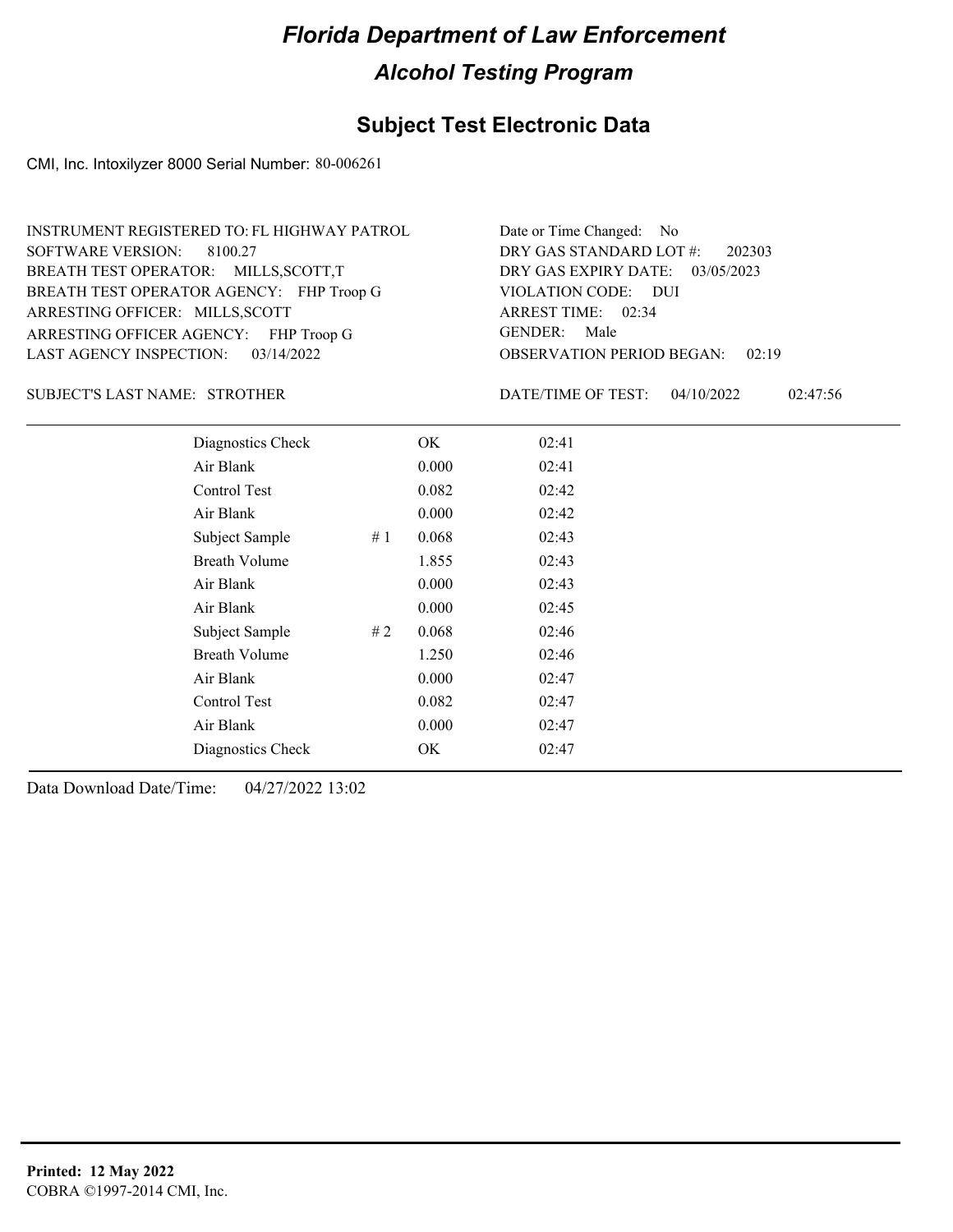#### **Subject Test Electronic Data**

CMI, Inc. Intoxilyzer 8000 Serial Number: 80-006261

| INSTRUMENT REGISTERED TO: FL HIGHWAY PATROL | Date or Time Changed: No               |
|---------------------------------------------|----------------------------------------|
| SOFTWARE VERSION: 8100.27                   | DRY GAS STANDARD LOT #: 202303         |
| BREATH TEST OPERATOR: MILLS, SCOTT, T       | DRY GAS EXPIRY DATE: 03/05/2023        |
| BREATH TEST OPERATOR AGENCY: FHP Troop G    | VIOLATION CODE: DUI                    |
| ARRESTING OFFICER: MILLS, SCOTT             | ARREST TIME: 00:12                     |
| ARRESTING OFFICER AGENCY: FHP Troop G       | GENDER: Male                           |
| LAST AGENCY INSPECTION: $03/14/2022$        | <b>OBSERVATION PERIOD BEGAN: 00:00</b> |

SUBJECT'S LAST NAME: SMITH **Example 2018** DATE/TIME OF TEST:

DATE/TIME OF TEST: 04/14/2022 00:31:06

| Diagnostics Check    |    | OK    | 00:24 |  |
|----------------------|----|-------|-------|--|
| Air Blank            |    | 0.000 | 00:24 |  |
| Control Test         |    | 0.079 | 00:25 |  |
| Air Blank            |    | 0.000 | 00:25 |  |
| Subject Sample       | #1 | 0.263 | 00:26 |  |
| <b>Breath Volume</b> |    | 3.628 | 00:26 |  |
| Air Blank            |    | 0.000 | 00:27 |  |
| Air Blank            |    | 0.000 | 00:28 |  |
| Subject Sample       | #2 | 0.244 | 00:29 |  |
| <b>Breath Volume</b> |    | 1.429 | 00:29 |  |
| Air Blank            |    | 0.000 | 00:30 |  |
| Control Test         |    | 0.078 | 00:30 |  |
| Air Blank            |    | 0.000 | 00:31 |  |
| Diagnostics Check    |    | OK    | 00:31 |  |
|                      |    |       |       |  |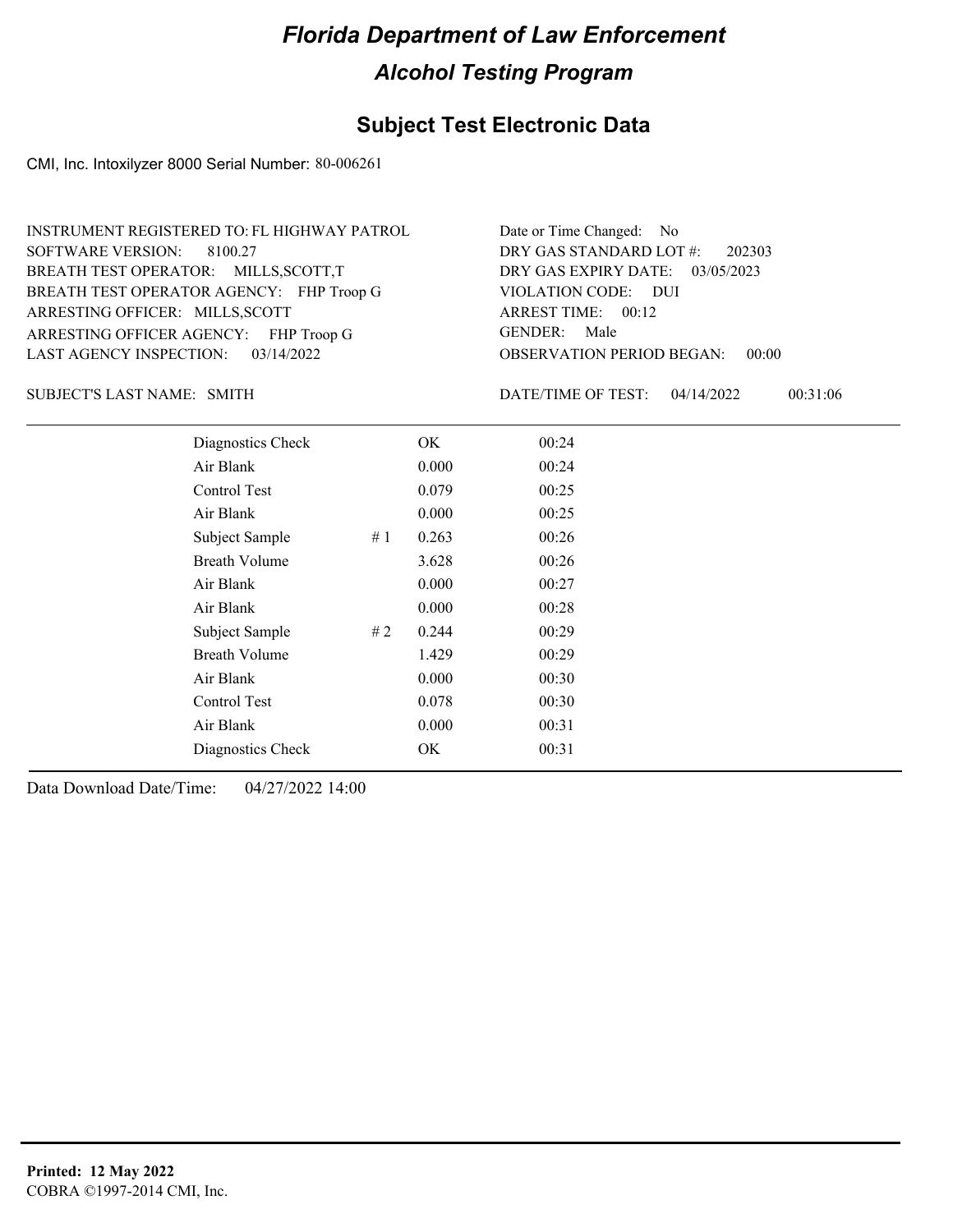### **Subject Test Electronic Data**

CMI, Inc. Intoxilyzer 8000 Serial Number: 80-006261

| INSTRUMENT REGISTERED TO: FL HIGHWAY PATROL | Date or Time Changed: No               |
|---------------------------------------------|----------------------------------------|
| SOFTWARE VERSION: 8100.27                   | DRY GAS STANDARD LOT $\#$ : 202303     |
| BREATH TEST OPERATOR: MILLS, SCOTT, T       | DRY GAS EXPIRY DATE: 03/05/2023        |
| BREATH TEST OPERATOR AGENCY: FHP Troop G    | VIOLATION CODE: DUI                    |
| ARRESTING OFFICER: MILLS, SCOTT             | ARREST TIME: 01:53                     |
| ARRESTING OFFICER AGENCY: FHP Troop G       | GENDER: Male                           |
| LAST AGENCY INSPECTION: 03/14/2022          | <b>OBSERVATION PERIOD BEGAN: 01:35</b> |

SUBJECT'S LAST NAME: PETERS DATE/TIME OF TEST:

DATE/TIME OF TEST: 04/24/2022 02:08:10

| Diagnostics Check    |    | OK    | 02:01 |
|----------------------|----|-------|-------|
| Air Blank            |    | 0.000 | 02:02 |
| Control Test         |    | 0.080 | 02:02 |
| Air Blank            |    | 0.000 | 02:02 |
| Subject Sample       | #1 | 0.120 | 02:03 |
| <b>Breath Volume</b> |    | 3.574 | 02:03 |
| Air Blank            |    | 0.000 | 02:04 |
| Air Blank            |    | 0.000 | 02:06 |
| Subject Sample       | #2 | 0.117 | 02:06 |
| <b>Breath Volume</b> |    | 3.250 | 02:06 |
| Air Blank            |    | 0.000 | 02:07 |
| <b>Control Test</b>  |    | 0.078 | 02:07 |
| Air Blank            |    | 0.000 | 02:08 |
| Diagnostics Check    |    | OK    | 02:08 |
|                      |    |       |       |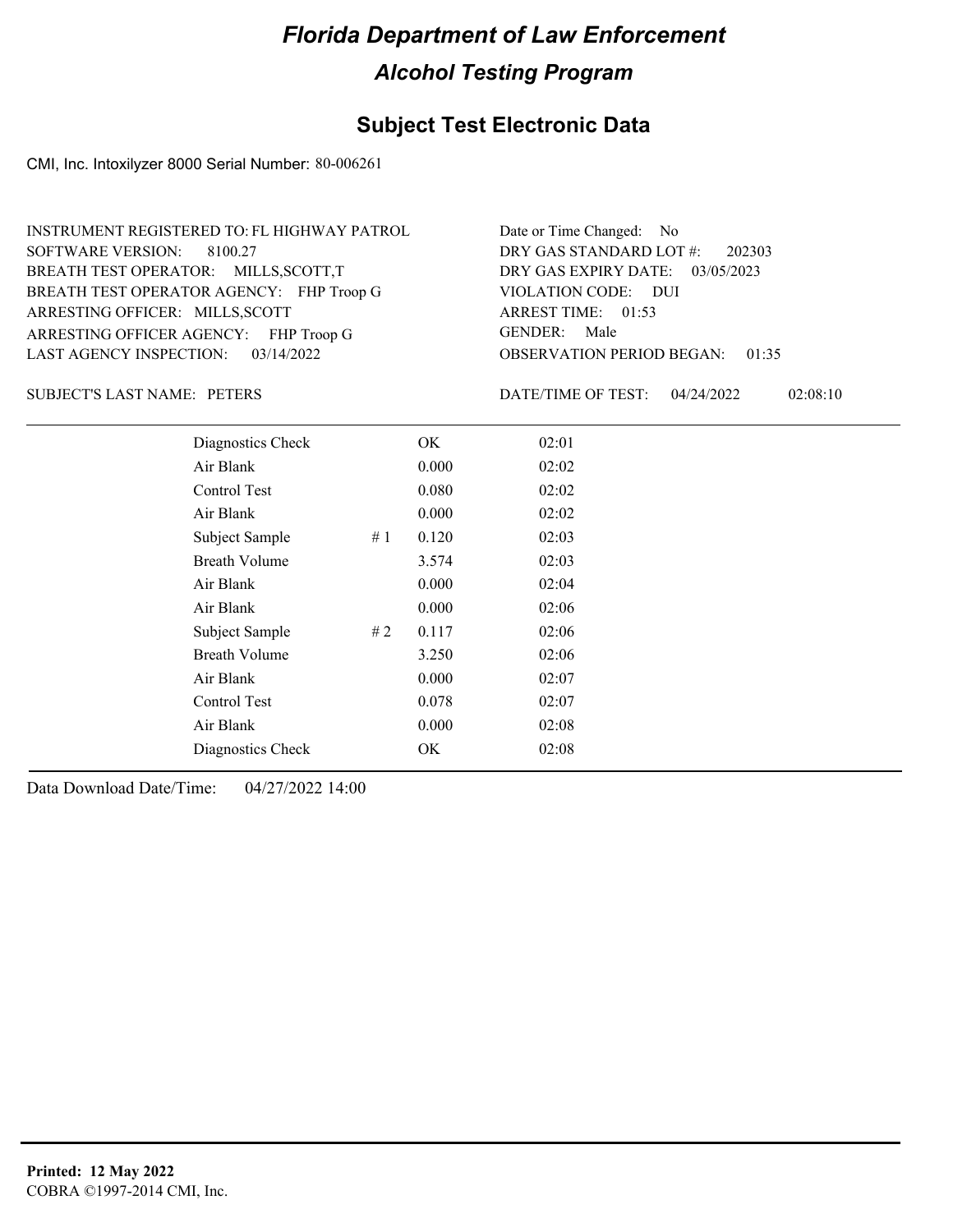#### **Subject Test Electronic Data**

CMI, Inc. Intoxilyzer 8000 Serial Number: 80-006262

OBSERVATION PERIOD BEGAN: 19:35 ARRESTING OFFICER AGENCY: Volusia County SO GENDER: BREATH TEST OPERATOR AGENCY: Volusia County SO VIOLATION CODE: SOFTWARE VERSION: 8100.27 VIOLATION CODE: DUI ARREST TIME: 19:13 ARRESTING OFFICER: MALETTO, NICHOLAS DRY GAS EXPIRY DATE: 09/20/2022 DRY GAS STANDARD LOT #: 1206004 BREATH TEST OPERATOR: MALETTO,NICHOLAS,R LAST AGENCY INSPECTION: 03/03/2022 INSTRUMENT REGISTERED TO: VOLUSIA COUNTY S.O. Date or Time Changed: Yes GENDER: Female

SUBJECT'S LAST NAME: MORALES DATE/TIME OF TEST:

DATE/TIME OF TEST: 04/17/2022 20:09:20

| Diagnostics Check    |    | OK    | 20:03 |
|----------------------|----|-------|-------|
| Air Blank            |    | 0.000 | 20:03 |
| Control Test         |    | 0.079 | 20:03 |
| Air Blank            |    | 0.000 | 20:04 |
| Subject Sample       | #1 | 0.000 | 20:05 |
| <b>Breath Volume</b> |    | 1.312 | 20:05 |
| Air Blank            |    | 0.000 | 20:05 |
| Air Blank            |    | 0.000 | 20:07 |
| Subject Sample       | #2 | 0.000 | 20:07 |
| <b>Breath Volume</b> |    | 1.582 | 20:07 |
| Air Blank            |    | 0.000 | 20:08 |
| Control Test         |    | 0.078 | 20:08 |
| Air Blank            |    | 0.000 | 20:09 |
| Diagnostics Check    |    | OK    | 20:09 |
|                      |    |       |       |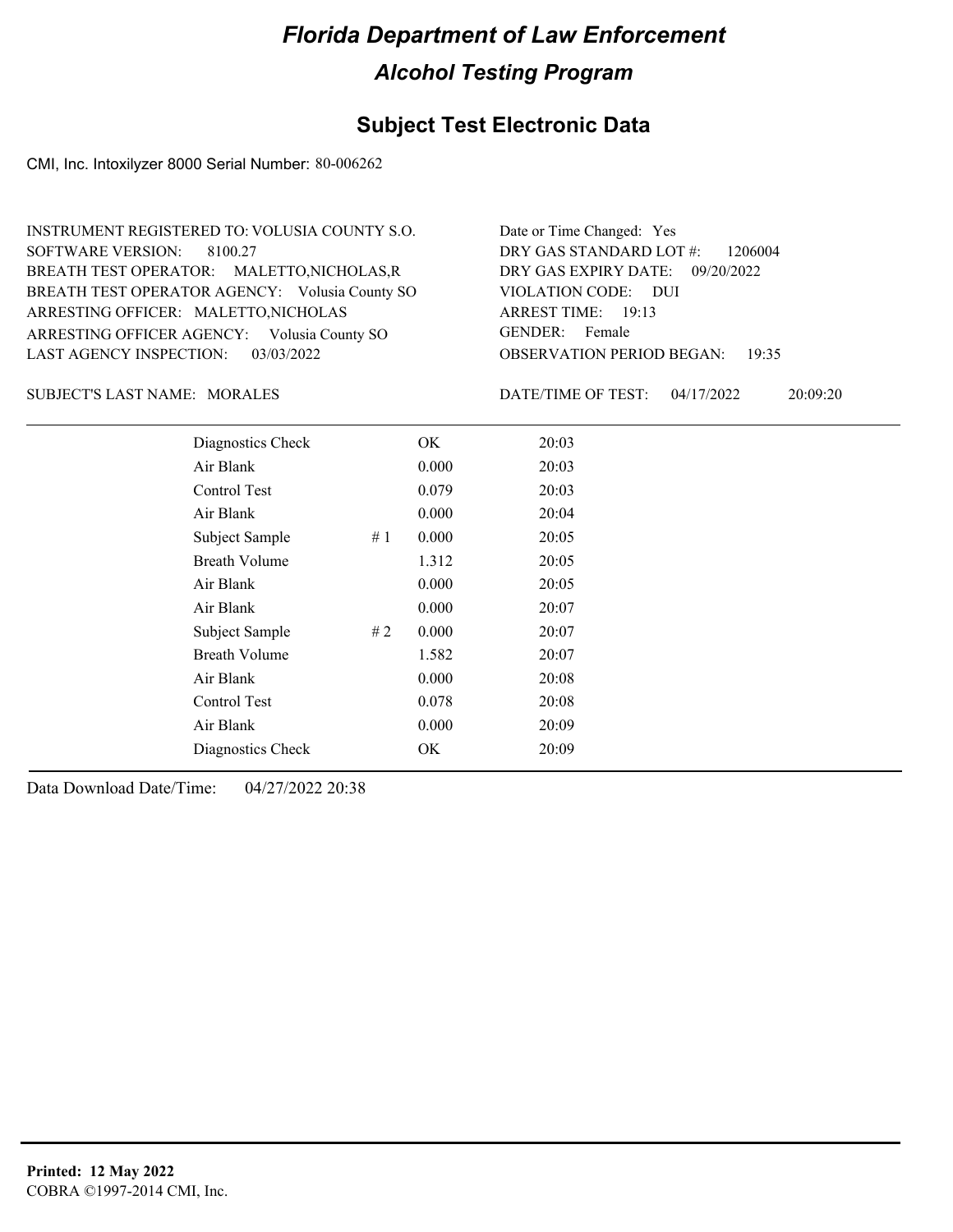#### **Subject Test Electronic Data**

CMI, Inc. Intoxilyzer 8000 Serial Number: 80-006262

OBSERVATION PERIOD BEGAN: 19:41 ARRESTING OFFICER AGENCY: Volusia County SO GENDER: BREATH TEST OPERATOR AGENCY: Volusia County SO VIOLATION CODE: SOFTWARE VERSION: 8100.27 VIOLATION CODE: DUI ARREST TIME: 19:30 ARRESTING OFFICER: EVELER, JONATHAN DRY GAS EXPIRY DATE: 09/20/2022 DRY GAS STANDARD LOT #: 1206004 BREATH TEST OPERATOR: MALETTO,NICHOLAS,R LAST AGENCY INSPECTION: 03/03/2022 INSTRUMENT REGISTERED TO: VOLUSIA COUNTY S.O. Date or Time Changed: No GENDER: Male

#### SALGADO SUBJECT'S LAST NAME: DATE/TIME OF TEST:

DATE/TIME OF TEST: 04/17/2022 20:25:21

| Diagnostics Check    |    | OK    | 20:19 |
|----------------------|----|-------|-------|
| Air Blank            |    | 0.000 | 20:19 |
| Control Test         |    | 0.078 | 20:19 |
| Air Blank            |    | 0.000 | 20:20 |
| Subject Sample       | #1 | 0.158 | 20:20 |
| <b>Breath Volume</b> |    | 1.984 | 20:20 |
| Air Blank            |    | 0.000 | 20:21 |
| Air Blank            |    | 0.000 | 20:23 |
| Subject Sample       | #2 | 0.150 | 20:23 |
| <b>Breath Volume</b> |    | 1.976 | 20:23 |
| Air Blank            |    | 0.000 | 20:24 |
| <b>Control Test</b>  |    | 0.078 | 20:24 |
| Air Blank            |    | 0.000 | 20:25 |
| Diagnostics Check    |    | OK    | 20:25 |
|                      |    |       |       |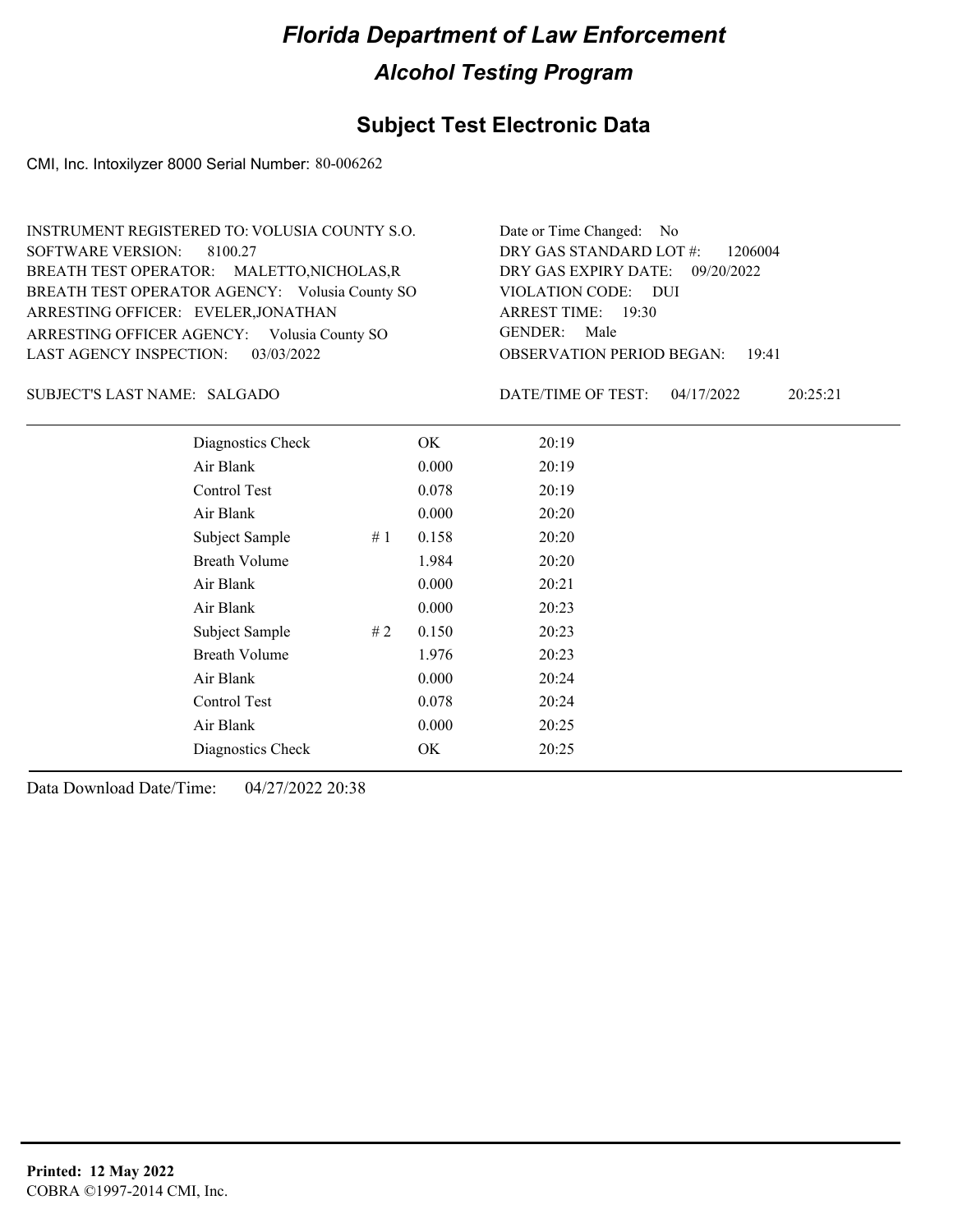#### **Subject Test Electronic Data**

CMI, Inc. Intoxilyzer 8000 Serial Number: 80-006384

ARRESTING OFFICER AGENCY: Gainesville PD GENDER: BREATH TEST OPERATOR AGENCY: Gainesville PD VIOLATION CODE: SOFTWARE VERSION: 8100.27 ARRESTING OFFICER: THOMAS, JUSTIN BREATH TEST OPERATOR: STEMEN,AARON,M LAST AGENCY INSPECTION: 03/30/2022 INSTRUMENT REGISTERED TO: GAINESVILLE PD

OBSERVATION PERIOD BEGAN: 05:24 VIOLATION CODE: DUI ARREST TIME: 04:57 12/05/2023 DRY GAS EXPIRY DATE: 29821080A3 DRY GAS STANDARD LOT #: Date or Time Changed: No GENDER: Male

SUBJECT'S LAST NAME: SHAW DATE/TIME OF TEST:

DATE/TIME OF TEST: 04/02/2022 05:53:03

| Diagnostics Check    | OK    | 05:46 |
|----------------------|-------|-------|
| Air Blank            | 0.000 | 05:46 |
| Control Test         | 0.079 | 05:47 |
| Air Blank            | 0.000 | 05:47 |
| Subject Sample<br>#1 | 0.222 | 05:48 |
| <b>Breath Volume</b> | 3.816 | 05:48 |
| Air Blank            | 0.000 | 05:49 |
| Air Blank            | 0.000 | 05:50 |
| Subject Sample<br>#2 | 0.220 | 05:51 |
| <b>Breath Volume</b> | 3.472 | 05:51 |
| Air Blank            | 0.000 | 05:52 |
| Control Test         | 0.077 | 05:52 |
| Air Blank            | 0.000 | 05:52 |
| Diagnostics Check    | OK    | 05:53 |
|                      |       |       |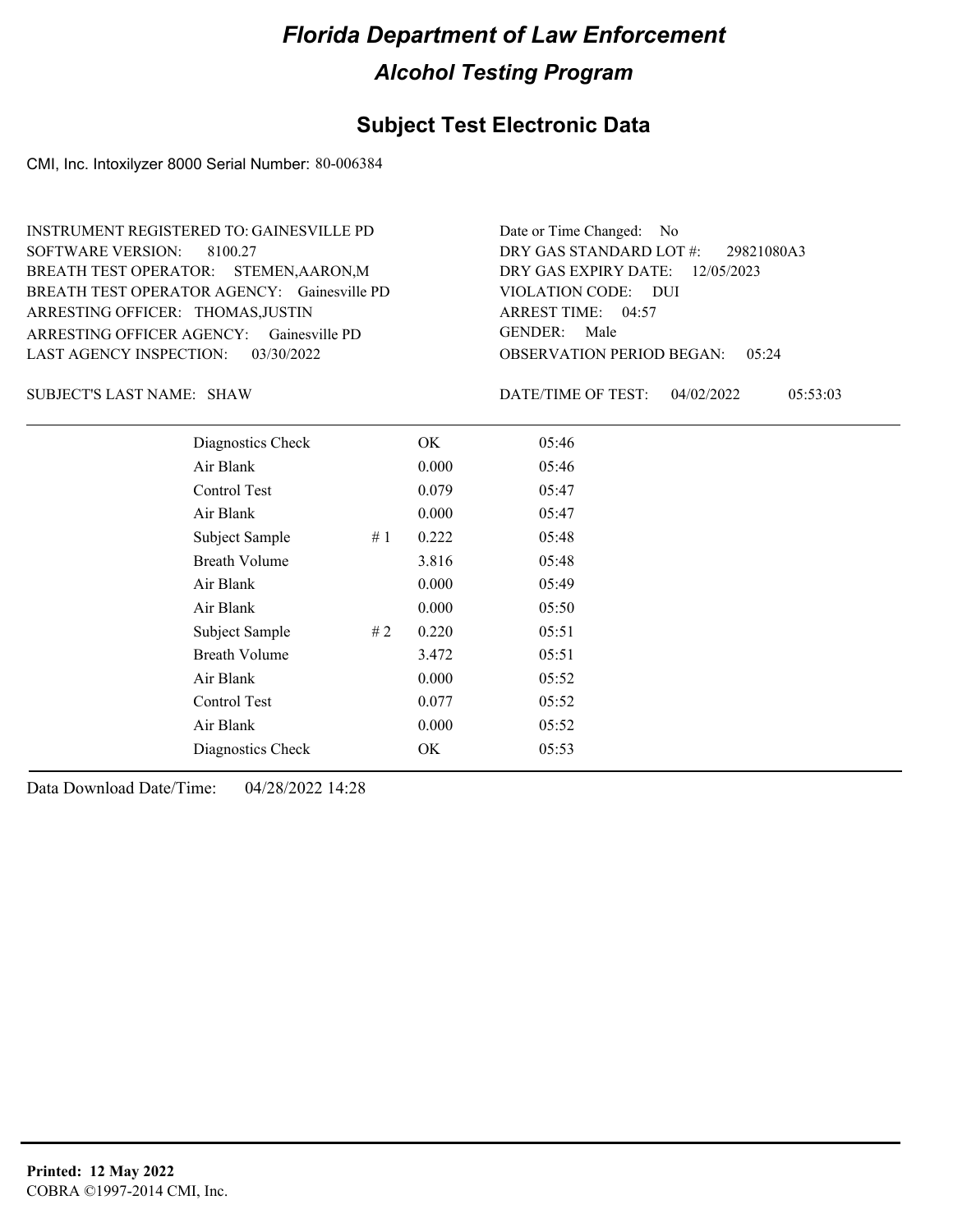### **Subject Test Electronic Data**

CMI, Inc. Intoxilyzer 8000 Serial Number: 80-006384

|                                  | <b>INSTRUMENT REGISTERED TO: GAINESVILLE PD</b> |                                                                             | Date or Time Changed: No                  |                   |          |  |  |
|----------------------------------|-------------------------------------------------|-----------------------------------------------------------------------------|-------------------------------------------|-------------------|----------|--|--|
| <b>SOFTWARE VERSION:</b>         | 8100.27                                         | DRY GAS STANDARD LOT #:<br>29821080A3<br>DRY GAS EXPIRY DATE:<br>12/05/2023 |                                           |                   |          |  |  |
|                                  | BREATH TEST OPERATOR: MILLER, MAURQUICE, D      |                                                                             |                                           |                   |          |  |  |
|                                  | BREATH TEST OPERATOR AGENCY: Gainesville PD     |                                                                             | VIOLATION CODE: DUI                       |                   |          |  |  |
| ARRESTING OFFICER: PAYNE, ANDREW |                                                 |                                                                             | ARREST TIME: 20:55                        |                   |          |  |  |
| ARRESTING OFFICER AGENCY:        | Alachua PD                                      | <b>GENDER:</b><br>Male                                                      |                                           |                   |          |  |  |
| LAST AGENCY INSPECTION:          | 03/30/2022                                      |                                                                             | <b>OBSERVATION PERIOD BEGAN:</b><br>22:50 |                   |          |  |  |
|                                  | SUBJECT'S LAST NAME: VAZQUEZ BRIONES            |                                                                             | DATE/TIME OF TEST:                        | 04/04/2022        | 23:16:38 |  |  |
|                                  | Diagnostics Check                               | OK.                                                                         | 23:11                                     |                   |          |  |  |
|                                  | Air Blank                                       | 0.000                                                                       | 23:11                                     |                   |          |  |  |
|                                  | Control Test                                    | 0.078                                                                       | 23:12                                     |                   |          |  |  |
|                                  | Air Blank                                       | 0.000                                                                       | 23:12                                     |                   |          |  |  |
|                                  | Subject Sample                                  | #1                                                                          | 23:14                                     | <b>RFI</b> Detect |          |  |  |
|                                  | <b>Breath Volume</b>                            | 0.078                                                                       | 23:14                                     |                   |          |  |  |
|                                  | Air Blank                                       | 0.000                                                                       | 23:15                                     |                   |          |  |  |
|                                  | Control Test                                    | 0.078                                                                       | 23:15                                     |                   |          |  |  |
|                                  | Air Blank                                       | 0.000                                                                       | 23:16                                     |                   |          |  |  |
|                                  | Diagnostics Check                               | OK                                                                          | 23:16                                     |                   |          |  |  |
|                                  |                                                 |                                                                             |                                           |                   |          |  |  |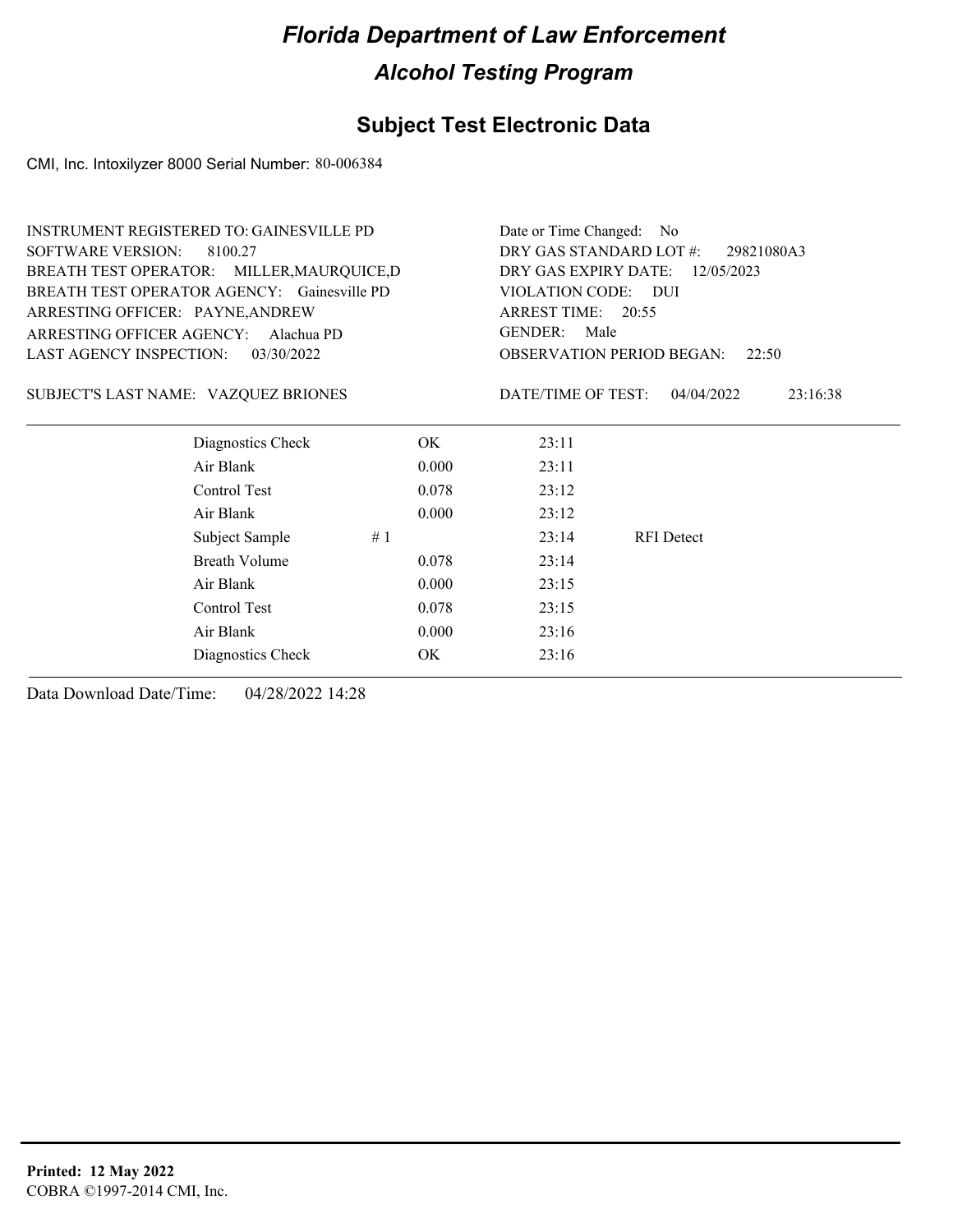### **Subject Test Electronic Data**

CMI, Inc. Intoxilyzer 8000 Serial Number: 80-006384

|                                       | <b>INSTRUMENT REGISTERED TO: GAINESVILLE PD</b> | Date or Time Changed:<br>N <sub>o</sub> |            |                                           |                        |  |
|---------------------------------------|-------------------------------------------------|-----------------------------------------|------------|-------------------------------------------|------------------------|--|
| <b>SOFTWARE VERSION:</b>              | 8100.27                                         | DRY GAS STANDARD LOT #:<br>29821080A3   |            |                                           |                        |  |
|                                       | BREATH TEST OPERATOR: MILLER, MAURQUICE, D      | DRY GAS EXPIRY DATE:<br>12/05/2023      |            |                                           |                        |  |
|                                       | BREATH TEST OPERATOR AGENCY: Gainesville PD     | <b>VIOLATION CODE:</b>                  | <b>DUI</b> |                                           |                        |  |
| ARRESTING OFFICER: PAYNE, ANDREW      |                                                 | ARREST TIME: 20:55                      |            |                                           |                        |  |
| ARRESTING OFFICER AGENCY:             | Alachua PD                                      | <b>GENDER:</b><br>Male                  |            |                                           |                        |  |
| LAST AGENCY INSPECTION:<br>03/30/2022 |                                                 |                                         |            | <b>OBSERVATION PERIOD BEGAN:</b><br>22:50 |                        |  |
| SUBJECT'S LAST NAME: VAZQUEZ BRIONES  |                                                 |                                         |            | DATE/TIME OF TEST:                        | 04/04/2022<br>23:28:26 |  |
|                                       | Diagnostics Check                               |                                         | OK         | 23:18                                     |                        |  |
|                                       | Air Blank                                       |                                         | 0.000      | 23:19                                     |                        |  |
|                                       | Control Test                                    |                                         | 0.077      | 23:19                                     |                        |  |
|                                       | Air Blank                                       |                                         | 0.000      | 23:20                                     |                        |  |
|                                       | Subject Sample                                  | #1                                      | 0.118      | 23:23                                     | Volume Not Met         |  |
|                                       | <b>Breath Volume</b>                            |                                         | 0.382      | 23:23                                     |                        |  |
|                                       | Air Blank                                       |                                         | 0.000      | 23:24                                     |                        |  |
|                                       | Air Blank                                       |                                         | 0.000      | 23:25                                     |                        |  |
|                                       | Subject Sample                                  | #2                                      |            | 23:27                                     | Sequence Aborted       |  |
|                                       | <b>Breath Volume</b>                            |                                         | 0.699      | 23:27                                     |                        |  |
|                                       | Air Blank                                       |                                         | 0.000      | 23:28                                     |                        |  |
|                                       |                                                 |                                         |            |                                           |                        |  |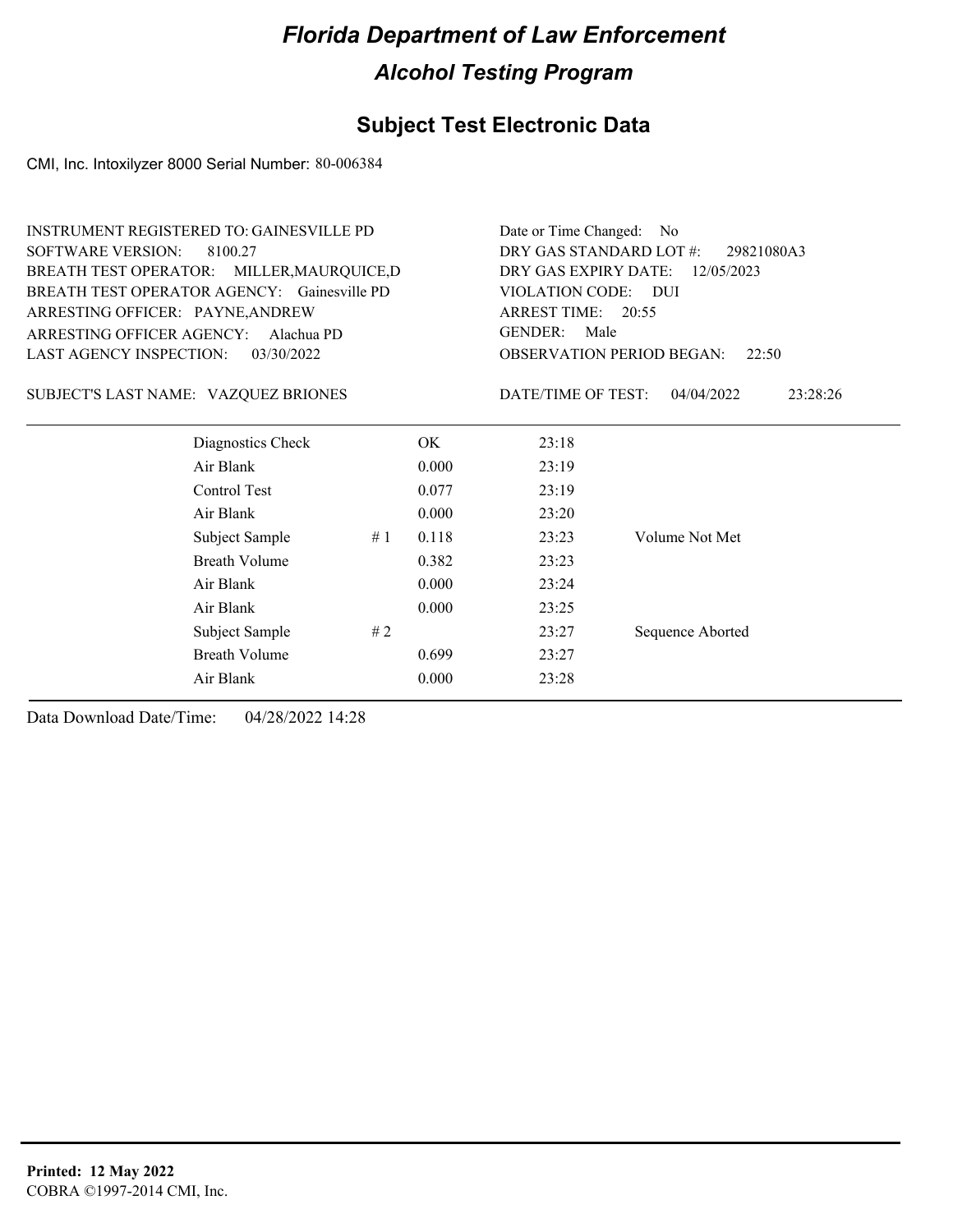#### **Subject Test Electronic Data**

CMI, Inc. Intoxilyzer 8000 Serial Number: 80-006384

ARRESTING OFFICER AGENCY: Gainesville PD GENDER: BREATH TEST OPERATOR AGENCY: Gainesville PD VIOLATION CODE: SOFTWARE VERSION: 8100.27 ARRESTING OFFICER: CREWS, KAGE BREATH TEST OPERATOR: MILLER,MAURQUICE,D LAST AGENCY INSPECTION: 03/30/2022 INSTRUMENT REGISTERED TO: GAINESVILLE PD

OBSERVATION PERIOD BEGAN: 01:40 VIOLATION CODE: DUI ARREST TIME: 01:29 12/05/2023 DRY GAS EXPIRY DATE: 29821080A3 DRY GAS STANDARD LOT #: Date or Time Changed: No GENDER: Male

SUBJECT'S LAST NAME: HOESCHELE DATE/TIME OF TEST:

DATE/TIME OF TEST: 04/05/2022 02:06:58

| Diagnostics Check    |    | OK    | 02:00 |
|----------------------|----|-------|-------|
| Air Blank            |    | 0.000 | 02:00 |
| Control Test         |    | 0.078 | 02:01 |
| Air Blank            |    | 0.000 | 02:01 |
| Subject Sample<br>#1 |    | 0.256 | 02:02 |
| <b>Breath Volume</b> |    | 3.457 | 02:02 |
| Air Blank            |    | 0.000 | 02:03 |
| Air Blank            |    | 0.000 | 02:04 |
| Subject Sample       | #2 | 0.261 | 02:05 |
| <b>Breath Volume</b> |    | 3.089 | 02:05 |
| Air Blank            |    | 0.000 | 02:06 |
| Control Test         |    | 0.076 | 02:06 |
| Air Blank            |    | 0.000 | 02:06 |
| Diagnostics Check    |    | OK    | 02:06 |
|                      |    |       |       |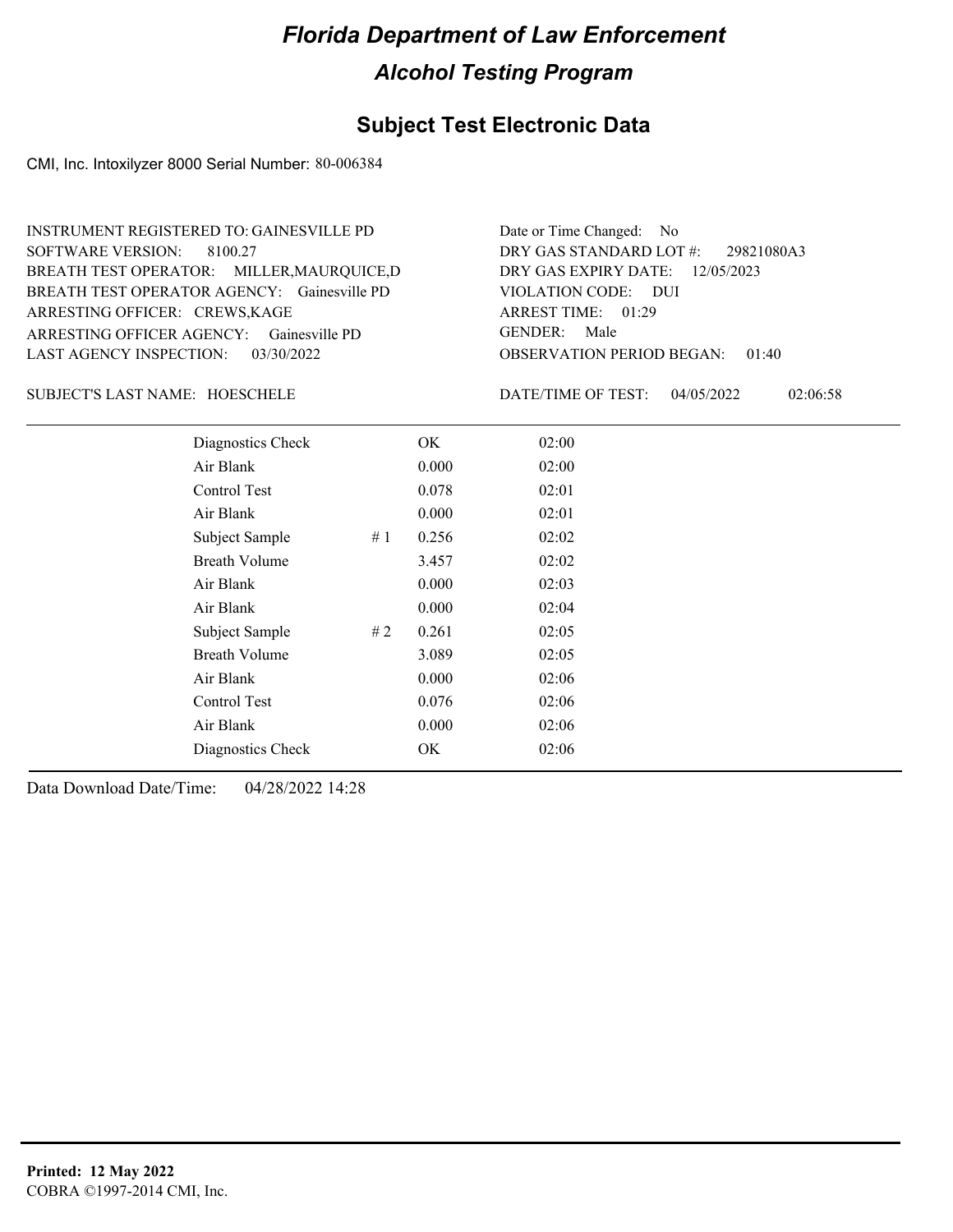#### **Subject Test Electronic Data**

CMI, Inc. Intoxilyzer 8000 Serial Number: 80-006384

ARRESTING OFFICER AGENCY: GENDER: Alachua County SO BREATH TEST OPERATOR AGENCY: Gainesville PD VIOLATION CODE: SOFTWARE VERSION: 8100.27 ARRESTING OFFICER: DAVIS, MATTHEW BREATH TEST OPERATOR: GUYTON,JOHN,A LAST AGENCY INSPECTION: 03/30/2022 INSTRUMENT REGISTERED TO: GAINESVILLE PD

OBSERVATION PERIOD BEGAN: 05:54 VIOLATION CODE: DUI ARREST TIME: 05:13 12/05/2023 DRY GAS EXPIRY DATE: 29821080A3 DRY GAS STANDARD LOT #: Date or Time Changed: No GENDER: Female

XENES SUBJECT'S LAST NAME: DATE/TIME OF TEST:

DATE/TIME OF TEST: 04/10/2022 06:22:23

| Diagnostics Check    |    | OK    | 06:15 |
|----------------------|----|-------|-------|
| Air Blank            |    | 0.000 | 06:15 |
| Control Test         |    | 0.078 | 06:16 |
| Air Blank            |    | 0.000 | 06:16 |
| Subject Sample       | #1 | 0.155 | 06:16 |
| <b>Breath Volume</b> |    | 1.441 | 06:16 |
| Air Blank            |    | 0.000 | 06:17 |
| Air Blank            |    | 0.000 | 06:19 |
| Subject Sample       | #2 | 0.143 | 06:20 |
| <b>Breath Volume</b> |    | 1.566 | 06:20 |
| Air Blank            |    | 0.000 | 06:21 |
| Control Test         |    | 0.078 | 06:21 |
| Air Blank            |    | 0.000 | 06:22 |
| Diagnostics Check    |    | OK    | 06:22 |
|                      |    |       |       |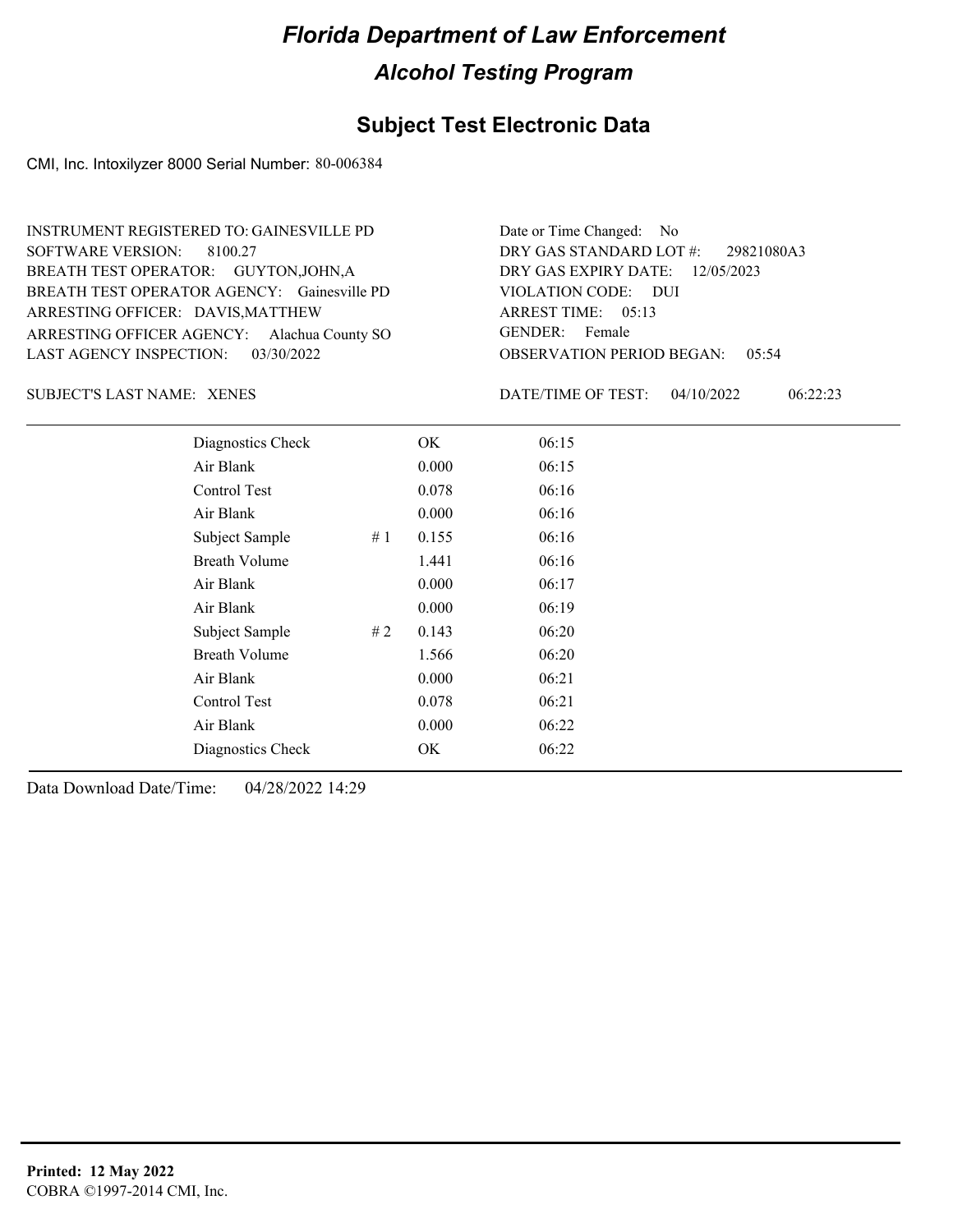### **Subject Test Electronic Data**

CMI, Inc. Intoxilyzer 8000 Serial Number: 80-006384

| <b>SOFTWARE VERSION:</b><br>ARRESTING OFFICER: GUYTON, JOHN<br>LAST AGENCY INSPECTION: | <b>INSTRUMENT REGISTERED TO: GAINESVILLE PD</b><br>8100.27<br>BREATH TEST OPERATOR: GUYTON, JOHN, A<br>BREATH TEST OPERATOR AGENCY: Gainesville PD<br>ARRESTING OFFICER AGENCY: Gainesville PD<br>03/30/2022 | Date or Time Changed:<br>DRY GAS STANDARD LOT #:<br>DRY GAS EXPIRY DATE:<br>VIOLATION CODE: DUI<br>ARREST TIME: 02:59<br><b>GENDER:</b><br>Male<br><b>OBSERVATION PERIOD BEGAN:</b> | - No<br>29821080A3<br>12/05/2023<br>03:33 |                    |                             |
|----------------------------------------------------------------------------------------|--------------------------------------------------------------------------------------------------------------------------------------------------------------------------------------------------------------|-------------------------------------------------------------------------------------------------------------------------------------------------------------------------------------|-------------------------------------------|--------------------|-----------------------------|
| SUBJECT'S LAST NAME: ARANGO MERINO                                                     |                                                                                                                                                                                                              |                                                                                                                                                                                     |                                           | DATE/TIME OF TEST: | 04/17/2022<br>04:02:27      |
|                                                                                        | Diagnostics Check                                                                                                                                                                                            |                                                                                                                                                                                     | OK                                        | 03:53              |                             |
|                                                                                        | Air Blank                                                                                                                                                                                                    |                                                                                                                                                                                     | 0.000                                     | 03:54              |                             |
|                                                                                        | Control Test                                                                                                                                                                                                 |                                                                                                                                                                                     | 0.077                                     | 03:54              |                             |
|                                                                                        | Air Blank                                                                                                                                                                                                    |                                                                                                                                                                                     | 0.000                                     | 03:55              |                             |
|                                                                                        | Subject Sample                                                                                                                                                                                               | #1                                                                                                                                                                                  |                                           | 03:58              | No Sample Provided          |
|                                                                                        | <b>Breath Volume</b>                                                                                                                                                                                         |                                                                                                                                                                                     | 0.000                                     | 03:58              |                             |
|                                                                                        | Air Blank                                                                                                                                                                                                    |                                                                                                                                                                                     | 0.000                                     | 03:58              |                             |
|                                                                                        | Air Blank                                                                                                                                                                                                    |                                                                                                                                                                                     | 0.000                                     | 04:00              |                             |
|                                                                                        | Subject Sample                                                                                                                                                                                               | # $2$                                                                                                                                                                               |                                           | 04:01              | <b>Subject Test Refused</b> |
|                                                                                        | <b>Breath Volume</b>                                                                                                                                                                                         |                                                                                                                                                                                     | 0.000                                     | 04:01              |                             |
|                                                                                        | Air Blank                                                                                                                                                                                                    |                                                                                                                                                                                     | 0.000                                     | 04:01              |                             |
|                                                                                        | Control Test                                                                                                                                                                                                 |                                                                                                                                                                                     | 0.075                                     | 04:01              |                             |
|                                                                                        | Air Blank                                                                                                                                                                                                    |                                                                                                                                                                                     | 0.000                                     | 04:02              |                             |
|                                                                                        | Diagnostics Check                                                                                                                                                                                            |                                                                                                                                                                                     | OK                                        | 04:02              |                             |
|                                                                                        |                                                                                                                                                                                                              |                                                                                                                                                                                     |                                           |                    |                             |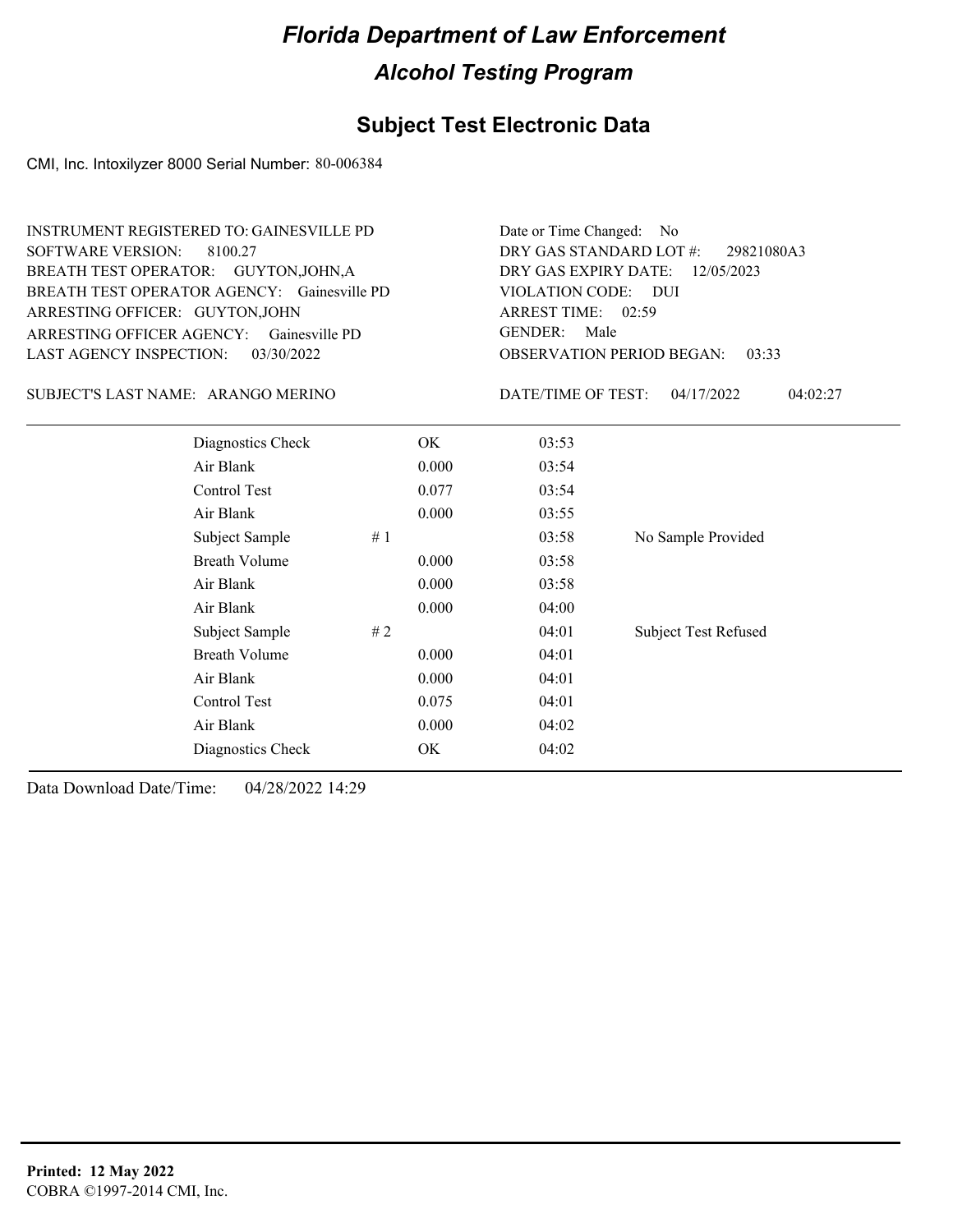#### **Subject Test Electronic Data**

CMI, Inc. Intoxilyzer 8000 Serial Number: 80-006384

ARRESTING OFFICER AGENCY: Gainesville PD GENDER: BREATH TEST OPERATOR AGENCY: Gainesville PD VIOLATION CODE: SOFTWARE VERSION: 8100.27 ARRESTING OFFICER: GUYTON,JOHN BREATH TEST OPERATOR: GUYTON,JOHN,A LAST AGENCY INSPECTION: 03/30/2022 INSTRUMENT REGISTERED TO: GAINESVILLE PD

OBSERVATION PERIOD BEGAN: 10:05 VIOLATION CODE: DUI 09:42 ARREST TIME: 12/05/2023 DRY GAS EXPIRY DATE: 29821080A3 DRY GAS STANDARD LOT #: Date or Time Changed: No GENDER: Male

SUBJECT'S LAST NAME: MARLOW DATE/TIME OF TEST:

DATE/TIME OF TEST: 04/23/2022 10:38:54

| Diagnostics Check    |       | OK    | 10:25 |                    |
|----------------------|-------|-------|-------|--------------------|
| Air Blank            |       | 0.000 | 10:26 |                    |
| Control Test         |       | 0.078 | 10:26 |                    |
| Air Blank            |       | 0.000 | 10:26 |                    |
| Subject Sample       | # $1$ |       | 10:30 | No Sample Provided |
| <b>Breath Volume</b> |       | 0.000 | 10:30 |                    |
| Air Blank            |       | 0.000 | 10:30 |                    |
| Air Blank            |       | 0.000 | 10:32 |                    |
| Subject Sample       | #2    | 0.031 | 10:33 |                    |
| <b>Breath Volume</b> |       | 1.382 | 10:33 |                    |
| Air Blank            |       | 0.000 | 10:34 |                    |
| Air Blank            |       | 0.000 | 10:36 |                    |
| Subject Sample       | # $3$ | 0.032 | 10:37 |                    |
| <b>Breath Volume</b> |       | 1.339 | 10:37 |                    |
| Air Blank            |       | 0.000 | 10:37 |                    |
| Control Test         |       | 0.078 | 10:38 |                    |
| Air Blank            |       | 0.000 | 10:38 |                    |
| Diagnostics Check    |       | OK    | 10:38 |                    |
|                      |       |       |       |                    |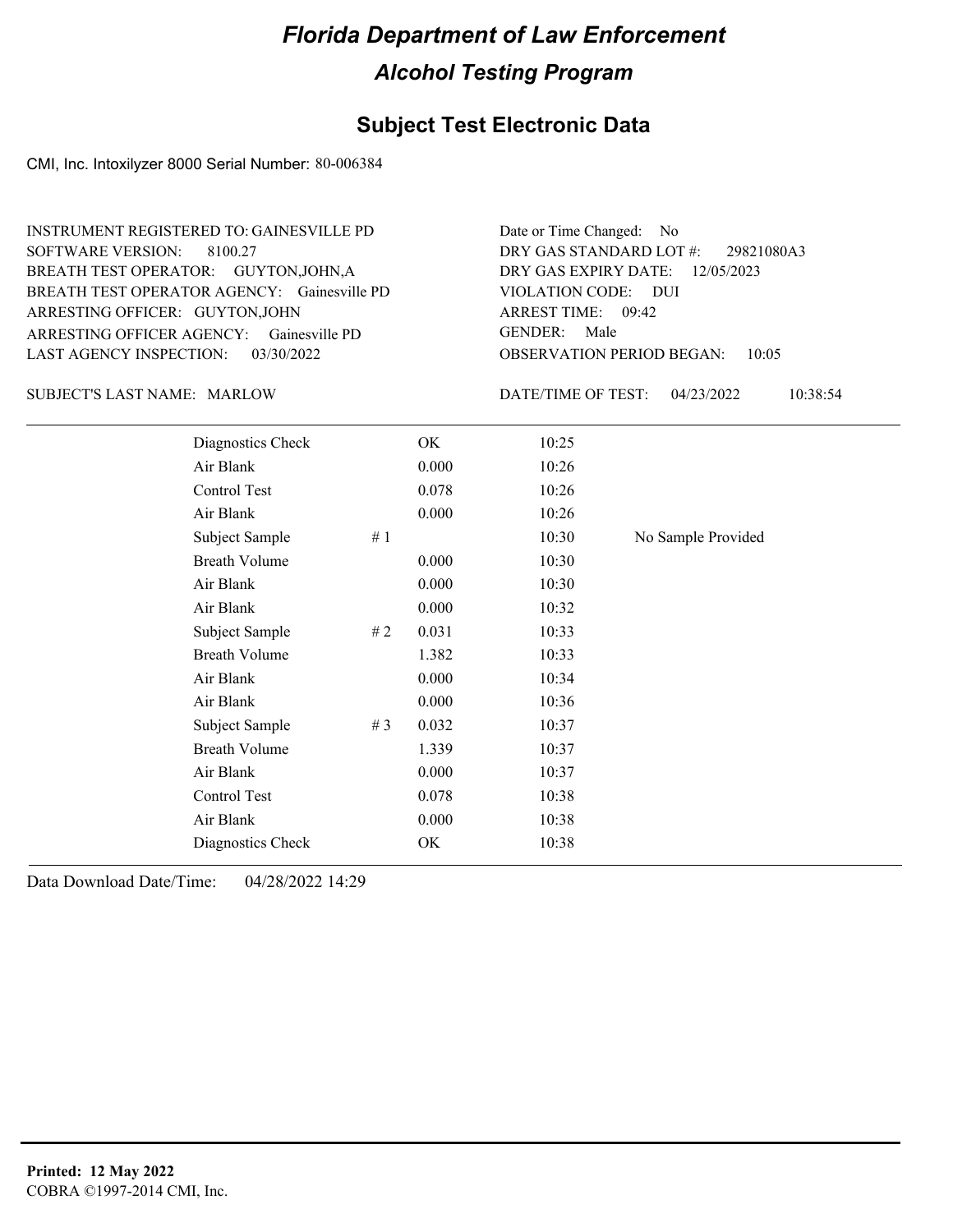### **Subject Test Electronic Data**

CMI, Inc. Intoxilyzer 8000 Serial Number: 80-006384

|                                    | INSTRUMENT REGISTERED TO: GAINESVILLE PD    |                                       |       | Date or Time Changed: No           |                                           |  |
|------------------------------------|---------------------------------------------|---------------------------------------|-------|------------------------------------|-------------------------------------------|--|
| <b>SOFTWARE VERSION:</b>           | 8100.27                                     | DRY GAS STANDARD LOT #:<br>29821080A3 |       |                                    |                                           |  |
|                                    | BREATH TEST OPERATOR: GUYTON, JOHN, A       |                                       |       | DRY GAS EXPIRY DATE:<br>12/05/2023 |                                           |  |
|                                    | BREATH TEST OPERATOR AGENCY: Gainesville PD |                                       |       | VIOLATION CODE: DUI                |                                           |  |
| ARRESTING OFFICER: GUYTON, JOHN    |                                             |                                       |       | ARREST TIME: 22:54                 |                                           |  |
|                                    | ARRESTING OFFICER AGENCY: Gainesville PD    |                                       |       | <b>GENDER:</b><br>Male             |                                           |  |
| LAST AGENCY INSPECTION: 03/30/2022 |                                             |                                       |       |                                    | <b>OBSERVATION PERIOD BEGAN:</b><br>23:39 |  |
| SUBJECT'S LAST NAME: SMITH         |                                             |                                       |       | DATE/TIME OF TEST:                 | 04/24/2022<br>00:06:23                    |  |
|                                    | Diagnostics Check                           |                                       | OK.   | 00:03                              |                                           |  |
|                                    | Air Blank                                   |                                       | 0.000 | 00:03                              |                                           |  |
|                                    | Control Test                                |                                       | 0.077 | 00:04                              |                                           |  |
|                                    | Air Blank                                   |                                       | 0.000 | 00:04                              |                                           |  |
|                                    | Subject Sample                              | #1                                    |       | 00:04                              | <b>RFI</b> Detect                         |  |
|                                    | <b>Breath Volume</b>                        |                                       | 0.000 | 00:04                              |                                           |  |
|                                    | Air Blank                                   |                                       | 0.000 | 00:05                              |                                           |  |
|                                    | Control Test                                |                                       | 0.077 | 00:05                              |                                           |  |
|                                    | Air Blank                                   |                                       | 0.000 | 00:06                              |                                           |  |
|                                    |                                             |                                       |       |                                    |                                           |  |

Diagnostics Check OK 00:06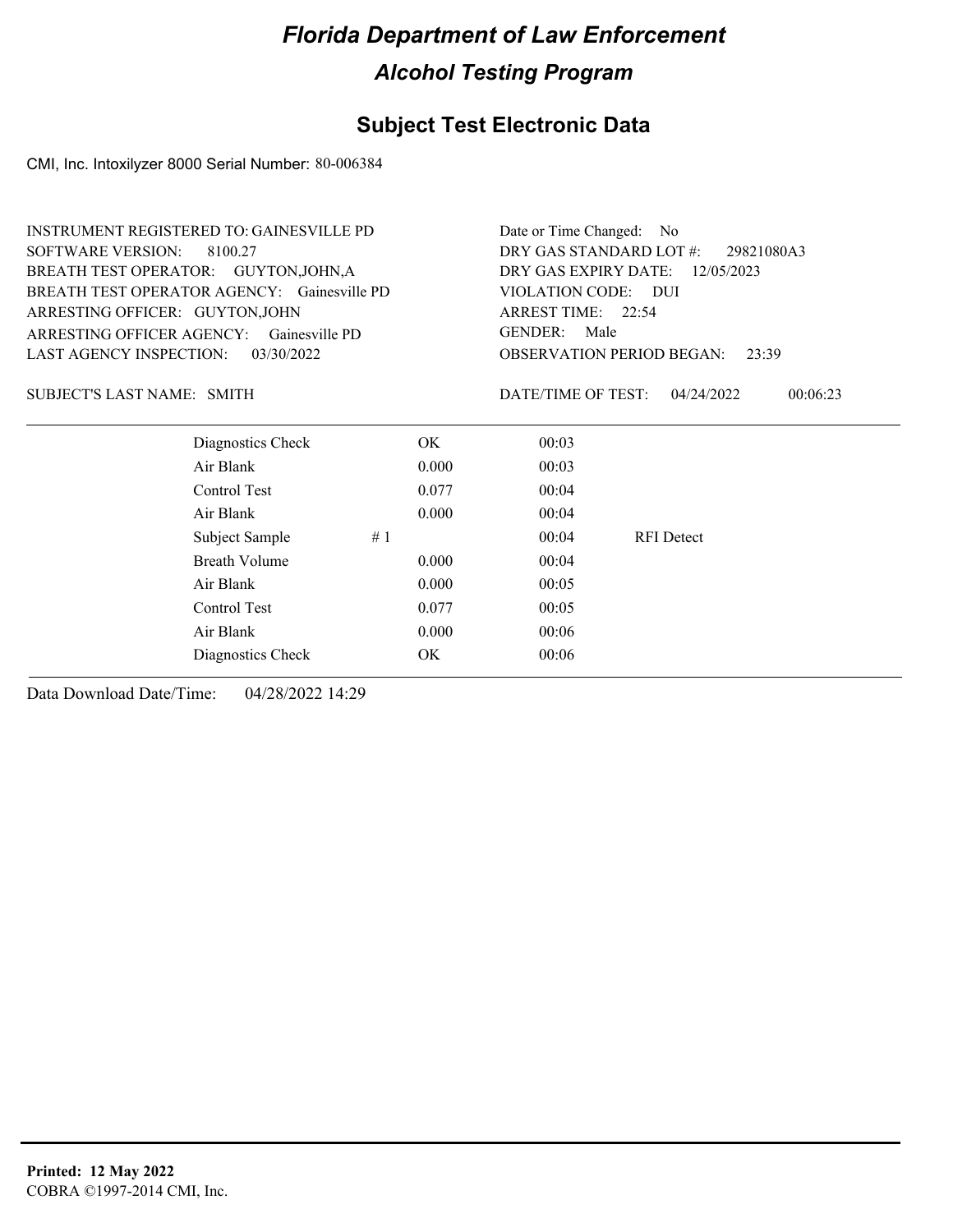#### **Subject Test Electronic Data**

CMI, Inc. Intoxilyzer 8000 Serial Number: 80-006384

ARRESTING OFFICER AGENCY: Gainesville PD GENDER: BREATH TEST OPERATOR AGENCY: Gainesville PD VIOLATION CODE: SOFTWARE VERSION: 8100.27 ARRESTING OFFICER: GUYTON,JOHN BREATH TEST OPERATOR: GUYTON,JOHN,A LAST AGENCY INSPECTION: 03/30/2022 INSTRUMENT REGISTERED TO: GAINESVILLE PD

OBSERVATION PERIOD BEGAN: 23:39 VIOLATION CODE: DUI ARREST TIME: 22:54 12/05/2023 DRY GAS EXPIRY DATE: 29821080A3 DRY GAS STANDARD LOT #: Date or Time Changed: No GENDER: Male

SUBJECT'S LAST NAME: SMITH **Example 2018** DATE/TIME OF TEST:

DATE/TIME OF TEST: 04/24/2022 00:15:16

| Diagnostics Check    |    | OK    | 00:08 |
|----------------------|----|-------|-------|
| Air Blank            |    | 0.000 | 00:08 |
| Control Test         |    | 0.077 | 00:08 |
| Air Blank            |    | 0.000 | 00:09 |
| Subject Sample       | #1 | 0.163 | 00:10 |
| Breath Volume        |    | 1.773 | 00:10 |
| Air Blank            |    | 0.000 | 00:11 |
| Air Blank            |    | 0.000 | 00:13 |
| Subject Sample       | #2 | 0.165 | 00:13 |
| <b>Breath Volume</b> |    | 1.437 | 00:13 |
| Air Blank            |    | 0.000 | 00:14 |
| Control Test         |    | 0.076 | 00:14 |
| Air Blank            |    | 0.000 | 00:15 |
| Diagnostics Check    |    | OK    | 00:15 |
|                      |    |       |       |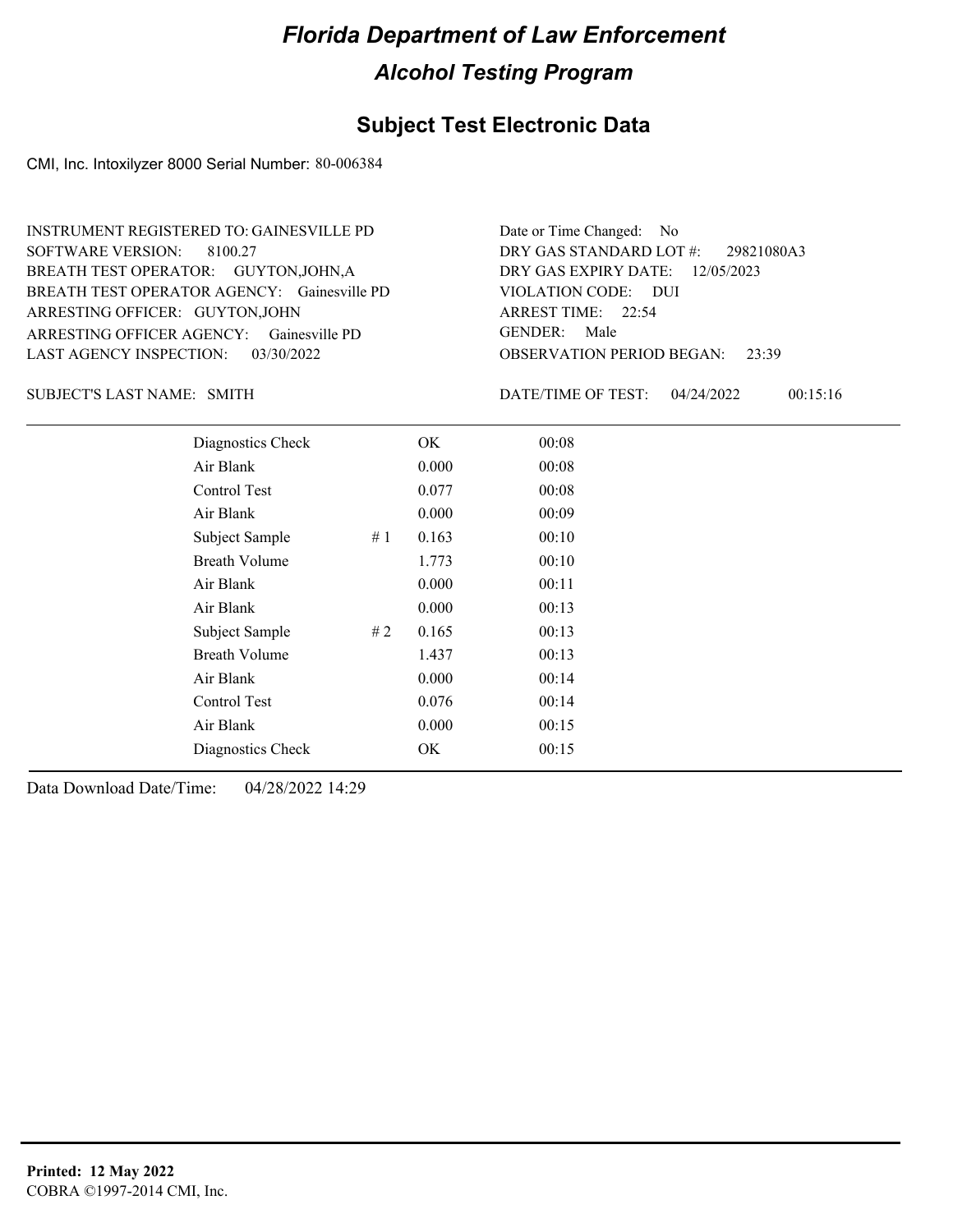### **Subject Test Electronic Data**

CMI, Inc. Intoxilyzer 8000 Serial Number: 80-006435

| INSTRUMENT REGISTERED TO: ESCAMBIA COUNTY SO | Date or Time Changed: No               |
|----------------------------------------------|----------------------------------------|
| SOFTWARE VERSION: 8100.27                    | DRY GAS STANDARD LOT $\#$ : 1408275    |
| BREATH TEST OPERATOR: GENTRY, BENJAMIN, W    | DRY GAS EXPIRY DATE: $11/19/2023$      |
| BREATH TEST OPERATOR AGENCY: Pensacola PD    | VIOLATION CODE: DUI                    |
| ARRESTING OFFICER: KENT, ROBERT              | ARREST TIME: 23:00                     |
| ARRESTING OFFICER AGENCY: Pensacola PD       | GENDER: Male                           |
| LAST AGENCY INSPECTION: $03/16/2022$         | <b>OBSERVATION PERIOD BEGAN:</b> 23:14 |

SUBJECT'S LAST NAME: DEAN DATE/TIME OF TEST:

DATE/TIME OF TEST: 04/01/2022 23:42:34

| Diagnostics Check    |    | OK    | 23:35 |
|----------------------|----|-------|-------|
| Air Blank            |    | 0.000 | 23:36 |
| Control Test         |    | 0.081 | 23:36 |
| Air Blank            |    | 0.000 | 23:37 |
| Subject Sample       | #1 | 0.188 | 23:37 |
| <b>Breath Volume</b> |    | 3.496 | 23:37 |
| Air Blank            |    | 0.000 | 23:38 |
| Air Blank            |    | 0.000 | 23:40 |
| Subject Sample       | #2 | 0.190 | 23:40 |
| <b>Breath Volume</b> |    | 2.687 | 23:40 |
| Air Blank            |    | 0.000 | 23:41 |
| <b>Control Test</b>  |    | 0.079 | 23:41 |
| Air Blank            |    | 0.000 | 23:42 |
| Diagnostics Check    |    | OK    | 23:42 |
|                      |    |       |       |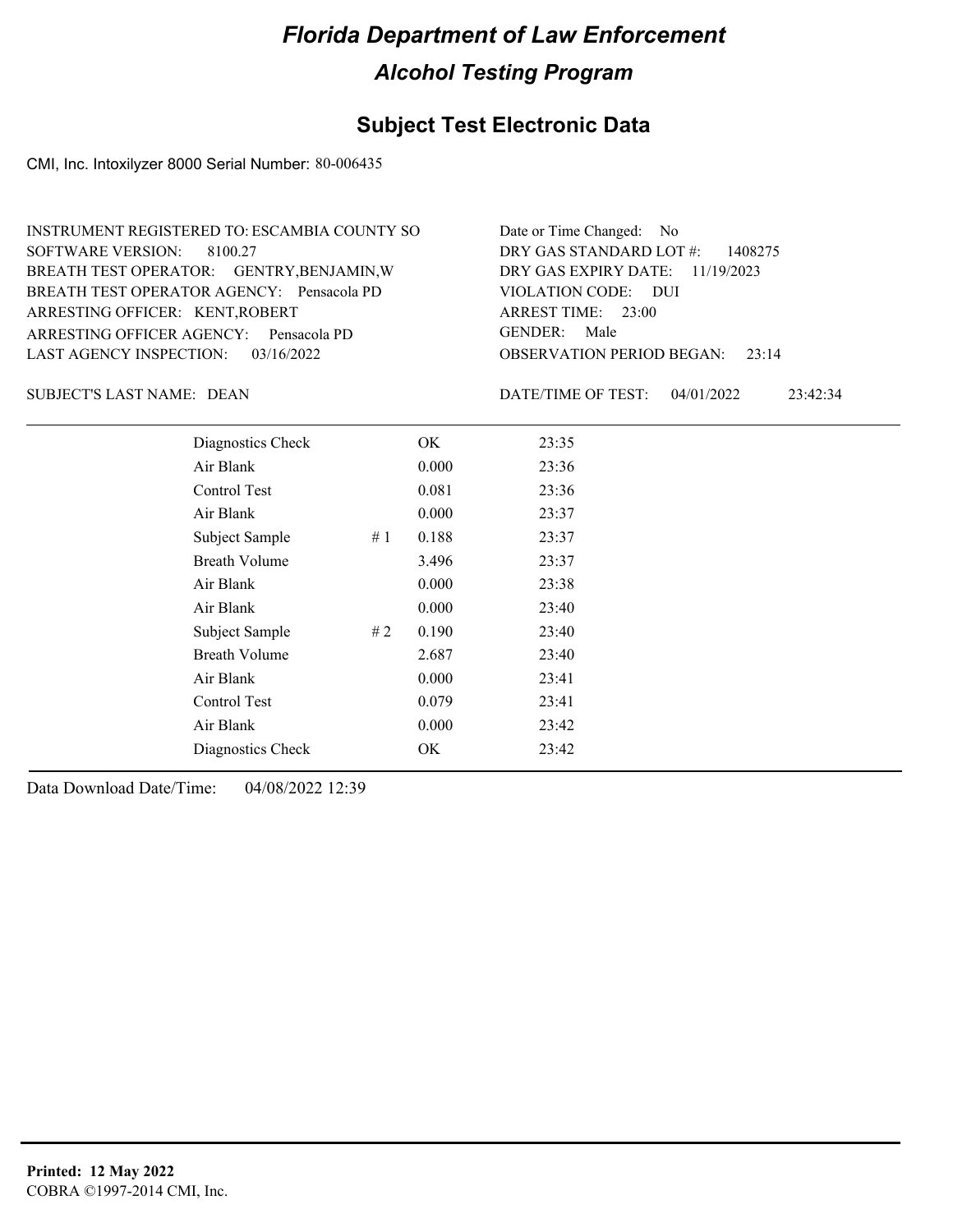### **Subject Test Electronic Data**

CMI, Inc. Intoxilyzer 8000 Serial Number: 80-006435

| INSTRUMENT REGISTERED TO: ESCAMBIA COUNTY SO | Date or Time Changed: No               |
|----------------------------------------------|----------------------------------------|
| SOFTWARE VERSION: 8100.27                    | DRY GAS STANDARD LOT $\#$ : 1408275    |
| BREATH TEST OPERATOR: BROWN, BRENDAN, D      | DRY GAS EXPIRY DATE: $11/19/2023$      |
| BREATH TEST OPERATOR AGENCY: Pensacola PD    | VIOLATION CODE: DUI                    |
| ARRESTING OFFICER: MASSEY, SIDNEY            | ARREST TIME: 01:25                     |
| ARRESTING OFFICER AGENCY: Pensacola PD       | GENDER: Female                         |
| LAST AGENCY INSPECTION: 03/16/2022           | <b>OBSERVATION PERIOD BEGAN: 01:35</b> |

SQUAIRE SUBJECT'S LAST NAME: DATE/TIME OF TEST:

DATE/TIME OF TEST: 04/02/2022 02:10:47

| Diagnostics Check    |       | OK    | 01:55 |                |
|----------------------|-------|-------|-------|----------------|
| Air Blank            |       | 0.000 | 01:56 |                |
| Control Test         |       | 0.081 | 01:56 |                |
| Air Blank            |       | 0.000 | 01:56 |                |
| Subject Sample       | #1    | 0.000 | 01:59 |                |
| <b>Breath Volume</b> |       | 1.140 | 01:59 |                |
| Air Blank            |       | 0.000 | 01:59 |                |
| Air Blank            |       | 0.000 | 02:01 |                |
| Subject Sample       | #2    | 0.000 | 02:04 | Volume Not Met |
| <b>Breath Volume</b> |       | 0.257 | 02:04 |                |
| Air Blank            |       | 0.000 | 02:05 |                |
| Air Blank            |       | 0.000 | 02:07 |                |
| Subject Sample       | # $3$ | 0.000 | 02:09 |                |
| <b>Breath Volume</b> |       | 1.199 | 02:09 |                |
| Air Blank            |       | 0.000 | 02:09 |                |
| <b>Control Test</b>  |       | 0.081 | 02:10 |                |
| Air Blank            |       | 0.000 | 02:10 |                |
| Diagnostics Check    |       | OK    | 02:10 |                |
|                      |       |       |       |                |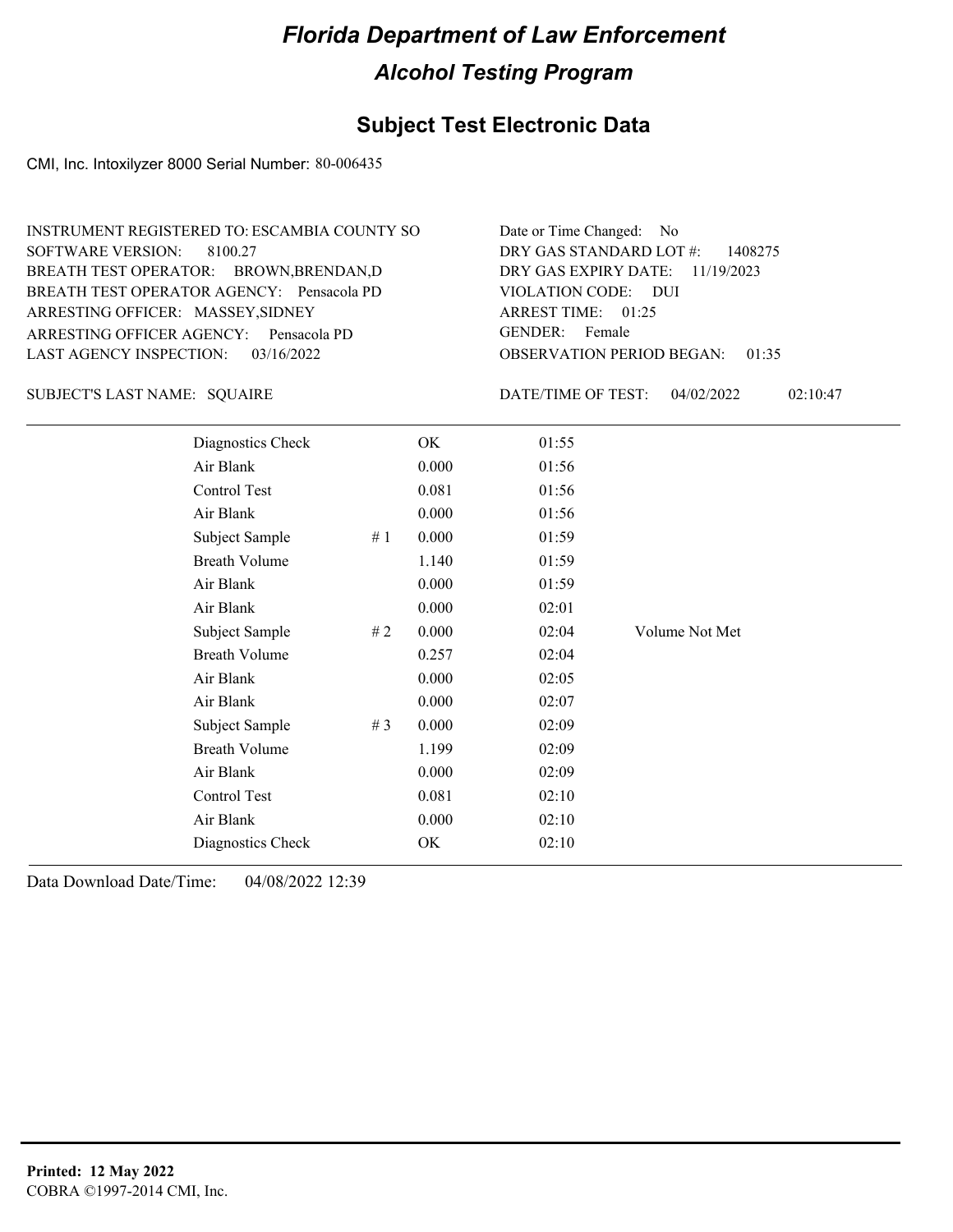#### **Subject Test Electronic Data**

CMI, Inc. Intoxilyzer 8000 Serial Number: 80-006435

| INSTRUMENT REGISTERED TO: ESCAMBIA COUNTY SO | Date or Time Changed: No               |
|----------------------------------------------|----------------------------------------|
| SOFTWARE VERSION: 8100.27                    | DRY GAS STANDARD LOT $\#$ : 1408275    |
| BREATH TEST OPERATOR: MORALES, KARISSA, C    | DRY GAS EXPIRY DATE: $11/19/2023$      |
| BREATH TEST OPERATOR AGENCY: Pensacola PD    | VIOLATION CODE: DUI                    |
| ARRESTING OFFICER: ROEDEL, JUSTIN            | ARREST TIME: 04:31                     |
| ARRESTING OFFICER AGENCY: Pensacola PD       | GENDER: Female                         |
| LAST AGENCY INSPECTION: $03/16/2022$         | <b>OBSERVATION PERIOD BEGAN: 04:31</b> |

SUBJECT'S LAST NAME: HALL DATE/TIME OF TEST:

DATE/TIME OF TEST: 04/03/2022 05:15:46

| Diagnostics Check    |       | OK    | 05:03 |
|----------------------|-------|-------|-------|
| Air Blank            |       | 0.000 | 05:03 |
| Control Test         |       | 0.081 | 05:04 |
| Air Blank            |       | 0.000 | 05:04 |
| Subject Sample       | #1    | 0.289 | 05:06 |
| <b>Breath Volume</b> |       | 1.589 | 05:06 |
| Air Blank            |       | 0.000 | 05:07 |
| Air Blank            |       | 0.000 | 05:09 |
| Subject Sample       | #2    | 0.261 | 05:10 |
| <b>Breath Volume</b> |       | 1.589 | 05:10 |
| Air Blank            |       | 0.000 | 05:11 |
| Air Blank            |       | 0.000 | 05:12 |
| Subject Sample       | # $3$ | 0.284 | 05:14 |
| <b>Breath Volume</b> |       | 1.839 | 05:14 |
| Air Blank            |       | 0.000 | 05:14 |
| Control Test         |       | 0.076 | 05:15 |
| Air Blank            |       | 0.000 | 05:15 |
| Diagnostics Check    |       | OK    | 05:15 |
|                      |       |       |       |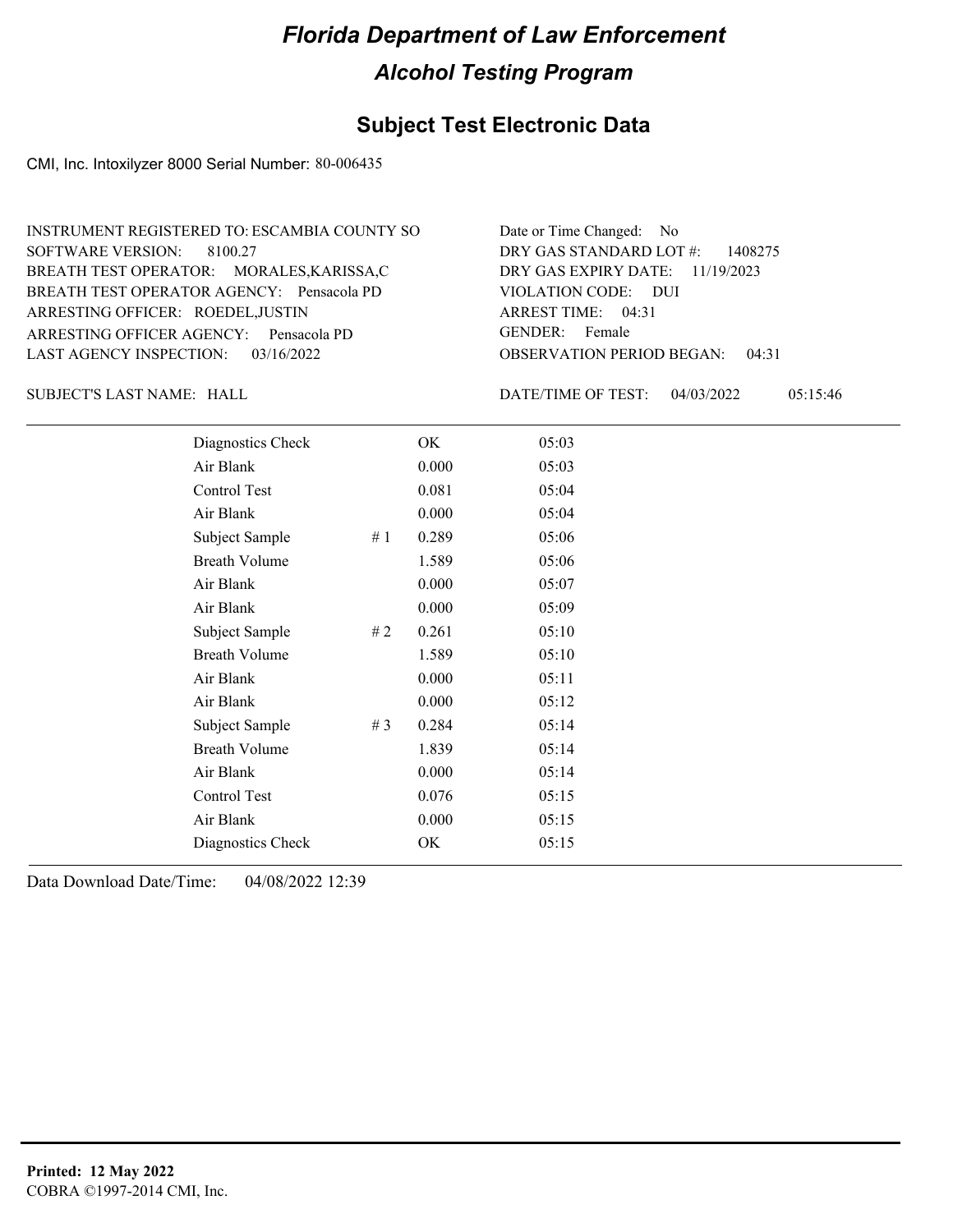### **Subject Test Electronic Data**

CMI, Inc. Intoxilyzer 8000 Serial Number: 80-006435

| INSTRUMENT REGISTERED TO: ESCAMBIA COUNTY SO | Date or Time Changed: No               |
|----------------------------------------------|----------------------------------------|
| SOFTWARE VERSION: 8100.27                    | DRY GAS STANDARD LOT $\#$ : 1408275    |
| BREATH TEST OPERATOR: TOMASEGOVICH, KODY, D  | DRY GAS EXPIRY DATE: $11/19/2023$      |
| BREATH TEST OPERATOR AGENCY: Pensacola PD    | VIOLATION CODE: DUI                    |
| ARRESTING OFFICER: SEGREE, SCOUT             | ARREST TIME: 23:22                     |
| ARRESTING OFFICER AGENCY: Pensacola PD       | GENDER: Male                           |
| LAST AGENCY INSPECTION: $03/16/2022$         | <b>OBSERVATION PERIOD BEGAN: 23:22</b> |

#### STOKES SUBJECT'S LAST NAME: DATE/TIME OF TEST:

DATE/TIME OF TEST: 04/04/2022 23:53:29

| Diagnostics Check    | OK    | 23:46 |
|----------------------|-------|-------|
| Air Blank            | 0.000 | 23:46 |
| Control Test         | 0.081 | 23:47 |
| Air Blank            | 0.000 | 23:47 |
| Subject Sample<br>#1 | 0.159 | 23:48 |
| <b>Breath Volume</b> | 1.960 | 23:48 |
| Air Blank            | 0.000 | 23:49 |
| Air Blank            | 0.000 | 23:51 |
| Subject Sample<br>#2 | 0.160 | 23:51 |
| <b>Breath Volume</b> | 1.546 | 23:51 |
| Air Blank            | 0.000 | 23:52 |
| Control Test         | 0.081 | 23:52 |
| Air Blank            | 0.000 | 23:53 |
| Diagnostics Check    | OK    | 23:53 |
|                      |       |       |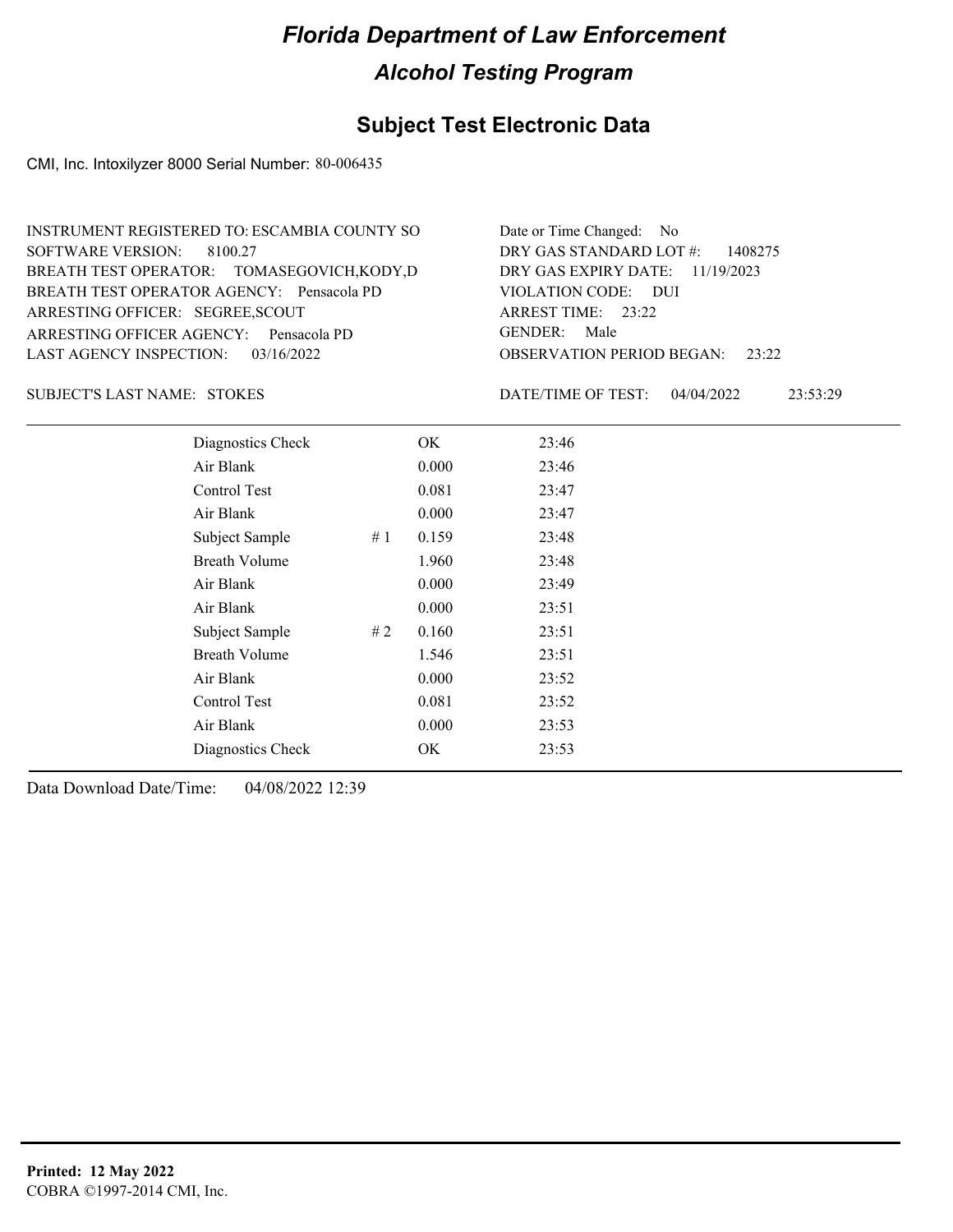#### **Subject Test Electronic Data**

CMI, Inc. Intoxilyzer 8000 Serial Number: 80-006435

| INSTRUMENT REGISTERED TO: ESCAMBIA COUNTY SO | Date or Time Changed: No               |
|----------------------------------------------|----------------------------------------|
| SOFTWARE VERSION: 8100.27                    | DRY GAS STANDARD LOT $\#$ : 1408275    |
| BREATH TEST OPERATOR: REGALADO, JORGE, I     | DRY GAS EXPIRY DATE: 11/19/2023        |
| BREATH TEST OPERATOR AGENCY: FHP Troop A     | VIOLATION CODE: DUI                    |
| ARRESTING OFFICER: REGALADO, JORGE           | ARREST TIME: 08:40                     |
| ARRESTING OFFICER AGENCY: FHP Troop A        | GENDER: Female                         |
| LAST AGENCY INSPECTION: 04/08/2022           | <b>OBSERVATION PERIOD BEGAN: 08:50</b> |

SUBJECT'S LAST NAME: BARBER DATE/TIME OF TEST:

DATE/TIME OF TEST: 04/20/2022 09:20:48

| Diagnostics Check    |    | OK    | 09:11 |
|----------------------|----|-------|-------|
| Air Blank            |    | 0.000 | 09:12 |
| Control Test         |    | 0.081 | 09:12 |
| Air Blank            |    | 0.000 | 09:13 |
| Subject Sample       | #1 | 0.241 | 09:13 |
| <b>Breath Volume</b> |    | 1.652 | 09:13 |
| Air Blank            |    | 0.000 | 09:14 |
| Air Blank            |    | 0.000 | 09:16 |
| Subject Sample       | #2 | 0.232 | 09:18 |
| <b>Breath Volume</b> |    | 1.156 | 09:18 |
| Air Blank            |    | 0.000 | 09:19 |
| Control Test         |    | 0.080 | 09:20 |
| Air Blank            |    | 0.000 | 09:20 |
| Diagnostics Check    |    | OK    | 09:20 |
|                      |    |       |       |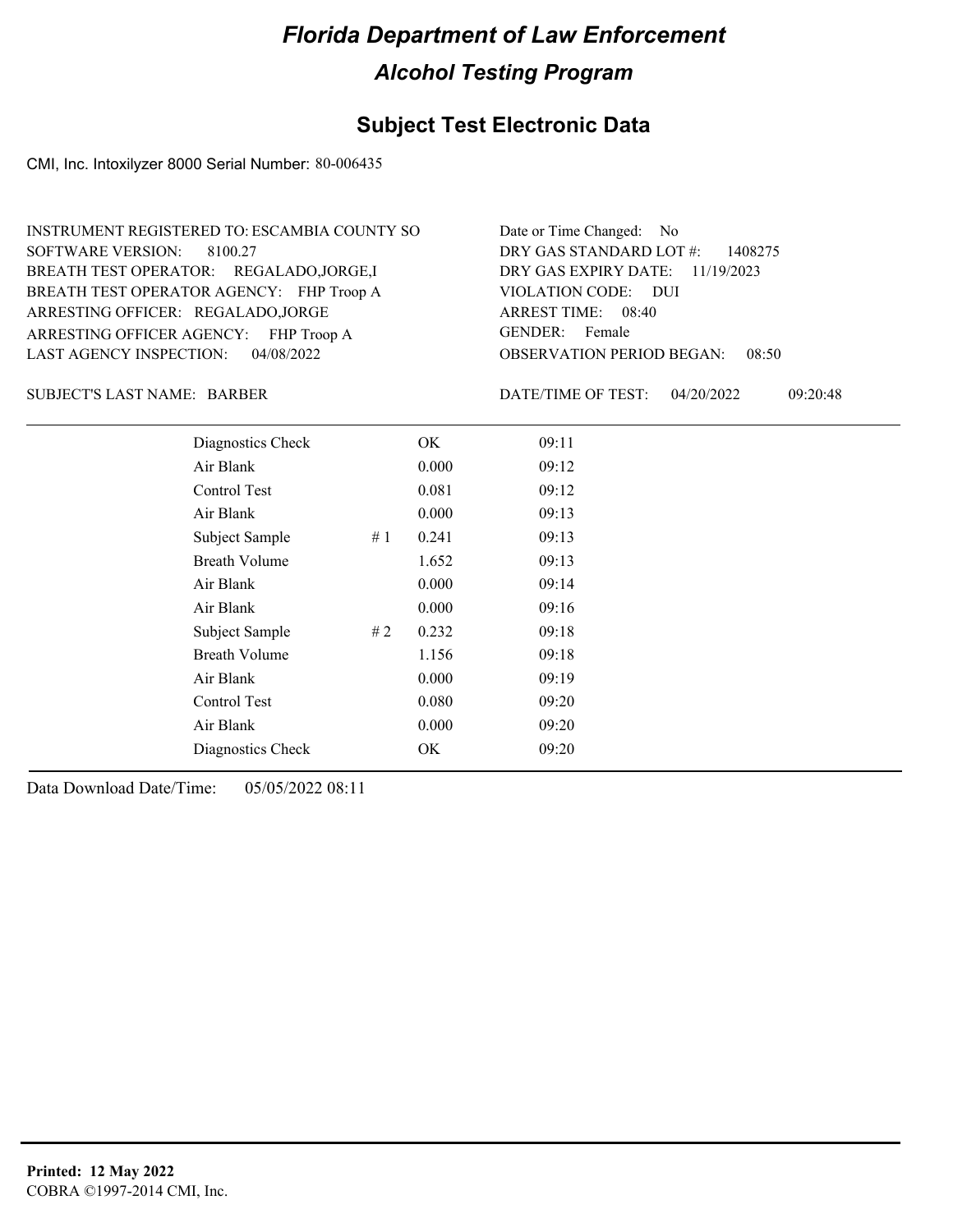#### **Subject Test Electronic Data**

CMI, Inc. Intoxilyzer 8000 Serial Number: 80-006435

| INSTRUMENT REGISTERED TO: ESCAMBIA COUNTY SO | Date or Time Changed: No               |
|----------------------------------------------|----------------------------------------|
| SOFTWARE VERSION: 8100.27                    | DRY GAS STANDARD LOT $\#$ : 1408275    |
| BREATH TEST OPERATOR: VAN PELT, COLTEN, C    | DRY GAS EXPIRY DATE: 11/19/2023        |
| BREATH TEST OPERATOR AGENCY: FHP Troop A     | VIOLATION CODE: DUI                    |
| ARRESTING OFFICER: HAITT, JORGE              | ARREST TIME: 01:52                     |
| ARRESTING OFFICER AGENCY: Escambia County SO | GENDER: Male                           |
| LAST AGENCY INSPECTION: 04/08/2022           | <b>OBSERVATION PERIOD BEGAN: 02:20</b> |

SUBJECT'S LAST NAME: WATSON DATE/TIME OF TEST:

DATE/TIME OF TEST: 04/21/2022 02:46:22

| Diagnostics Check    |    | OK    | 02:40 |
|----------------------|----|-------|-------|
| Air Blank            |    | 0.000 | 02:40 |
| Control Test         |    | 0.080 | 02:40 |
| Air Blank            |    | 0.000 | 02:41 |
| Subject Sample       | #1 | 0.158 | 02:41 |
| <b>Breath Volume</b> |    | 2.019 | 02:41 |
| Air Blank            |    | 0.000 | 02:42 |
| Air Blank            |    | 0.000 | 02:44 |
| Subject Sample       | #2 | 0.145 | 02:44 |
| <b>Breath Volume</b> |    | 1.160 | 02:44 |
| Air Blank            |    | 0.000 | 02:45 |
| Control Test         |    | 0.077 | 02:45 |
| Air Blank            |    | 0.000 | 02:46 |
| Diagnostics Check    |    | OK    | 02:46 |
|                      |    |       |       |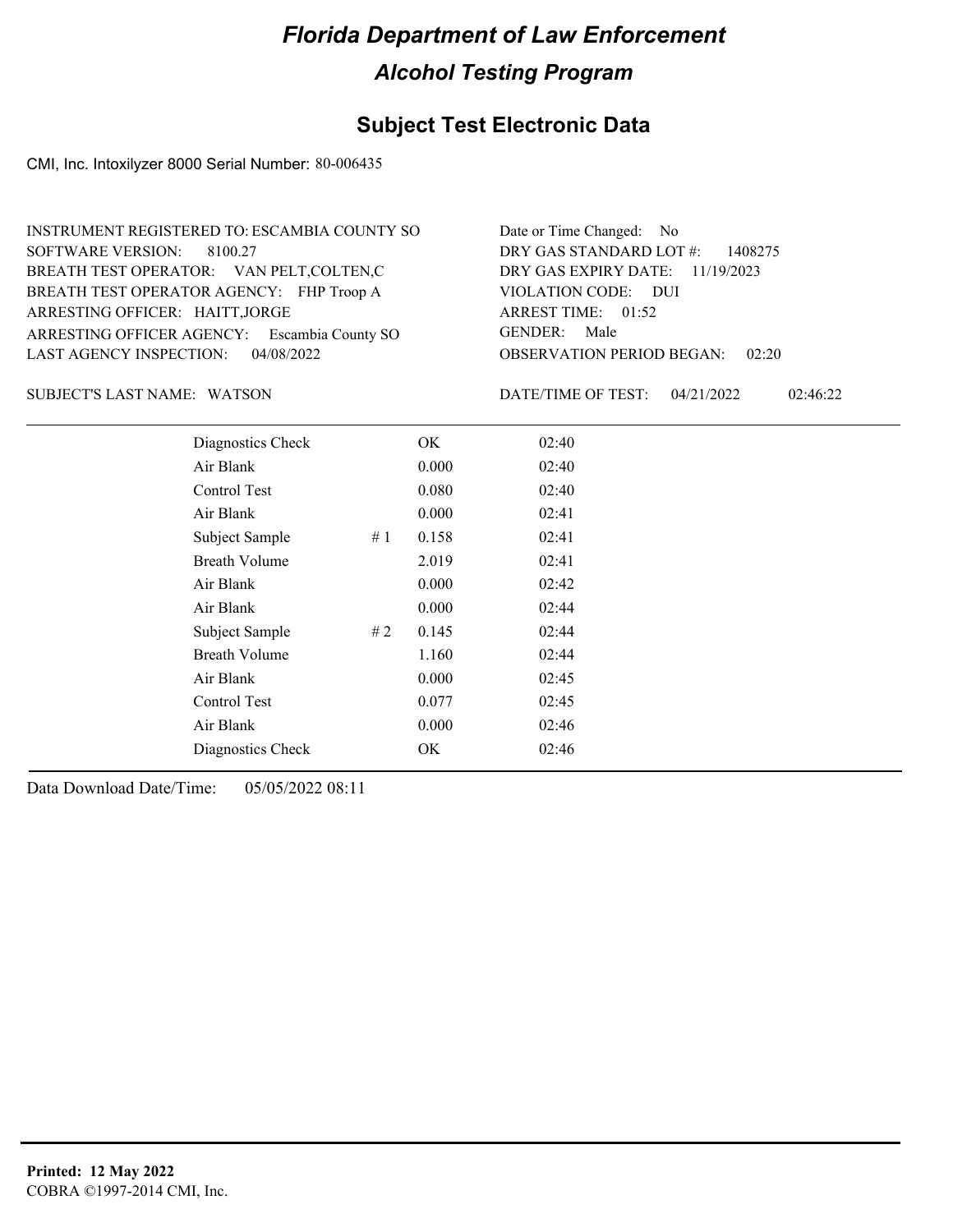#### **Subject Test Electronic Data**

CMI, Inc. Intoxilyzer 8000 Serial Number: 80-006435

OBSERVATION PERIOD BEGAN: 03:10 ARRESTING OFFICER AGENCY: FHP Troop A GENDER: BREATH TEST OPERATOR AGENCY: FHP Troop A VIOLATION CODE: SOFTWARE VERSION: 8100.27 VIOLATION CODE: DUI ARREST TIME: 02:45 ARRESTING OFFICER: ROGERS, REGINALD 11/19/2023 DRY GAS EXPIRY DATE: DRY GAS STANDARD LOT #: 1408275 BREATH TEST OPERATOR: VAN PELT,COLTEN,C LAST AGENCY INSPECTION: 04/08/2022 INSTRUMENT REGISTERED TO: ESCAMBIA COUNTY SO Date or Time Changed: No GENDER: Male

SUBJECT'S LAST NAME: TAYLOR DATE/TIME OF TEST:

DATE/TIME OF TEST: 04/22/2022 03:37:35

| Diagnostics Check    |    | OK    | 03:30 |
|----------------------|----|-------|-------|
| Air Blank            |    | 0.000 | 03:31 |
| Control Test         |    | 0.080 | 03:31 |
| Air Blank            |    | 0.000 | 03:31 |
| Subject Sample       | #1 | 0.224 | 03:32 |
| <b>Breath Volume</b> |    | 3.226 | 03:32 |
| Air Blank            |    | 0.000 | 03:33 |
| Air Blank            |    | 0.000 | 03:35 |
| Subject Sample       | #2 | 0.227 | 03:35 |
| <b>Breath Volume</b> |    | 1.980 | 03:35 |
| Air Blank            |    | 0.000 | 03:36 |
| Control Test         |    | 0.076 | 03:36 |
| Air Blank            |    | 0.000 | 03:37 |
| Diagnostics Check    |    | OK    | 03:37 |
|                      |    |       |       |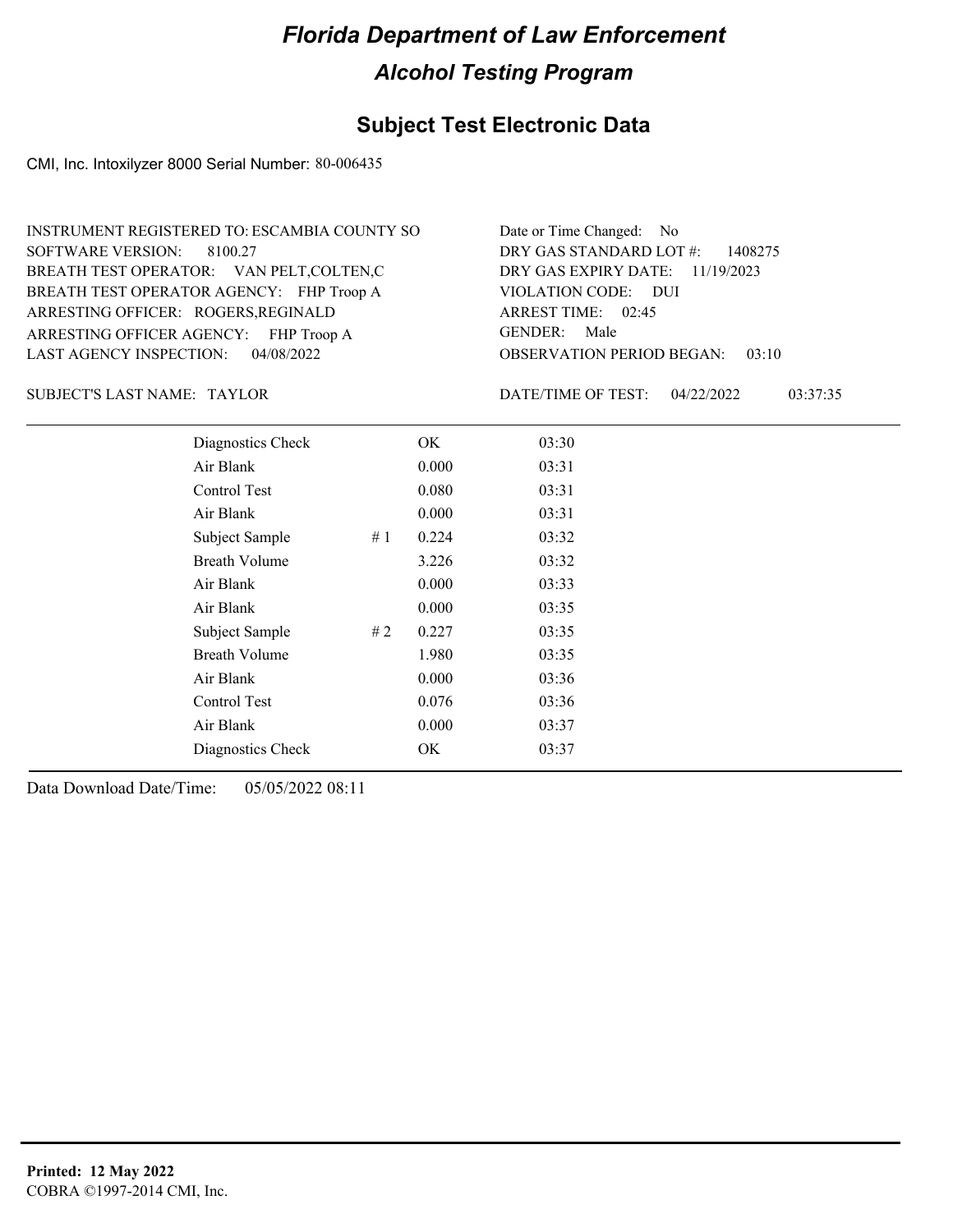### **Subject Test Electronic Data**

CMI, Inc. Intoxilyzer 8000 Serial Number: 80-006435

| INSTRUMENT REGISTERED TO: ESCAMBIA COUNTY SO    | Date or Time Changed: No               |
|-------------------------------------------------|----------------------------------------|
| SOFTWARE VERSION: 8100.27                       | DRY GAS STANDARD LOT $\#$ : 1283438    |
| BREATH TEST OPERATOR: GAYDON, JEFFERSON, W      | DRY GAS EXPIRY DATE: 02/25/2023        |
| BREATH TEST OPERATOR AGENCY: Escambia County SO | VIOLATION CODE: DUI                    |
| ARRESTING OFFICER: LLOYD, GEORGE                | ARREST TIME: 03:31                     |
| ARRESTING OFFICER AGENCY: Escambia County SO    | GENDER: Male                           |
| LAST AGENCY INSPECTION: $04/08/2022$            | <b>OBSERVATION PERIOD BEGAN: 04:20</b> |

SUBJECT'S LAST NAME: HORN DATE/TIME OF TEST:

DATE/TIME OF TEST: 04/23/2022 04:51:36

| Diagnostics Check    |    | OK    | 04:45 |  |  |
|----------------------|----|-------|-------|--|--|
| Air Blank            |    | 0.000 | 04:45 |  |  |
| Control Test         |    | 0.079 | 04:46 |  |  |
| Air Blank            |    | 0.000 | 04:46 |  |  |
| Subject Sample       | #1 | 0.118 | 04:47 |  |  |
| <b>Breath Volume</b> |    | 3.496 | 04:47 |  |  |
| Air Blank            |    | 0.000 | 04:47 |  |  |
| Air Blank            |    | 0.000 | 04:49 |  |  |
| Subject Sample       | #2 | 0.118 | 04:50 |  |  |
| <b>Breath Volume</b> |    | 1.304 | 04:50 |  |  |
| Air Blank            |    | 0.000 | 04:50 |  |  |
| Control Test         |    | 0.078 | 04:51 |  |  |
| Air Blank            |    | 0.000 | 04:51 |  |  |
| Diagnostics Check    |    | OK    | 04:51 |  |  |
|                      |    |       |       |  |  |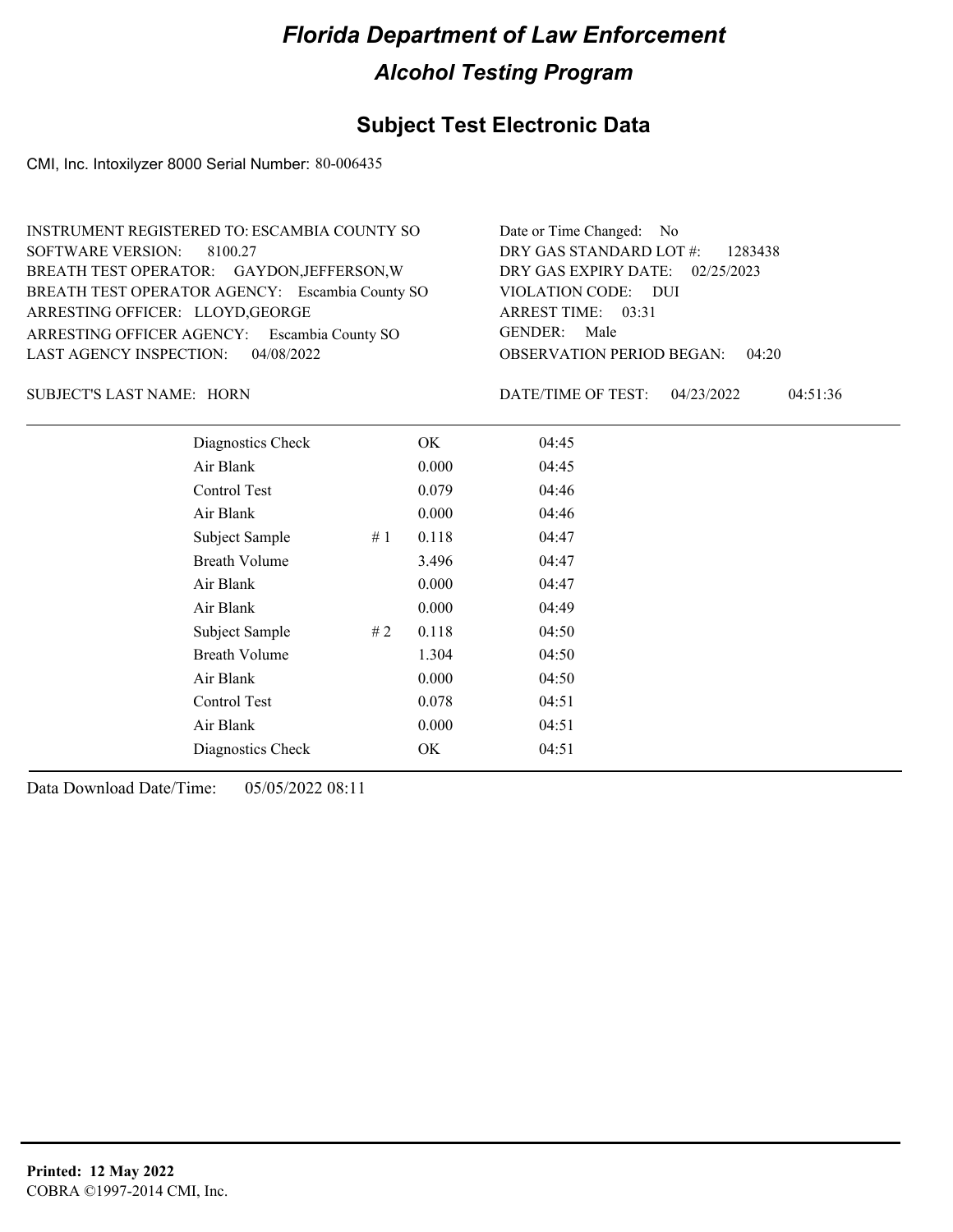### **Subject Test Electronic Data**

CMI, Inc. Intoxilyzer 8000 Serial Number: 80-006435

|                                     | INSTRUMENT REGISTERED TO: ESCAMBIA COUNTY SO     |                                    | Date or Time Changed: No           |                                           |  |
|-------------------------------------|--------------------------------------------------|------------------------------------|------------------------------------|-------------------------------------------|--|
| <b>SOFTWARE VERSION:</b><br>8100.27 |                                                  | DRY GAS STANDARD LOT #:<br>1283438 |                                    |                                           |  |
|                                     | BREATH TEST OPERATOR: ALLGOOD, JEFFREY, S        |                                    | DRY GAS EXPIRY DATE:<br>02/25/2023 |                                           |  |
|                                     | BREATH TEST OPERATOR AGENCY: FFWCC (Panama City) |                                    | <b>VIOLATION CODE:</b>             | – BUI                                     |  |
| ARRESTING OFFICER: ALLGOOD, JEFFREY |                                                  |                                    | ARREST TIME: 19:12                 |                                           |  |
|                                     | ARRESTING OFFICER AGENCY: FFWCC (Panama City)    |                                    | <b>GENDER:</b><br>Male             |                                           |  |
| <b>LAST AGENCY INSPECTION:</b>      | 04/08/2022                                       |                                    |                                    | <b>OBSERVATION PERIOD BEGAN:</b><br>19:54 |  |
| SUBJECT'S LAST NAME: KIRK           |                                                  |                                    | DATE/TIME OF TEST:                 | 04/23/2022<br>20:33:30                    |  |
|                                     | Diagnostics Check                                | OK.                                | 20:30                              |                                           |  |
|                                     | Air Blank                                        | 0.000                              | 20:31                              |                                           |  |
|                                     | Control Test                                     | 0.079                              | 20:31                              |                                           |  |
|                                     | Air Blank                                        | 0.000                              | 20:31                              |                                           |  |
|                                     | Subject Sample                                   | #1                                 | 20:32                              | <b>Subject Test Refused</b>               |  |
|                                     | <b>Breath Volume</b>                             | 0.000                              | 20:32                              |                                           |  |
|                                     | Air Blank                                        | 0.000                              | 20:32                              |                                           |  |
|                                     | Control Test                                     | 0.080                              | 20:32                              |                                           |  |
|                                     | Air Blank                                        | 0.000                              | 20:33                              |                                           |  |
|                                     | Diagnostics Check                                | <b>OK</b>                          | 20:33                              |                                           |  |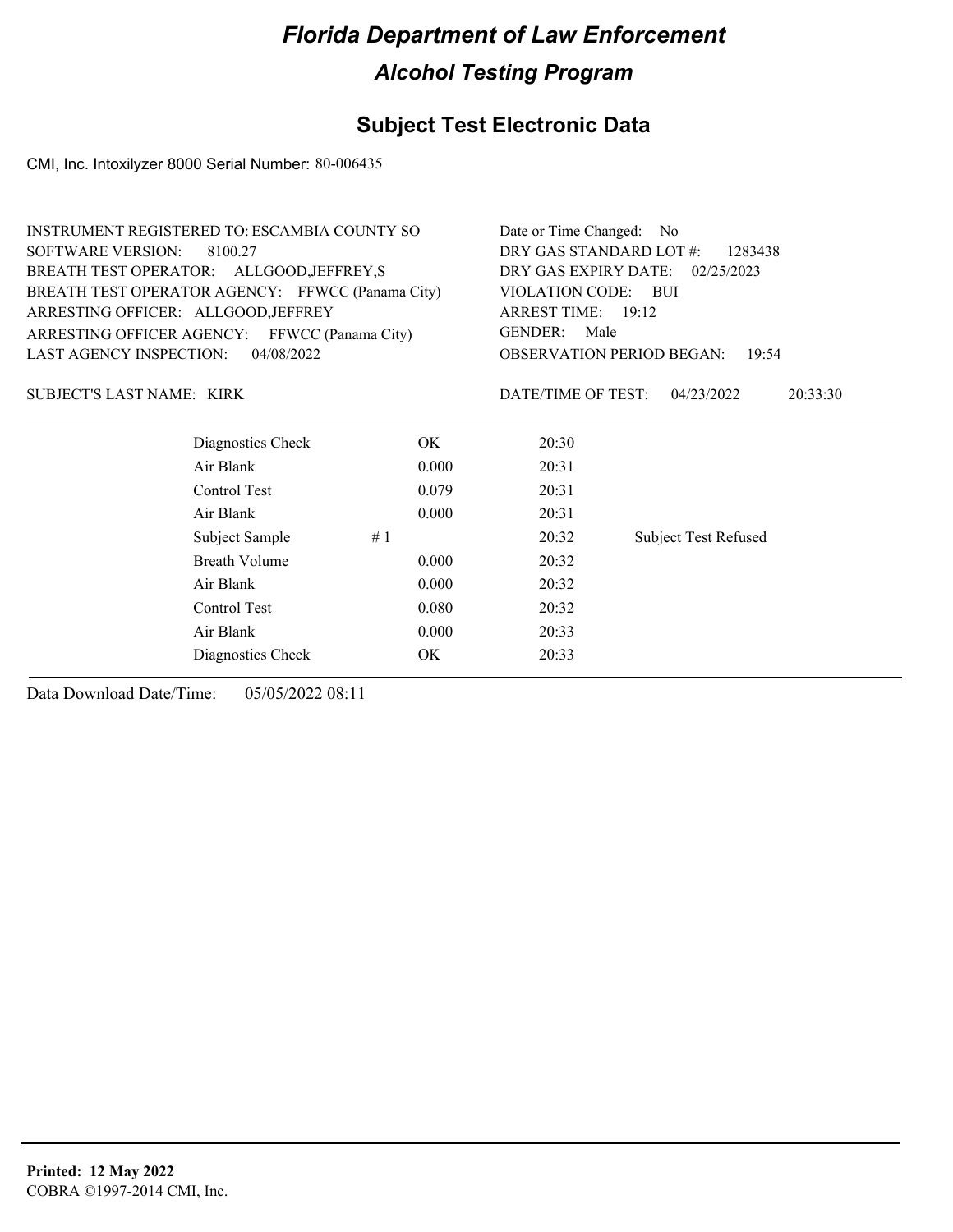### **Subject Test Electronic Data**

CMI, Inc. Intoxilyzer 8000 Serial Number: 80-006436

| INSTRUMENT REGISTERED TO: ESCAMBIA COUNTY SO    | Date or Time Changed: No               |
|-------------------------------------------------|----------------------------------------|
| SOFTWARE VERSION: 8100.27                       | DRY GAS STANDARD LOT $\#$ : 1346146    |
| BREATH TEST OPERATOR: YOUNG, TIMYRON, N         | DRY GAS EXPIRY DATE: 07/07/2023        |
| BREATH TEST OPERATOR AGENCY: Escambia County SO | VIOLATION CODE: DUI                    |
| ARRESTING OFFICER: CARVER, JAMIE                | ARREST TIME: 10:54                     |
| ARRESTING OFFICER AGENCY: Escambia County SO    | GENDER: Male                           |
| LAST AGENCY INSPECTION: $03/10/2022$            | <b>OBSERVATION PERIOD BEGAN: 11:37</b> |

SUBJECT'S LAST NAME: WRIGHT **Example 2018** DATE/TIME OF TEST:

DATE/TIME OF TEST: 04/02/2022 12:04:06

| Diagnostics Check    | OK    | 11:57 |
|----------------------|-------|-------|
| Air Blank            | 0.000 | 11:58 |
| Control Test         | 0.079 | 11:58 |
| Air Blank            | 0.000 | 11:58 |
| Subject Sample<br>#1 | 0.178 | 11:59 |
| <b>Breath Volume</b> | 2.355 | 11:59 |
| Air Blank            | 0.000 | 12:00 |
| Air Blank            | 0.000 | 12:01 |
| Subject Sample<br>#2 | 0.180 | 12:02 |
| <b>Breath Volume</b> | 2.066 | 12:02 |
| Air Blank            | 0.000 | 12:03 |
| Control Test         | 0.079 | 12:03 |
| Air Blank            | 0.000 | 12:04 |
| Diagnostics Check    | OK.   | 12:04 |
|                      |       |       |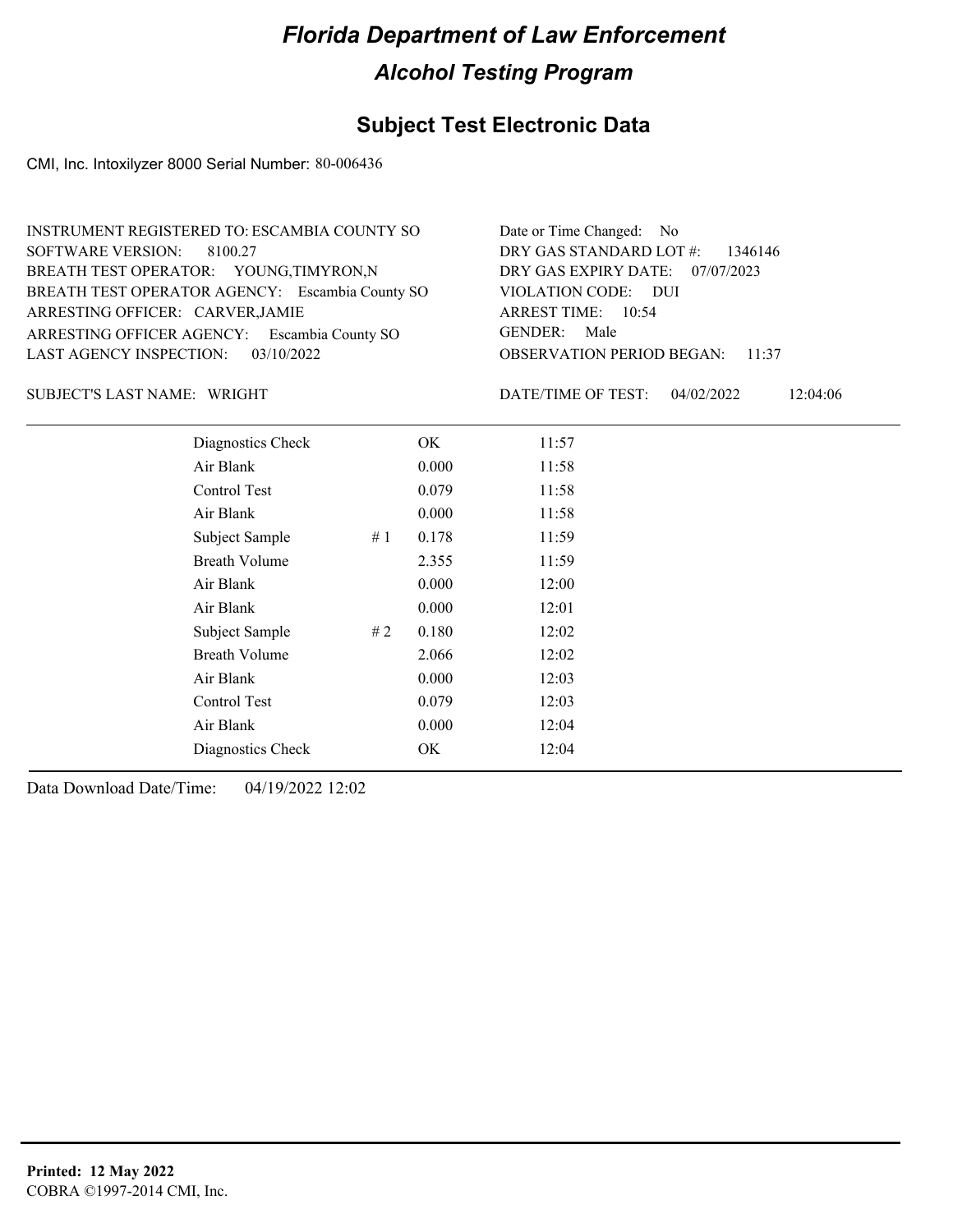#### **Subject Test Electronic Data**

CMI, Inc. Intoxilyzer 8000 Serial Number: 80-006436

| INSTRUMENT REGISTERED TO: ESCAMBIA COUNTY SO | Date or Time Changed: No               |
|----------------------------------------------|----------------------------------------|
| SOFTWARE VERSION: 8100.27                    | DRY GAS STANDARD LOT #: 1346146        |
| BREATH TEST OPERATOR: MUNDT, DAVID, L        | DRY GAS EXPIRY DATE: 07/07/2023        |
| BREATH TEST OPERATOR AGENCY: FHP Troop A     | VIOLATION CODE: DUI                    |
| ARRESTING OFFICER: MUNDT, DAVID              | ARREST TIME: 15:43                     |
| ARRESTING OFFICER AGENCY: FHP Troop A        | GENDER: Female                         |
| LAST AGENCY INSPECTION: 03/10/2022           | <b>OBSERVATION PERIOD BEGAN: 16:04</b> |

SUBJECT'S LAST NAME: QUIZON DATE/TIME OF TEST:

DATE/TIME OF TEST: 04/04/2022 16:34:00

| Diagnostics Check    |     | OK    | 16:24 |  |
|----------------------|-----|-------|-------|--|
| Air Blank            |     | 0.000 | 16:25 |  |
| Control Test         |     | 0.078 | 16:25 |  |
| Air Blank            |     | 0.000 | 16:25 |  |
| Subject Sample       | #1  | 0.352 | 16:26 |  |
| <b>Breath Volume</b> |     | 1.796 | 16:26 |  |
| Air Blank            |     | 0.000 | 16:27 |  |
| Air Blank            |     | 0.000 | 16:28 |  |
| Subject Sample       | # 2 | 0.387 | 16:29 |  |
| <b>Breath Volume</b> |     | 1.718 | 16:29 |  |
| Air Blank            |     | 0.000 | 16:30 |  |
| Air Blank            |     | 0.000 | 16:31 |  |
| Subject Sample       | #3  | 0.368 | 16:32 |  |
| <b>Breath Volume</b> |     | 2.187 | 16:32 |  |
| Air Blank            |     | 0.000 | 16:33 |  |
| Control Test         |     | 0.076 | 16:33 |  |
| Air Blank            |     | 0.000 | 16:33 |  |
| Diagnostics Check    |     | OK    | 16:34 |  |
|                      |     |       |       |  |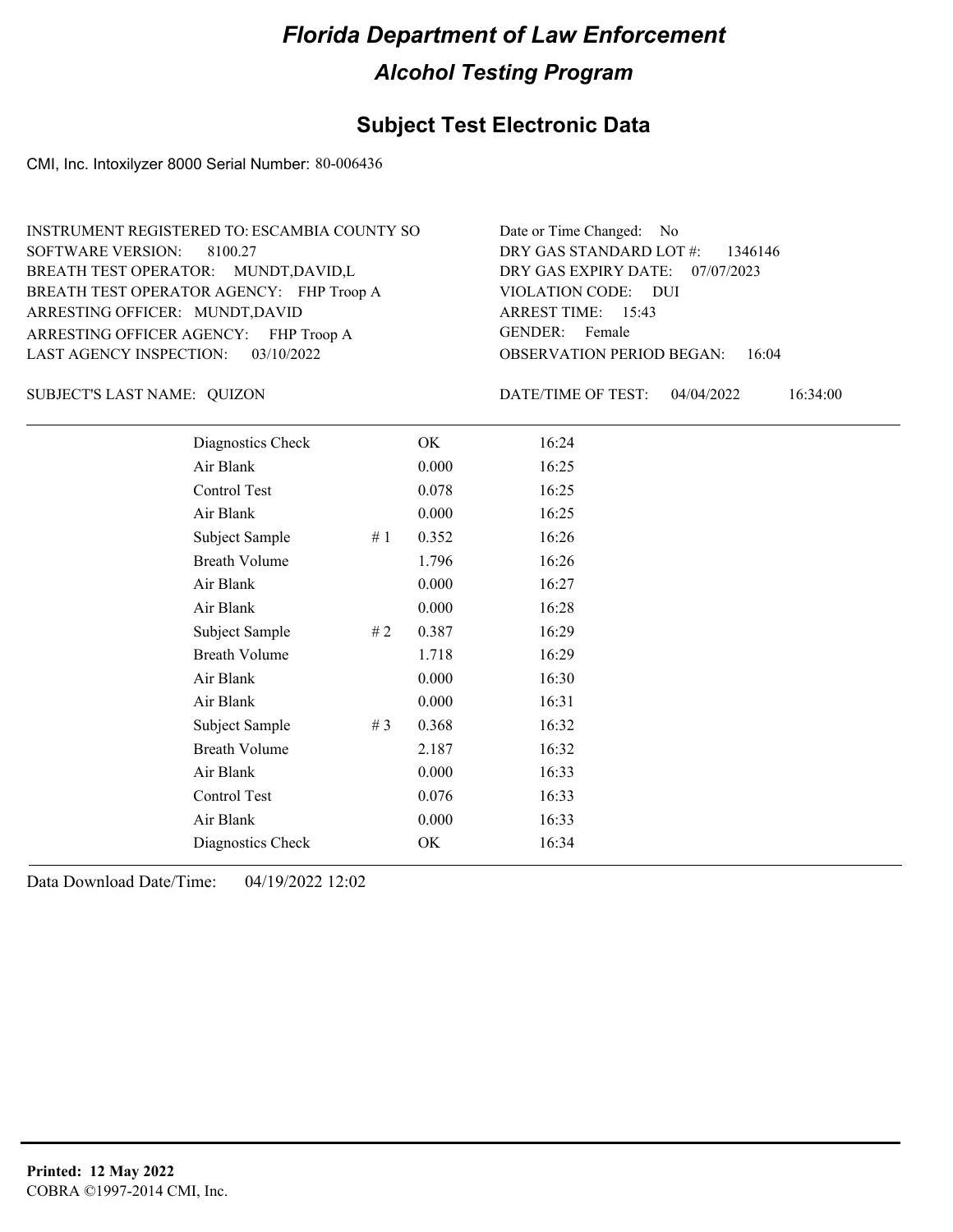#### **Subject Test Electronic Data**

CMI, Inc. Intoxilyzer 8000 Serial Number: 80-006436

| INSTRUMENT REGISTERED TO: ESCAMBIA COUNTY SO | Date or Time Changed: No               |
|----------------------------------------------|----------------------------------------|
| SOFTWARE VERSION: 8100.27                    | DRY GAS STANDARD LOT $\#$ : 1346146    |
| BREATH TEST OPERATOR: VAN PELT, COLTEN, C    | DRY GAS EXPIRY DATE: 07/07/2023        |
| BREATH TEST OPERATOR AGENCY: FHP Troop A     | VIOLATION CODE: DUI                    |
| ARRESTING OFFICER: VAN PELT, COLTEN          | ARREST TIME: 17:56                     |
| ARRESTING OFFICER AGENCY: FHP Troop A        | GENDER: Male                           |
| LAST AGENCY INSPECTION: $03/10/2022$         | <b>OBSERVATION PERIOD BEGAN: 18:19</b> |

BEACHNER SUBJECT'S LAST NAME: DATE/TIME OF TEST:

DATE/TIME OF TEST: 04/08/2022 18:45:46

| Diagnostics Check    |    | OK    | 18:39 |  |
|----------------------|----|-------|-------|--|
| Air Blank            |    | 0.000 | 18:40 |  |
| Control Test         |    | 0.080 | 18:40 |  |
| Air Blank            |    | 0.000 | 18:40 |  |
| Subject Sample       | #1 | 0.286 | 18:41 |  |
| <b>Breath Volume</b> |    | 3.105 | 18:41 |  |
| Air Blank            |    | 0.000 | 18:42 |  |
| Air Blank            |    | 0.000 | 18:43 |  |
| Subject Sample       | #2 | 0.287 | 18:44 |  |
| <b>Breath Volume</b> |    | 3.703 | 18:44 |  |
| Air Blank            |    | 0.000 | 18:44 |  |
| Control Test         |    | 0.078 | 18:45 |  |
| Air Blank            |    | 0.000 | 18:45 |  |
| Diagnostics Check    |    | OK    | 18:45 |  |
|                      |    |       |       |  |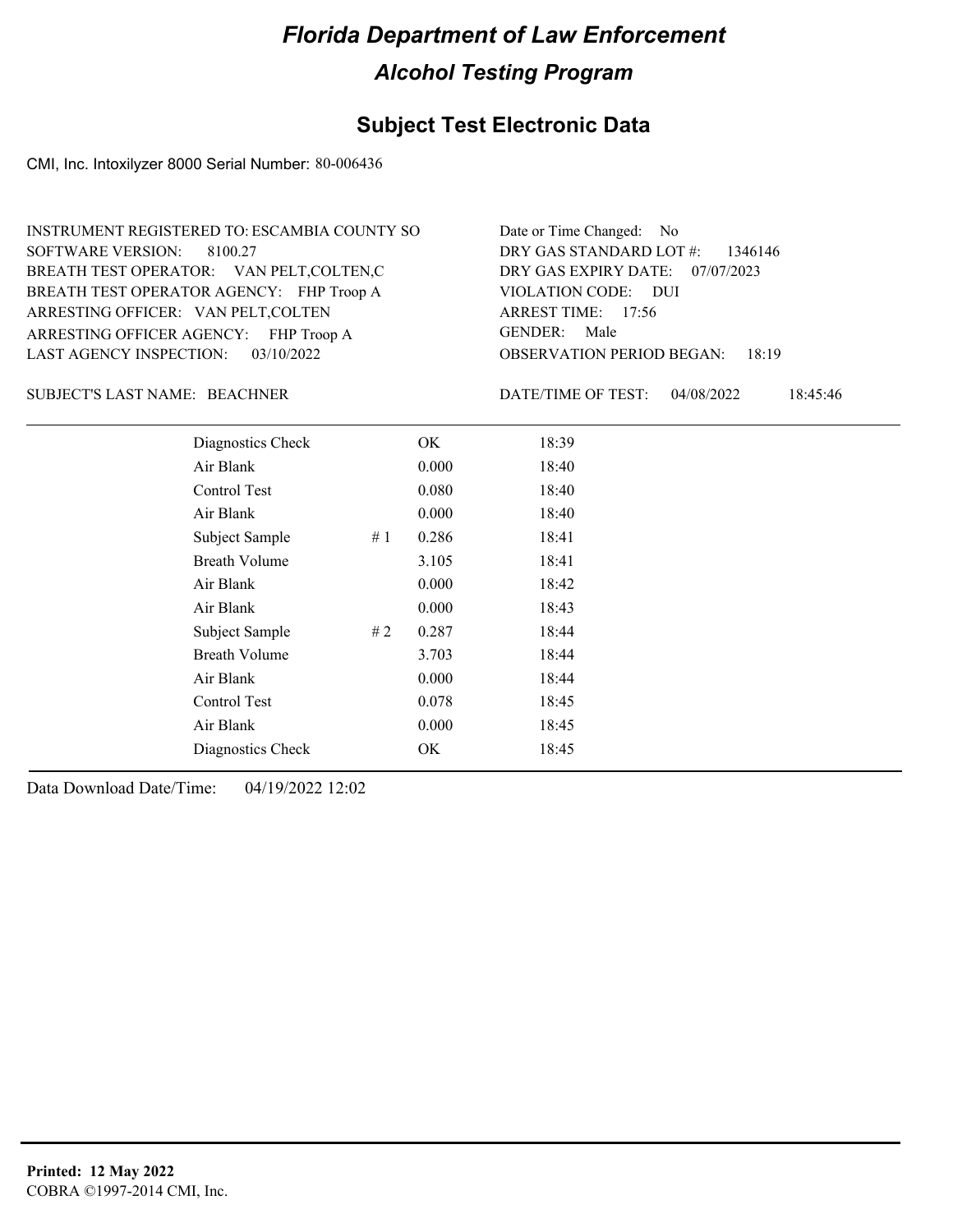#### **Subject Test Electronic Data**

CMI, Inc. Intoxilyzer 8000 Serial Number: 80-006436

| INSTRUMENT REGISTERED TO: ESCAMBIA COUNTY SO | Date or Time Changed: Yes              |
|----------------------------------------------|----------------------------------------|
| SOFTWARE VERSION: 8100.27                    | DRY GAS STANDARD LOT #: 1346146        |
| BREATH TEST OPERATOR: JUSTICE, JOSEPH, R     | DRY GAS EXPIRY DATE: 07/07/2023        |
| BREATH TEST OPERATOR AGENCY: FHP Troop A     | VIOLATION CODE: DUI                    |
| ARRESTING OFFICER: JUSTICE, JOSEPH           | ARREST TIME: 01:09                     |
| ARRESTING OFFICER AGENCY: FHP Troop A        | GENDER: Male                           |
| LAST AGENCY INSPECTION: 03/10/2022           | <b>OBSERVATION PERIOD BEGAN: 02:09</b> |

HOPKINS SUBJECT'S LAST NAME: DATE/TIME OF TEST:

DATE/TIME OF TEST: 04/09/2022 02:36:03

| Diagnostics Check    |    | OK    | 02:29 |
|----------------------|----|-------|-------|
| Air Blank            |    | 0.000 | 02:29 |
| Control Test         |    | 0.080 | 02:30 |
| Air Blank            |    | 0.000 | 02:30 |
| Subject Sample       | #1 | 0.152 | 02:31 |
| <b>Breath Volume</b> |    | 1.566 | 02:31 |
| Air Blank            |    | 0.000 | 02:32 |
| Air Blank            |    | 0.000 | 02:33 |
| Subject Sample       | #2 | 0.165 | 02:34 |
| <b>Breath Volume</b> |    | 1.925 | 02:34 |
| Air Blank            |    | 0.000 | 02:35 |
| Control Test         |    | 0.076 | 02:35 |
| Air Blank            |    | 0.000 | 02:35 |
| Diagnostics Check    |    | OK    | 02:36 |
|                      |    |       |       |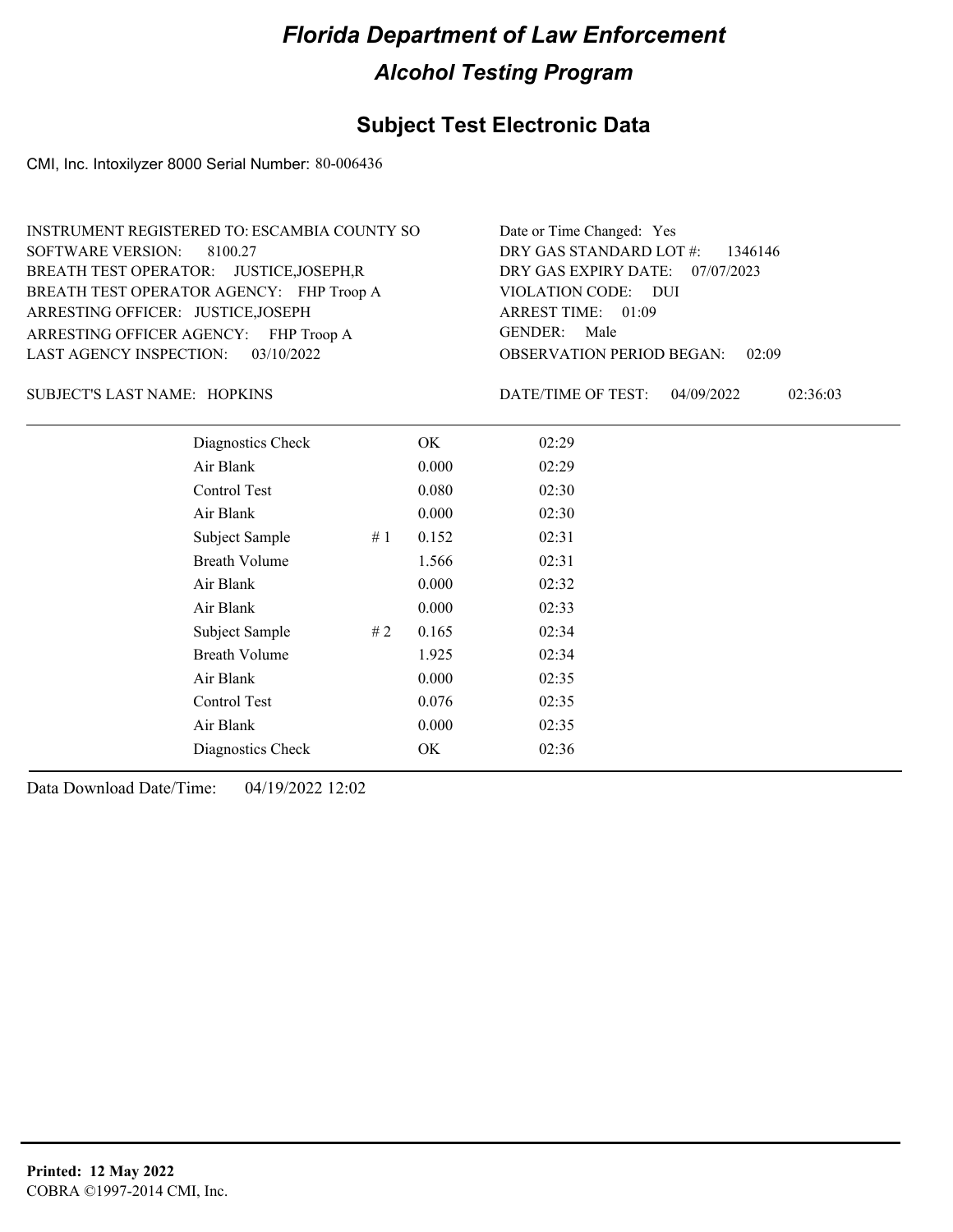#### **Subject Test Electronic Data**

CMI, Inc. Intoxilyzer 8000 Serial Number: 80-006436

ARRESTING OFFICER AGENCY: FHP Troop A GENDER: BREATH TEST OPERATOR AGENCY: FHP Troop A VIOLATION CODE: SOFTWARE VERSION: 8100.27 ARRESTING OFFICER: RHODEN, DELRICKUS BREATH TEST OPERATOR: RHODEN,DELRICKUS,M LAST AGENCY INSPECTION: 03/10/2022 INSTRUMENT REGISTERED TO: ESCAMBIA COUNTY SO

OBSERVATION PERIOD BEGAN: 21:30 VIOLATION CODE: DUI ARREST TIME: 21:09 DRY GAS EXPIRY DATE: 07/07/2023 DRY GAS STANDARD LOT #: 1346146 Date or Time Changed: No GENDER: Female

SUBJECT'S LAST NAME: ALVAREZ DATE/TIME OF TEST:

DATE/TIME OF TEST: 04/09/2022 22:02:55

| Diagnostics Check    |    | OK    | 21:50 |
|----------------------|----|-------|-------|
| Air Blank            |    | 0.000 | 21:51 |
| Control Test         |    | 0.080 | 21:51 |
| Air Blank            |    | 0.000 | 21:51 |
| Subject Sample       | #1 | 0.197 | 21:53 |
| <b>Breath Volume</b> |    | 1.351 | 21:53 |
| Air Blank            |    | 0.000 | 21:54 |
| Air Blank            |    | 0.000 | 21:55 |
| Subject Sample       | #2 | 0.173 | 21:57 |
| <b>Breath Volume</b> |    | 1.628 | 21:57 |
| Air Blank            |    | 0.000 | 21:58 |
| Air Blank            |    | 0.000 | 21:59 |
| Subject Sample       | #3 | 0.179 | 22:01 |
| <b>Breath Volume</b> |    | 1.835 | 22:01 |
| Air Blank            |    | 0.000 | 22:01 |
| Control Test         |    | 0.077 | 22:02 |
| Air Blank            |    | 0.000 | 22:02 |
| Diagnostics Check    |    | OK    | 22:02 |
|                      |    |       |       |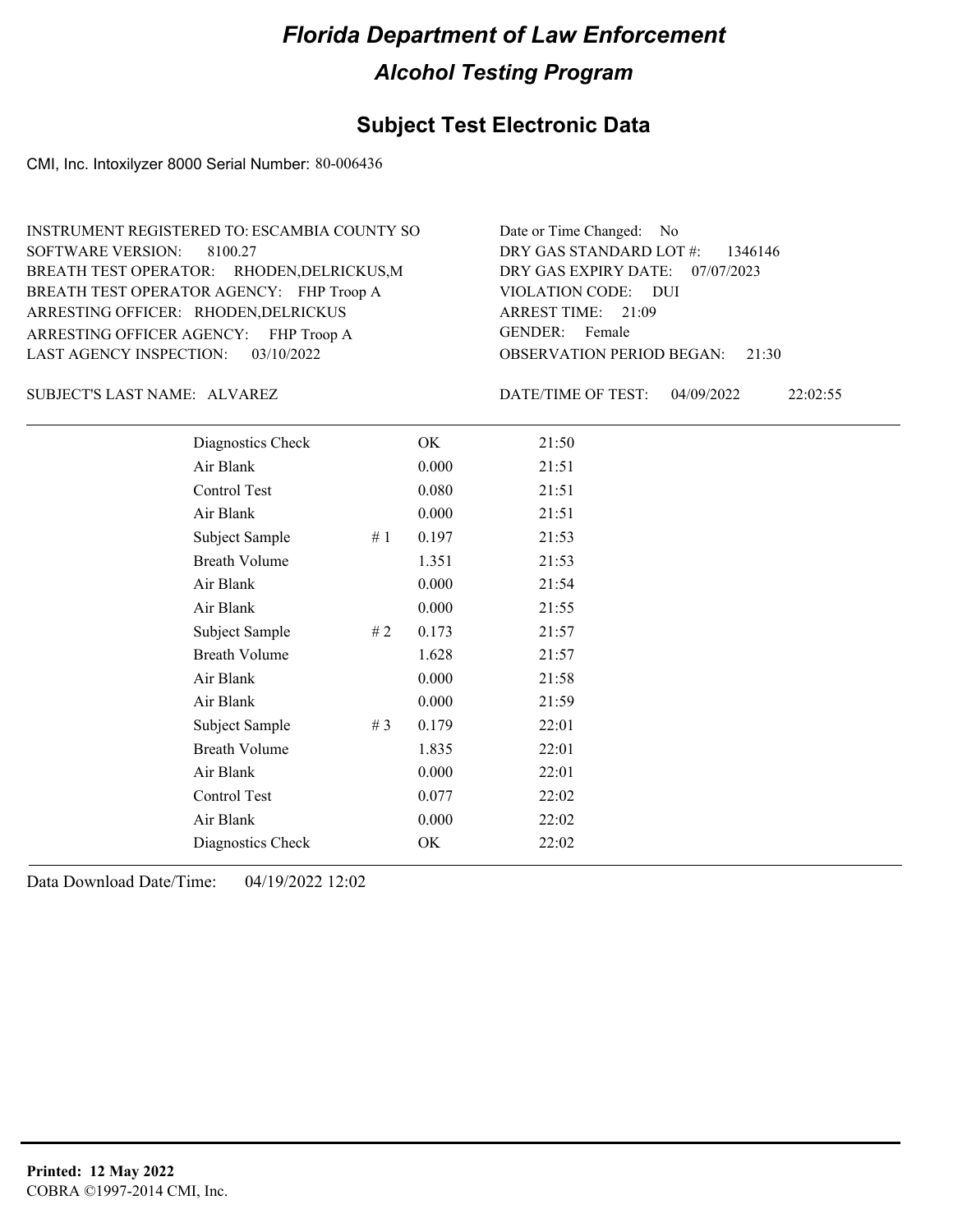### **Subject Test Electronic Data**

CMI, Inc. Intoxilyzer 8000 Serial Number: 80-006471

| INSTRUMENT REGISTERED TO: MONROE COUNTY S.O.  | Date or Time Changed: No               |
|-----------------------------------------------|----------------------------------------|
| SOFTWARE VERSION: 8100.27                     | DRY GAS STANDARD LOT $\#$ : 1474747    |
| BREATH TEST OPERATOR: RODRIGUEZ, RICHARD,     | DRY GAS EXPIRY DATE: $04/12/2024$      |
| BREATH TEST OPERATOR AGENCY: MONROE COUNTY SO | VIOLATION CODE: DUI                    |
| ARRESTING OFFICER: RODRIGUEZ, RICHARD         | ARREST TIME: 03:37                     |
| ARRESTING OFFICER AGENCY: MONROE COUNTY SO    | GENDER: Male                           |
| LAST AGENCY INSPECTION: 03/10/2022            | <b>OBSERVATION PERIOD BEGAN: 04:07</b> |
|                                               |                                        |

MIRANDA JR SUBJECT'S LAST NAME: DATE/TIME OF TEST:

DATE/TIME OF TEST: 04/02/2022 04:34:04

| Diagnostics Check    |    | OK    | 04:27 |
|----------------------|----|-------|-------|
| Air Blank            |    | 0.000 | 04:28 |
| Control Test         |    | 0.078 | 04:28 |
| Air Blank            |    | 0.000 | 04:29 |
| Subject Sample       | #1 | 0.119 | 04:29 |
| <b>Breath Volume</b> |    | 1.300 | 04:29 |
| Air Blank            |    | 0.000 | 04:30 |
| Air Blank            |    | 0.000 | 04:32 |
| Subject Sample       | #2 | 0.121 | 04:32 |
| <b>Breath Volume</b> |    | 1.277 | 04:32 |
| Air Blank            |    | 0.000 | 04:33 |
| <b>Control Test</b>  |    | 0.078 | 04:33 |
| Air Blank            |    | 0.000 | 04:33 |
| Diagnostics Check    |    | OK    | 04:34 |
|                      |    |       |       |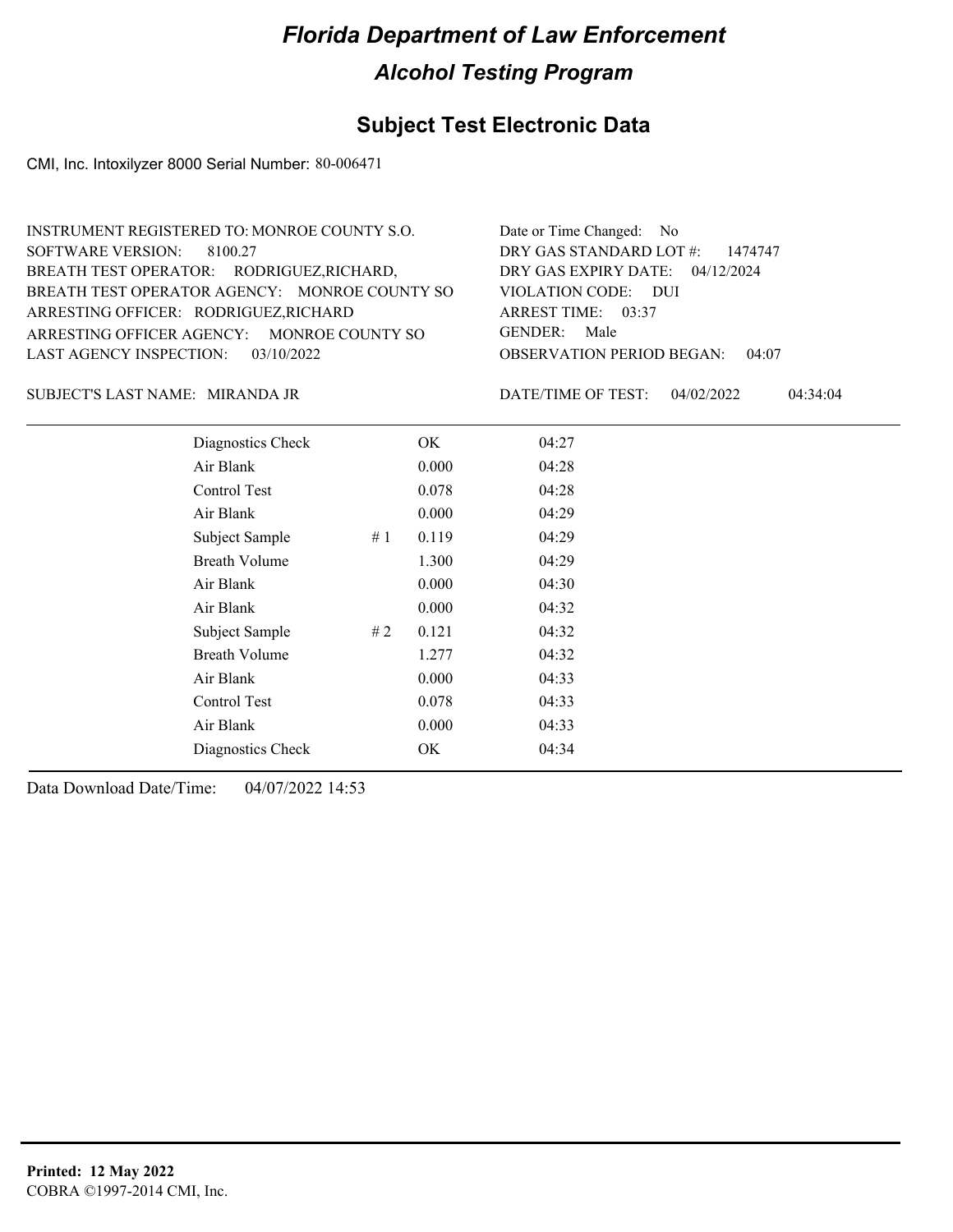### **Subject Test Electronic Data**

CMI, Inc. Intoxilyzer 8000 Serial Number: 80-006471

|                                                 | INSTRUMENT REGISTERED TO: MONROE COUNTY S.O. |       | Date or Time Changed:<br>N <sub>o</sub> |                                           |  |  |
|-------------------------------------------------|----------------------------------------------|-------|-----------------------------------------|-------------------------------------------|--|--|
| <b>SOFTWARE VERSION:</b>                        | 8100.27                                      |       | DRY GAS STANDARD LOT #:<br>1474747      |                                           |  |  |
| BREATH TEST OPERATOR: REINOSO, PEDRO,           |                                              |       | DRY GAS EXPIRY DATE: 04/12/2024         |                                           |  |  |
|                                                 | BREATH TEST OPERATOR AGENCY: FHP TROOP E     |       | VIOLATION CODE:                         | - DUI                                     |  |  |
| ARRESTING OFFICER: REINOSO, PEDRO               |                                              |       | ARREST TIME: 10:38                      |                                           |  |  |
| ARRESTING OFFICER AGENCY:<br><b>FHP TROOP E</b> |                                              |       | <b>GENDER:</b><br>Male                  |                                           |  |  |
| LAST AGENCY INSPECTION:                         | 03/10/2022                                   |       |                                         | <b>OBSERVATION PERIOD BEGAN:</b><br>10:38 |  |  |
| SUBJECT'S LAST NAME: DOMINGUEZ SANCHEZ          |                                              |       | DATE/TIME OF TEST:                      | 04/02/2022<br>13:33:03                    |  |  |
|                                                 | Diagnostics Check                            | OK.   | 13:30                                   |                                           |  |  |
|                                                 | Air Blank                                    | 0.000 | 13:30                                   |                                           |  |  |
|                                                 | Control Test                                 | 0.078 | 13:30                                   |                                           |  |  |
|                                                 | Air Blank                                    | 0.000 | 13:31                                   |                                           |  |  |
|                                                 | Subject Sample                               | #1    | 13:31                                   | <b>Subject Test Refused</b>               |  |  |
|                                                 | <b>Breath Volume</b>                         | 0.000 | 13:31                                   |                                           |  |  |
|                                                 | Air Blank                                    | 0.000 | 13:32                                   |                                           |  |  |
|                                                 | Control Test                                 | 0.079 | 13:32                                   |                                           |  |  |
|                                                 | Air Blank                                    | 0.000 | 13:32                                   |                                           |  |  |
|                                                 | Diagnostics Check                            | OK    | 13:33                                   |                                           |  |  |
|                                                 |                                              |       |                                         |                                           |  |  |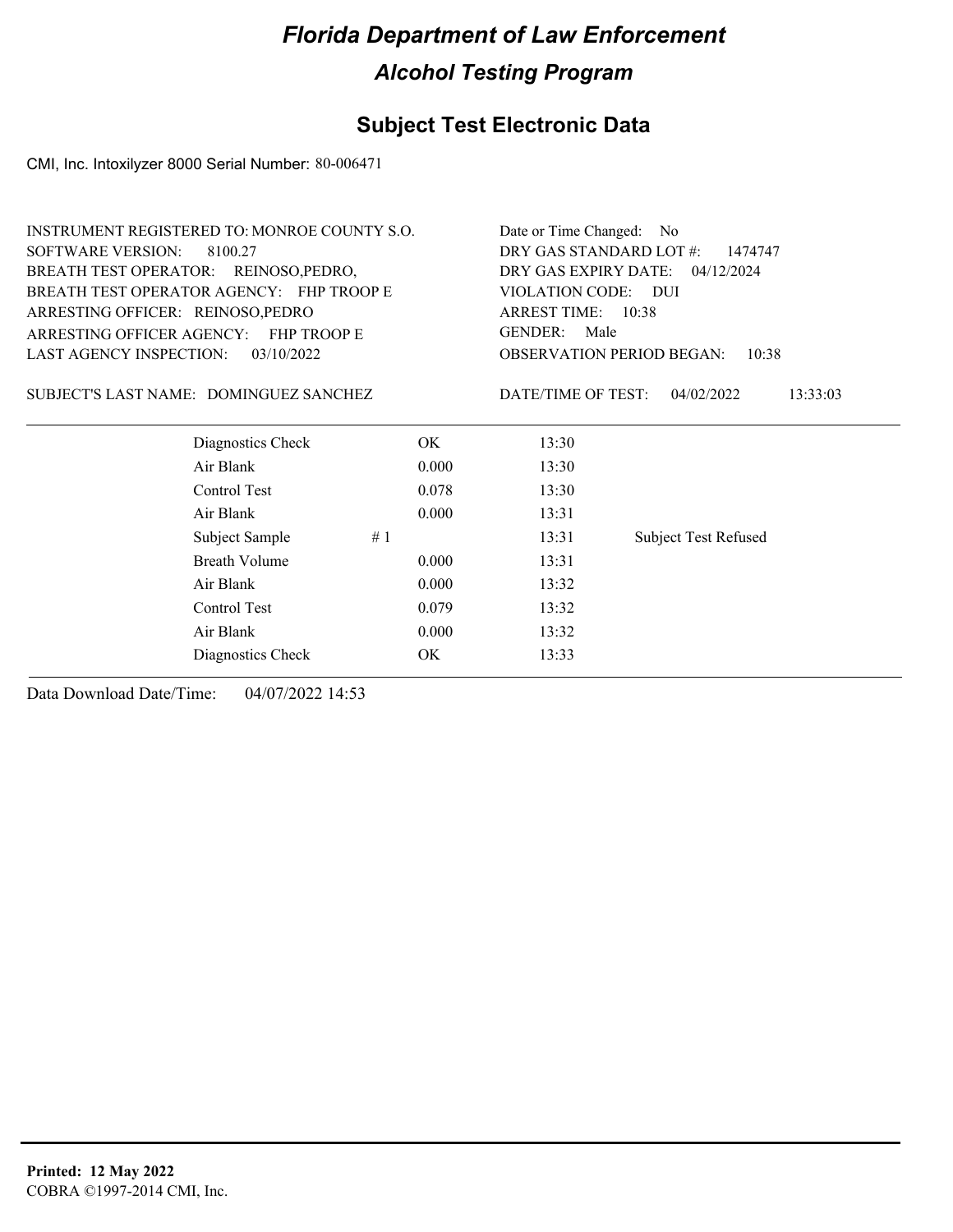### **Subject Test Electronic Data**

CMI, Inc. Intoxilyzer 8000 Serial Number: 80-006471

| INSTRUMENT REGISTERED TO: MONROE COUNTY S.O.  | Date or Time Changed: No               |
|-----------------------------------------------|----------------------------------------|
| SOFTWARE VERSION: 8100.27                     | DRY GAS STANDARD LOT $\#$ : 1474747    |
| BREATH TEST OPERATOR: HANNA, WARDELL, P       | DRY GAS EXPIRY DATE: $04/12/2024$      |
| BREATH TEST OPERATOR AGENCY: MONROE COUNTY SO | VIOLATION CODE: DUI                    |
| ARRESTING OFFICER: HANNA, WARDELL             | ARREST TIME: $03:05$                   |
| ARRESTING OFFICER AGENCY: MONROE COUNTY SO    | GENDER: Male                           |
| LAST AGENCY INSPECTION: $03/10/2022$          | <b>OBSERVATION PERIOD BEGAN: 03:29</b> |
|                                               |                                        |

SUBJECT'S LAST NAME: MACDONALD DATE/TIME OF TEST:

DATE/TIME OF TEST: 04/03/2022 03:57:53

| Diagnostics Check    |    | OK    | 03:49 |
|----------------------|----|-------|-------|
| Air Blank            |    | 0.000 | 03:49 |
| Control Test         |    | 0.078 | 03:50 |
| Air Blank            |    | 0.000 | 03:50 |
| Subject Sample       | #1 | 0.262 | 03:52 |
| <b>Breath Volume</b> |    | 1.765 | 03:52 |
| Air Blank            |    | 0.000 | 03:53 |
| Air Blank            |    | 0.000 | 03:55 |
| Subject Sample       | #2 | 0.260 | 03:56 |
| <b>Breath Volume</b> |    | 1.167 | 03:56 |
| Air Blank            |    | 0.000 | 03:56 |
| Control Test         |    | 0.077 | 03:57 |
| Air Blank            |    | 0.000 | 03:57 |
| Diagnostics Check    |    | OK    | 03:57 |
|                      |    |       |       |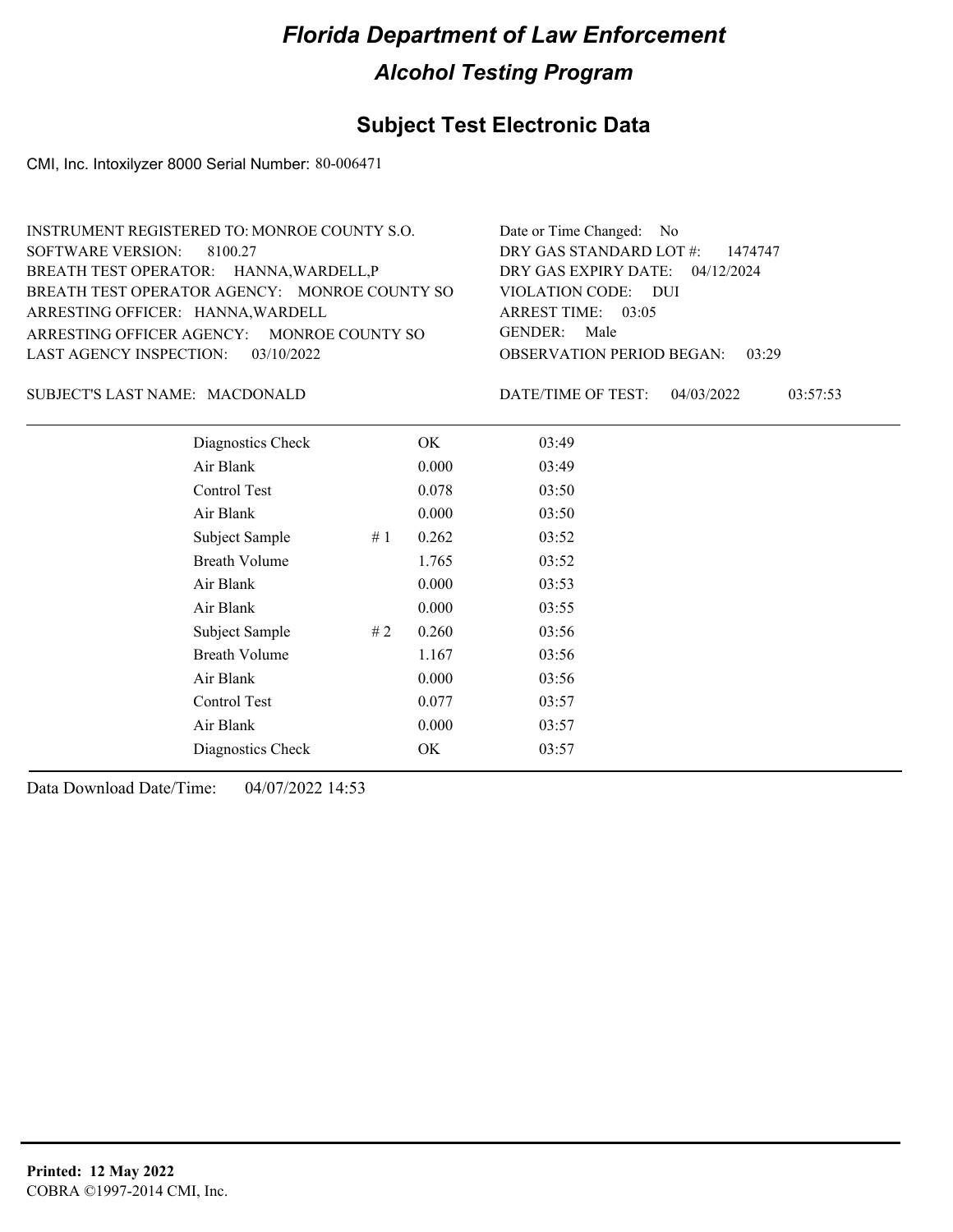### **Subject Test Electronic Data**

CMI, Inc. Intoxilyzer 8000 Serial Number: 80-006471

| INSTRUMENT REGISTERED TO: MONROE COUNTY S.O.  | Date or Time Changed: No               |
|-----------------------------------------------|----------------------------------------|
| SOFTWARE VERSION: 8100.27                     | DRY GAS STANDARD LOT #: 1474747        |
| BREATH TEST OPERATOR: HRADECKY, ALEXANDRIA, N | DRY GAS EXPIRY DATE: 04/12/2024        |
| BREATH TEST OPERATOR AGENCY: MONROE COUNTY SO | VIOLATION CODE: DUI                    |
| ARRESTING OFFICER: HRADECKY, ALEXANDRIA       | ARREST TIME: $10:20$                   |
| ARRESTING OFFICER AGENCY: MONROE COUNTY SO    | GENDER: Male                           |
| LAST AGENCY INSPECTION: $03/10/2022$          | <b>OBSERVATION PERIOD BEGAN: 10:34</b> |
|                                               |                                        |

HANSEN SUBJECT'S LAST NAME: DATE/TIME OF TEST:

DATE/TIME OF TEST: 04/04/2022 11:04:24

| Diagnostics Check    |    | OK    | 10:54 |  |  |
|----------------------|----|-------|-------|--|--|
| Air Blank            |    | 0.000 | 10:55 |  |  |
| Control Test         |    | 0.078 | 10:55 |  |  |
| Air Blank            |    | 0.000 | 10:56 |  |  |
| Subject Sample       | #1 | 0.033 | 10:58 |  |  |
| <b>Breath Volume</b> |    | 1.109 | 10:58 |  |  |
| Air Blank            |    | 0.000 | 10:59 |  |  |
| Air Blank            |    | 0.000 | 11:01 |  |  |
| Subject Sample       | #2 | 0.031 | 11:02 |  |  |
| <b>Breath Volume</b> |    | 1.167 | 11:02 |  |  |
| Air Blank            |    | 0.000 | 11:03 |  |  |
| Control Test         |    | 0.078 | 11:03 |  |  |
| Air Blank            |    | 0.000 | 11:04 |  |  |
| Diagnostics Check    |    | OK    | 11:04 |  |  |
|                      |    |       |       |  |  |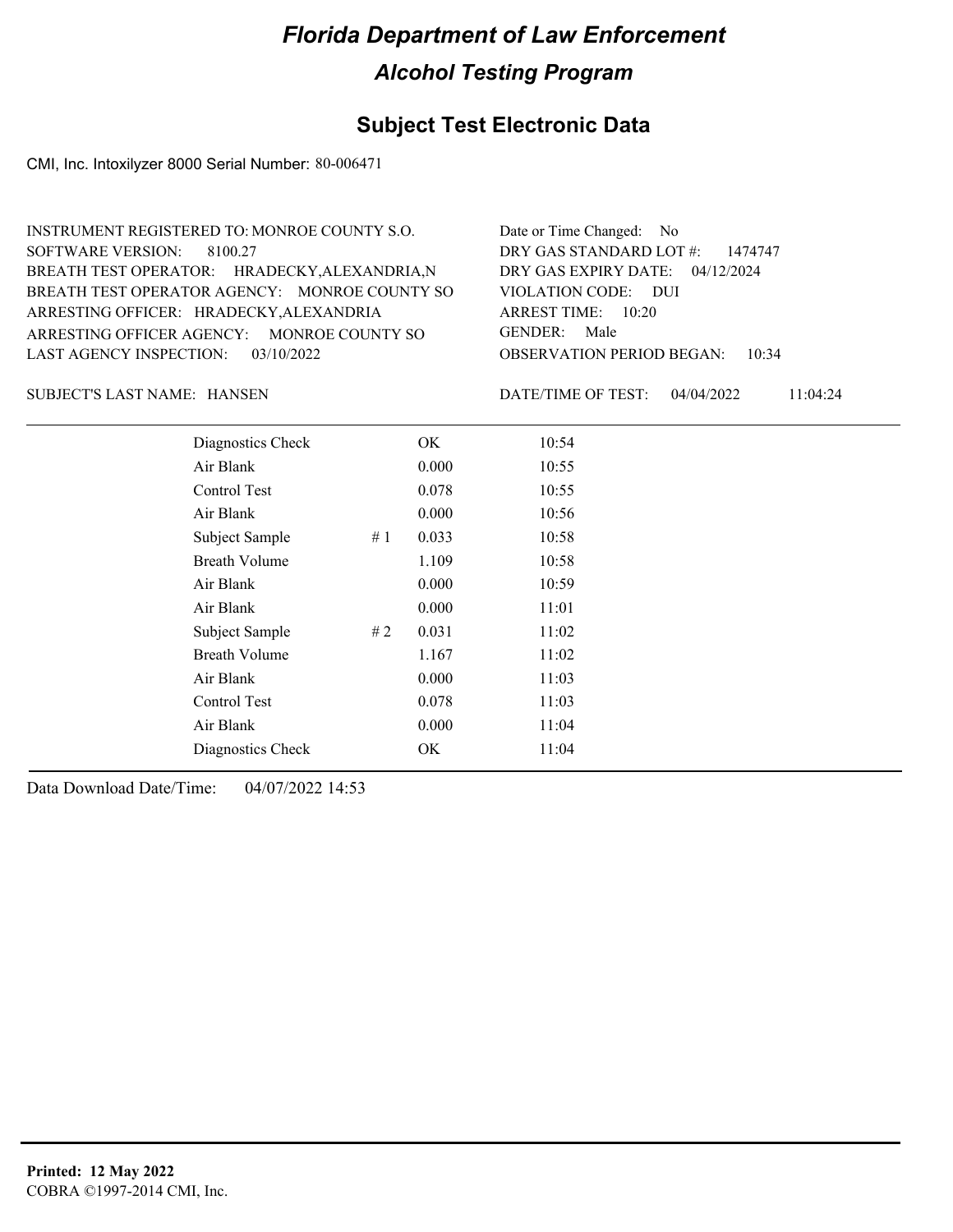### **Subject Test Electronic Data**

CMI, Inc. Intoxilyzer 8000 Serial Number: 80-006471

| INSTRUMENT REGISTERED TO: MONROE COUNTY S.O.  | Date or Time Changed: No               |
|-----------------------------------------------|----------------------------------------|
| SOFTWARE VERSION: 8100.27                     | DRY GAS STANDARD LOT #: 1474747        |
| BREATH TEST OPERATOR: MATTHEWS,CASEY,A        | DRY GAS EXPIRY DATE: 04/12/2024        |
| BREATH TEST OPERATOR AGENCY: MONROE COUNTY SO | VIOLATION CODE: DUI                    |
| ARRESTING OFFICER: ORNELAS, ANTONIO           | ARREST TIME: $17:08$                   |
| ARRESTING OFFICER AGENCY: MONROE COUNTY SO    | GENDER: Female                         |
| LAST AGENCY INSPECTION: 03/10/2022            | <b>OBSERVATION PERIOD BEGAN:</b> 18:01 |
|                                               |                                        |

SUBJECT'S LAST NAME: PILE **Example 20 SUBJECT'S LAST NAME:** PILE

DATE/TIME OF TEST: 04/05/2022 18:28:34

| Diagnostics Check    |    | OK    | 18:21 |  |
|----------------------|----|-------|-------|--|
| Air Blank            |    | 0.000 | 18:21 |  |
| Control Test         |    | 0.078 | 18:21 |  |
| Air Blank            |    | 0.000 | 18:22 |  |
| Subject Sample       | #1 | 0.160 | 18:23 |  |
| <b>Breath Volume</b> |    | 2.441 | 18:23 |  |
| Air Blank            |    | 0.000 | 18:23 |  |
| Air Blank            |    | 0.000 | 18:25 |  |
| Subject Sample       | #2 | 0.144 | 18:26 |  |
| <b>Breath Volume</b> |    | 1.960 | 18:26 |  |
| Air Blank            |    | 0.000 | 18:27 |  |
| <b>Control Test</b>  |    | 0.078 | 18:27 |  |
| Air Blank            |    | 0.000 | 18:28 |  |
| Diagnostics Check    |    | OK    | 18:28 |  |
|                      |    |       |       |  |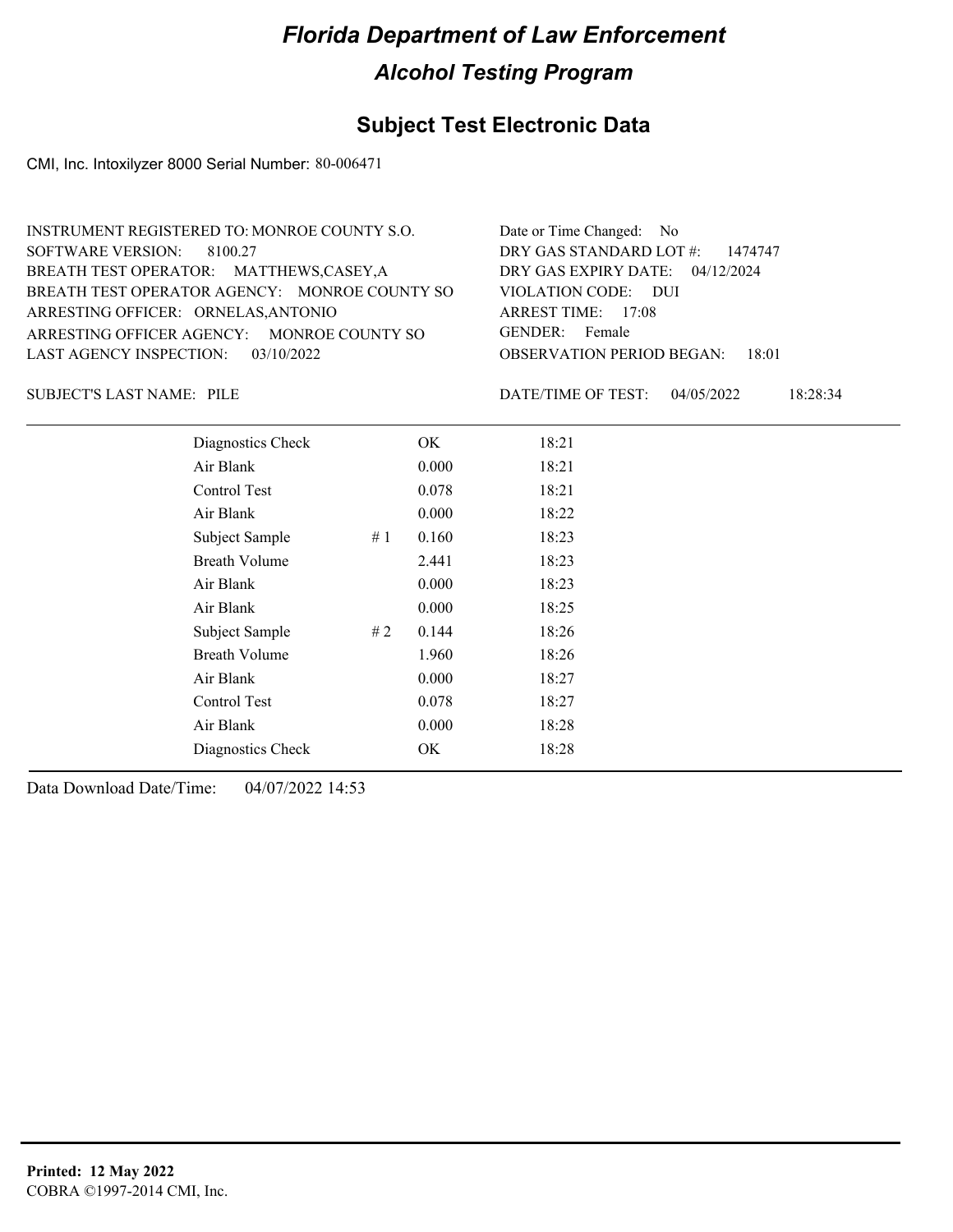### **Subject Test Electronic Data**

CMI, Inc. Intoxilyzer 8000 Serial Number: 80-006471

| INSTRUMENT REGISTERED TO: MONROE COUNTY S.O.  | Date or Time Changed: No               |
|-----------------------------------------------|----------------------------------------|
| SOFTWARE VERSION: 8100.27                     | DRY GAS STANDARD LOT $\#$ : 1474747    |
| BREATH TEST OPERATOR: RODRIGUEZ, RICHARD,     | DRY GAS EXPIRY DATE: 04/12/2024        |
| BREATH TEST OPERATOR AGENCY: MONROE COUNTY SO | VIOLATION CODE: DUI                    |
| ARRESTING OFFICER: RODRIGUEZ, RICHARD         | ARREST TIME: 18:54                     |
| ARRESTING OFFICER AGENCY: MONROE COUNTY SO    | GENDER: Male                           |
| LAST AGENCY INSPECTION: $03/10/2022$          | <b>OBSERVATION PERIOD BEGAN: 19:22</b> |

GONZALEZ SUBJECT'S LAST NAME: DATE/TIME OF TEST:

DATE/TIME OF TEST: 04/06/2022 19:51:20

| Diagnostics Check    |    | OK    | 19:42 |                             |
|----------------------|----|-------|-------|-----------------------------|
| Air Blank            |    | 0.000 | 19:43 |                             |
| Control Test         |    | 0.078 | 19:43 |                             |
| Air Blank            |    | 0.000 | 19:43 |                             |
| Subject Sample       | #1 | 0.159 | 19:46 | Volume Not Met              |
| <b>Breath Volume</b> |    | 0.253 | 19:46 |                             |
| Air Blank            |    | 0.000 | 19:47 |                             |
| Air Blank            |    | 0.000 | 19:49 |                             |
| Subject Sample       | #2 |       | 19:49 | <b>Subject Test Refused</b> |
| <b>Breath Volume</b> |    | 0.000 | 19:49 |                             |
| Air Blank            |    | 0.000 | 19:50 |                             |
| Control Test         |    | 0.077 | 19:50 |                             |
| Air Blank            |    | 0.000 | 19:51 |                             |
| Diagnostics Check    |    | OK    | 19:51 |                             |
|                      |    |       |       |                             |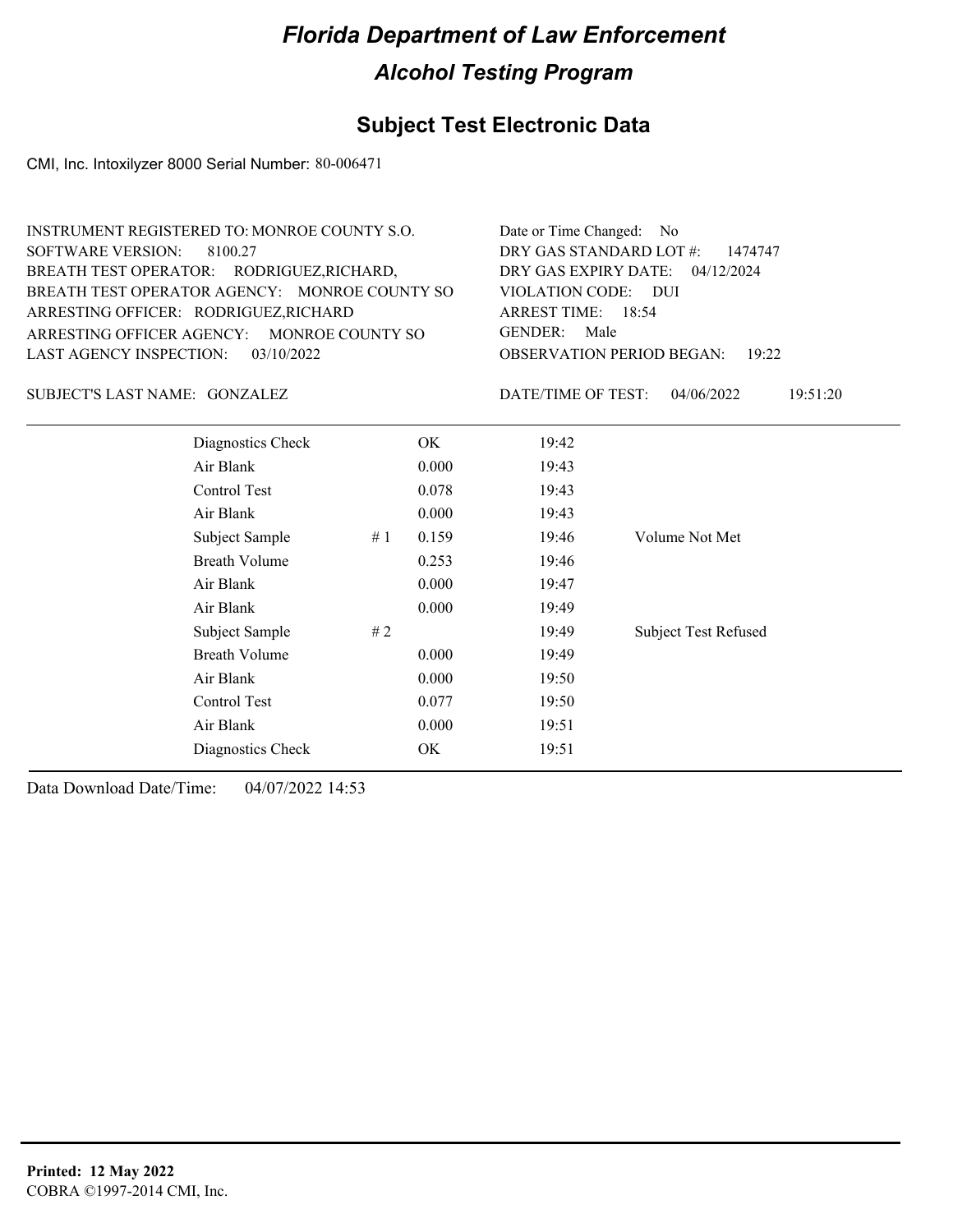#### **Subject Test Electronic Data**

CMI, Inc. Intoxilyzer 8000 Serial Number: 80-006475

| INSTRUMENT REGISTERED TO: BROWARD COUNTY SO    | Date or Time Changed: No               |
|------------------------------------------------|----------------------------------------|
| SOFTWARE VERSION: 8100.27                      | DRY GAS STANDARD LOT $\#$ : 1157961    |
| BREATH TEST OPERATOR: HINKLE, SALLY, A         | DRY GAS EXPIRY DATE: 06/17/2022        |
| BREATH TEST OPERATOR AGENCY: Broward County SO | VIOLATION CODE: DUI                    |
| ARRESTING OFFICER: O'DOR, ROBERT               | ARREST TIME: 18:25                     |
| ARRESTING OFFICER AGENCY: Broward County SO    | GENDER: Female                         |
| LAST AGENCY INSPECTION: $03/02/2022$           | <b>OBSERVATION PERIOD BEGAN: 18:27</b> |

#### HINKLE SUBJECT'S LAST NAME: DATE/TIME OF TEST:

DATE/TIME OF TEST: 04/07/2022 18:58:55

| Diagnostics Check    |    | OK    | 18:51 |                           |
|----------------------|----|-------|-------|---------------------------|
| Air Blank            |    | 0.000 | 18:52 |                           |
| Control Test         |    | 0.079 | 18:52 |                           |
| Air Blank            |    | 0.000 | 18:52 |                           |
| Subject Sample       | #1 | 0.256 | 18:53 |                           |
| <b>Breath Volume</b> |    | 1.746 | 18:53 |                           |
| Air Blank            |    | 0.000 | 18:54 |                           |
| Air Blank            |    | 0.000 | 18:56 |                           |
| Subject Sample       | #2 | 0.251 | 18:57 |                           |
| <b>Breath Volume</b> |    | 1.792 | 18:57 |                           |
| Air Blank            |    | 0.000 | 18:57 |                           |
| Control Test         |    | 0.074 | 18:58 | Control Outside Tolerance |
| Air Blank            |    | 0.000 | 18:58 |                           |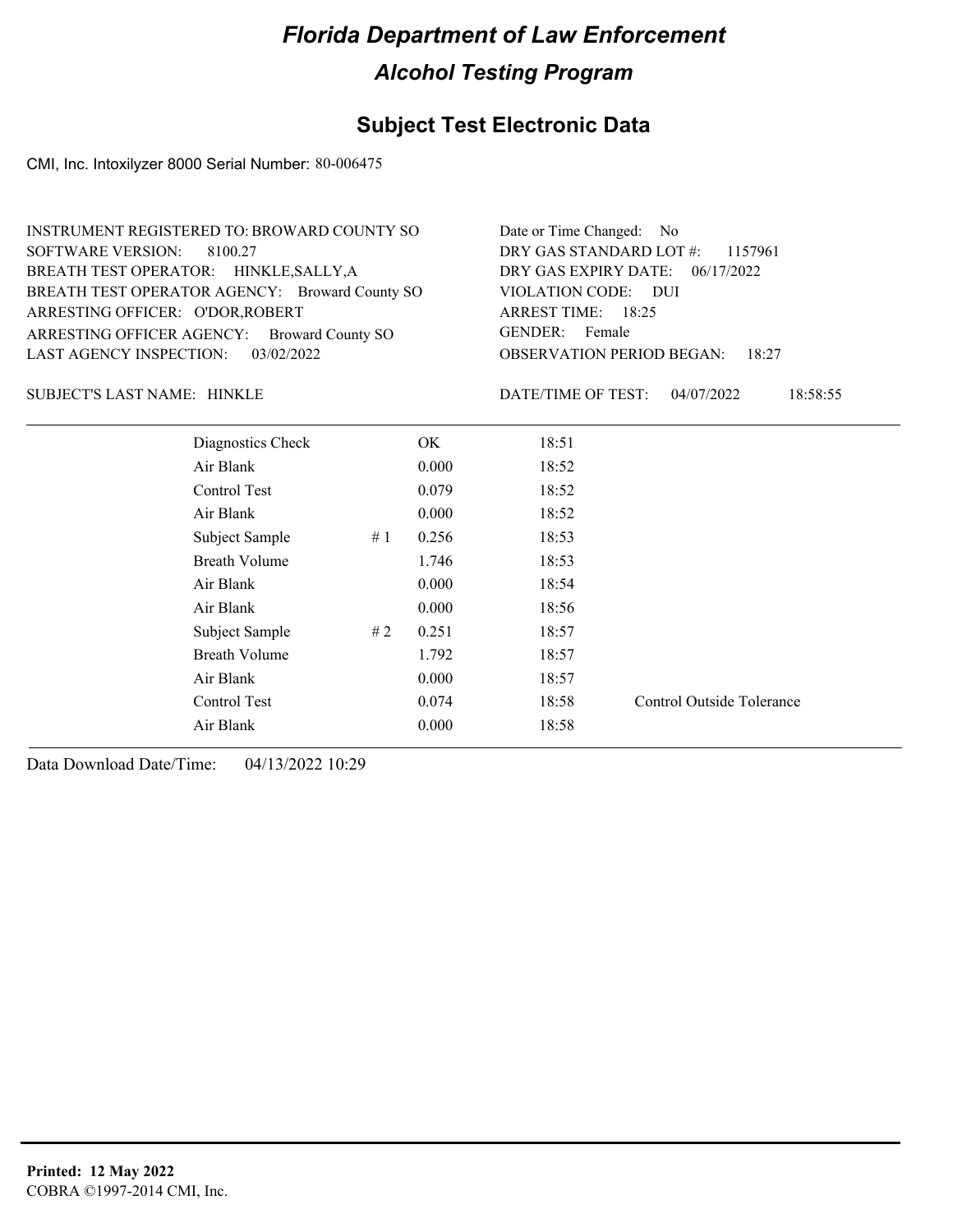#### **Subject Test Electronic Data**

CMI, Inc. Intoxilyzer 8000 Serial Number: 80-006475

| Date or Time Changed: No               |
|----------------------------------------|
| DRY GAS STANDARD LOT #: 1157961        |
| DRY GAS EXPIRY DATE: 06/17/2022        |
| VIOLATION CODE: DUI                    |
| ARREST TIME: 18:25                     |
| GENDER: Female                         |
| <b>OBSERVATION PERIOD BEGAN: 18:27</b> |
|                                        |

HINKLE SUBJECT'S LAST NAME: DATE/TIME OF TEST:

DATE/TIME OF TEST: 04/07/2022 19:11:50

| Diagnostics Check    |       | OK    | 19:01 |
|----------------------|-------|-------|-------|
| Air Blank            |       | 0.000 | 19:02 |
| Control Test         |       | 0.076 | 19:02 |
| Air Blank            |       | 0.000 | 19:02 |
| Subject Sample       | #1    | 0.258 | 19:03 |
| <b>Breath Volume</b> |       | 1.894 | 19:03 |
| Air Blank            |       | 0.000 | 19:04 |
| Air Blank            |       | 0.000 | 19:06 |
| Subject Sample       | #2    | 0.237 | 19:06 |
| <b>Breath Volume</b> |       | 1.347 | 19:06 |
| Air Blank            |       | 0.000 | 19:07 |
| Air Blank            |       | 0.000 | 19:09 |
| Subject Sample       | # $3$ | 0.251 | 19:10 |
| <b>Breath Volume</b> |       | 2.109 | 19:10 |
| Air Blank            |       | 0.000 | 19:10 |
| Control Test         |       | 0.076 | 19:11 |
| Air Blank            |       | 0.000 | 19:11 |
| Diagnostics Check    |       | OK    | 19:11 |
|                      |       |       |       |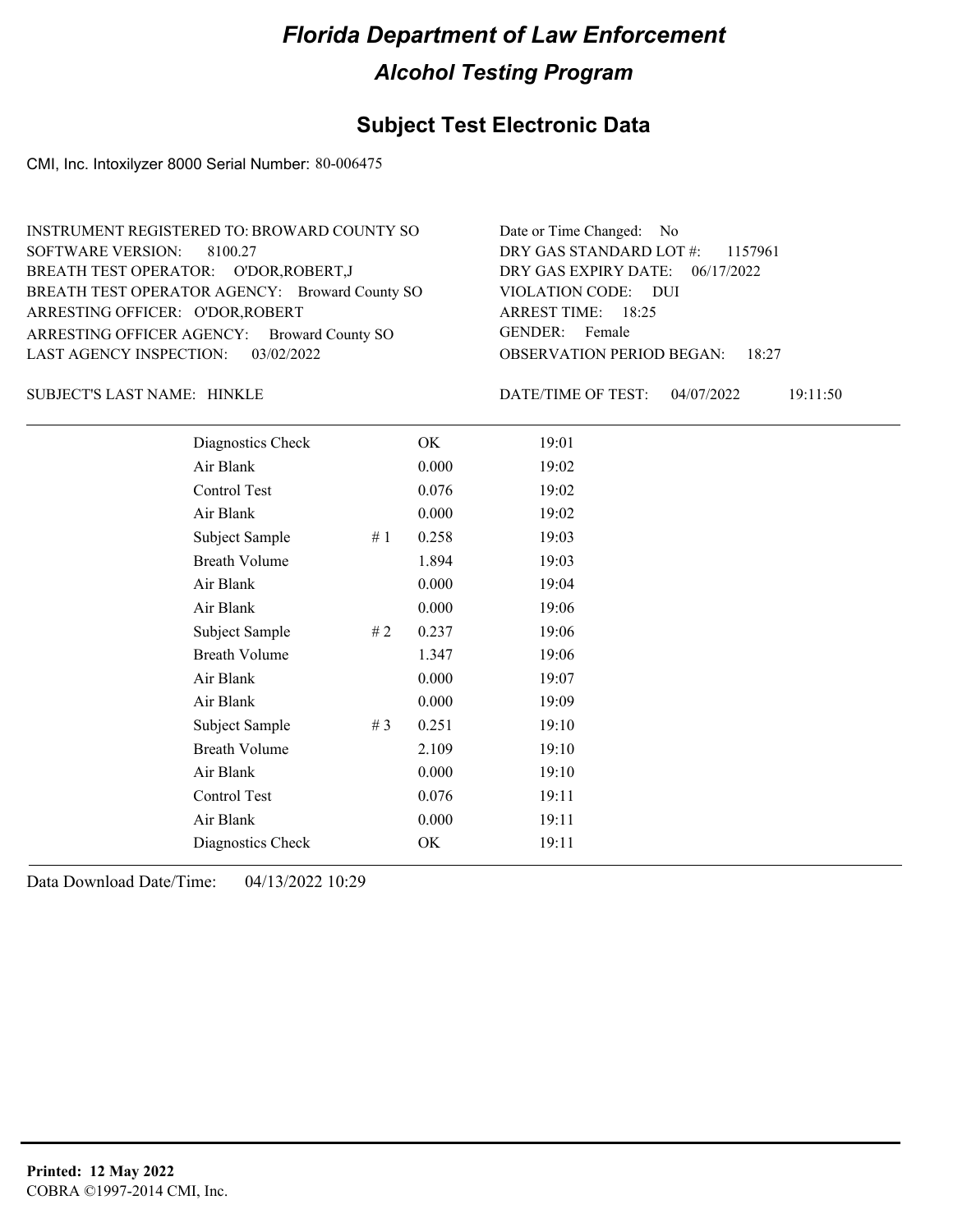### **Subject Test Electronic Data**

CMI, Inc. Intoxilyzer 8000 Serial Number: 80-006475

| INSTRUMENT REGISTERED TO: BROWARD COUNTY SO    | Date or Time Changed: No               |
|------------------------------------------------|----------------------------------------|
| SOFTWARE VERSION: 8100.27                      | DRY GAS STANDARD LOT #: 1157961        |
| BREATH TEST OPERATOR: FRAZIER, ANAYA, S        | DRY GAS EXPIRY DATE: 06/17/2022        |
| BREATH TEST OPERATOR AGENCY: Broward County SO | VIOLATION CODE: DUI                    |
| ARRESTING OFFICER: POPICK, SCOTT               | ARREST TIME: 01:40                     |
| ARRESTING OFFICER AGENCY: Broward County SO    | GENDER: Female                         |
| LAST AGENCY INSPECTION: 03/02/2022             | <b>OBSERVATION PERIOD BEGAN: 02:11</b> |

SUBJECT'S LAST NAME: DULCIO DATE/TIME OF TEST:

DATE/TIME OF TEST: 04/10/2022 02:40:06

| Diagnostics Check    |    | OK    | 02:32 |  |
|----------------------|----|-------|-------|--|
| Air Blank            |    | 0.000 | 02:32 |  |
| Control Test         |    | 0.078 | 02:33 |  |
| Air Blank            |    | 0.000 | 02:33 |  |
| Subject Sample       | #1 | 0.150 | 02:34 |  |
| <b>Breath Volume</b> |    | 1.484 | 02:34 |  |
| Air Blank            |    | 0.000 | 02:35 |  |
| Air Blank            |    | 0.000 | 02:37 |  |
| Subject Sample       | #2 | 0.141 | 02:38 |  |
| <b>Breath Volume</b> |    | 1.585 | 02:38 |  |
| Air Blank            |    | 0.000 | 02:39 |  |
| Control Test         |    | 0.078 | 02:39 |  |
| Air Blank            |    | 0.000 | 02:40 |  |
| Diagnostics Check    |    | OK.   | 02:40 |  |
|                      |    |       |       |  |